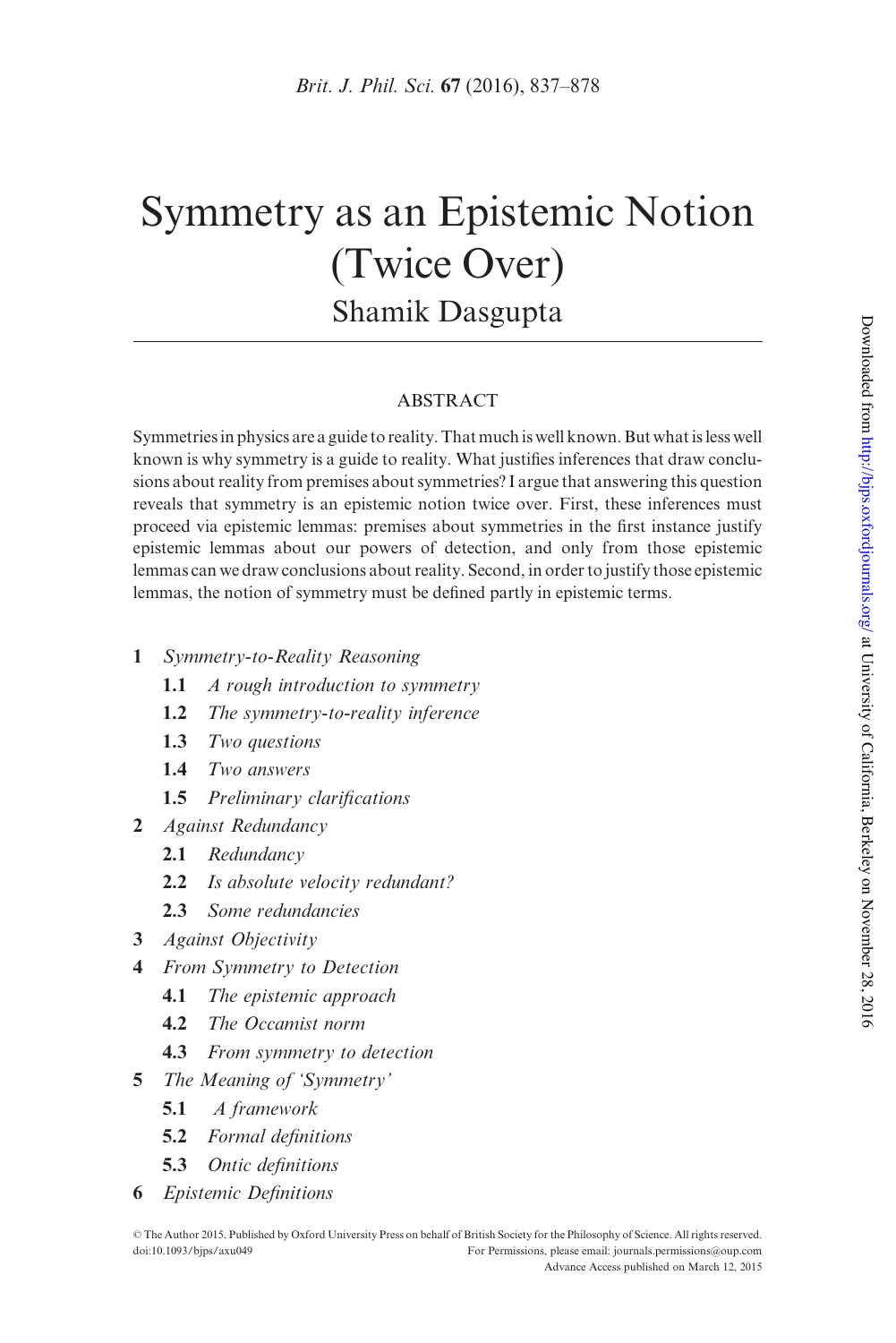- 6.1 Taking observation seriously
- 6.2 How things look
- 6.3 Observation sentences
- 6.4 Observational equivalence
- 7 Symmetry as an Epistemic Notion (Twice Over)
	- 7.1 Observational equivalence and metaphysics
	- 7.2 The Occamist norm revisted
	- 7.3 Consequences
- 8 Conclusion

## 1 Symmetry-to-Reality Reasoning

## 1.1 A rough introduction to symmetry

Symmetries in physics are often used as a guide to reality. Let me illustrate what I mean with a simple example. Suppose that we have compelling evidence to think that the world is ultimately made up of point particles with mass. And suppose that the way they move looks (given our evidence) like they are governed by just two laws:  $f = ma$  and the inverse-square gravitational force law. Call these the laws of Newtonian Gravitation (NG).

The laws of NG (like all laws) come associated with symmetries. What does this mean? We are familiar with the idea that material objects can have symmetries, for example my plate is (roughly) symmetric through straight lines that bisect its centre. But what does it mean for a law to exhibit symmetries? This is one of the central questions of this article and I will not offer an answer until near the end. But we need a rough characterization to get us started. For now, think of a symmetry of a law as a transformation on physical systems that (at a minimum) preserves the truth of the law.<sup>1</sup> The symmetries of NG include rigid spatial translations and rotations, rigid temporal translations, and uniform velocity boosts.

To illustrate, consider a possible closed physical system in which some particles are moving around in a way that conforms to the laws of NG. And now consider a second possible closed system just like the first, except that it is located three feet to the right of the first. In this second system the particles are moving around just as they are in the first, with one exception: at any given time, any given particle is three feet to the right of where it is in the first system. It is easy to prove that this second system also conforms to the laws of NG. After all, the masses of all its particles are exactly the same, as are their

<sup>1</sup> Earman ([\[1989\]\)](#page-40-0) calls this the notion of a 'dynamical' symmetry, but I drop the qualifier here for brevity.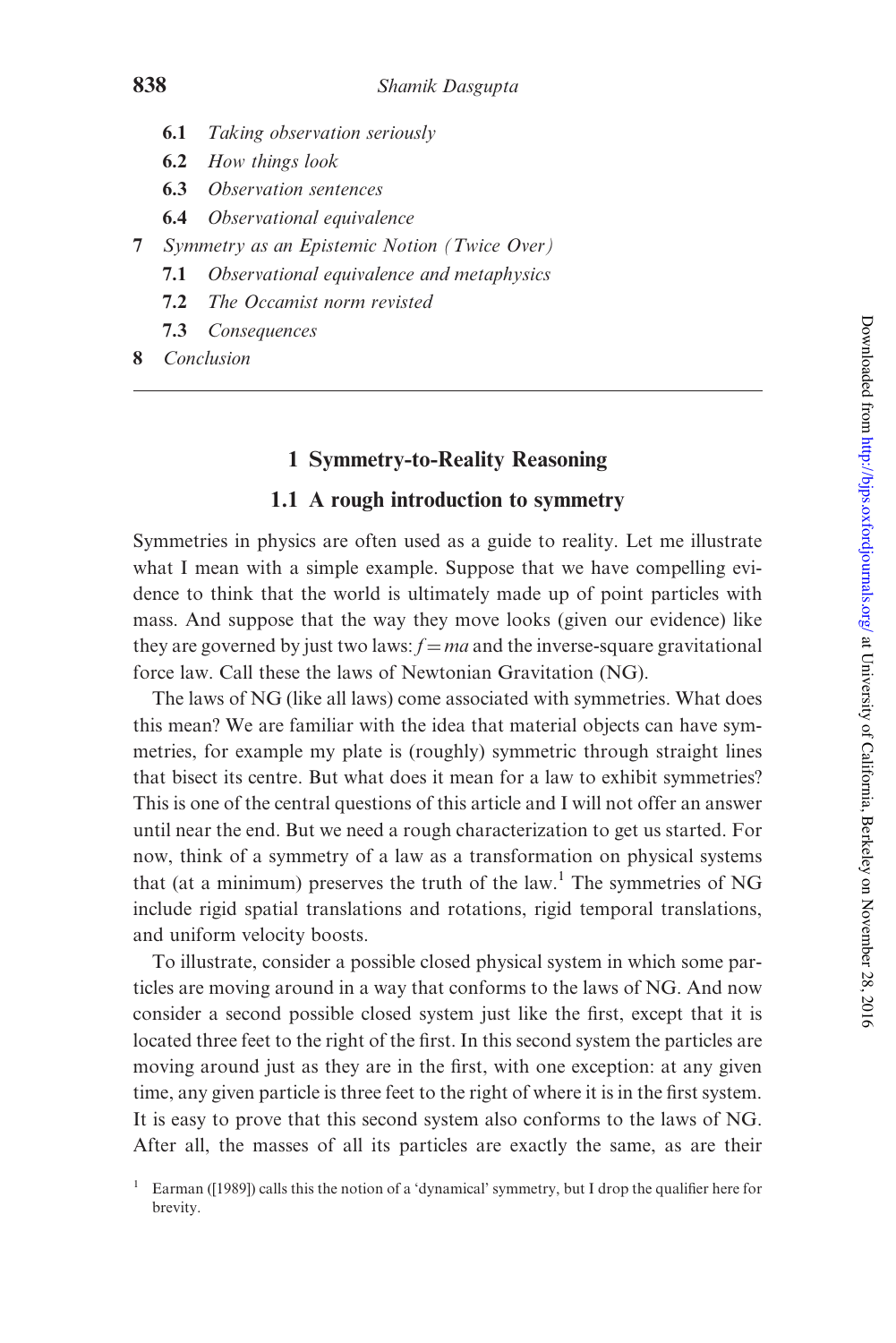distances from one another and their accelerations (at any given time). And since the laws of NG govern just these quantities, the second system must therefore conform to NG if the first one does. The operation that takes the first system as input and yields the second as output is called a rigid spatial translation, and what we have shown is that this translation preserves the truth of NG. And clearly all such translations (for arbitrary distances and directions) preserve the truth of NG too, and they are all said to be symmetries of NG.

Similarly, consider a third possible closed system just like the first, except that it is moving at 5 mph towards the north relative to the first. In this third system the particles are moving around just as they are in the first system with the one exception that at any given time any given particle is moving 5 mph faster towards the north than it is in the first system. It is easy to prove (in the same way as above) that this third system must also conform to the laws of NG if the first one did. And the operation that takes the first as input and yields the third is called a uniform velocity boost, and all such boosts (for arbitrary directions and speeds) preserve the truth of NG and are said to be symmetries of NG too.

This is (as I said) very rough as it stands. At some point we must say more about what a physical system is (a possible world, or a part of a possible world, or a model, or a set of sentences, etc). And we will see that to count as a symmetry the transformation must preserve more than just the truth of the laws. But this loose characterization communicates the rough idea well enough for now.<sup>2</sup>

Now, a symmetry preserves some quantities but not others. Any two possible closed systems related by a rigid translation or uniform velocity boost clearly agree on all facts about the distances between particles at times, their relative velocities, and so on. These quantities are therefore called invariant in NG: their values are preserved by all of NG's symmetries. But other quantities are altered by a symmetry of NG. For example, suppose that these point particles are moving around in Newtonian space so that each particle at any given time has an absolute position in that space and an absolute velocity through it. Then a (non-trivial) translation will change the absolute position of each particle, and a (non-trivial) boost will change each particle's absolute velocity. These quantities are therefore called variant in NG: if particles have these quantities then their values are altered by a symmetry of NG.

<sup>&</sup>lt;sup>2</sup> I am thinking of symmetries actively (that is, as transformations on actual or possible physical systems), rather than passively (that is, as transformations on coordinates used to describe a given physical system). See ([Brading and Castellani \[2007\]](#page-40-0), pp. 1342–3) for more on this distinction.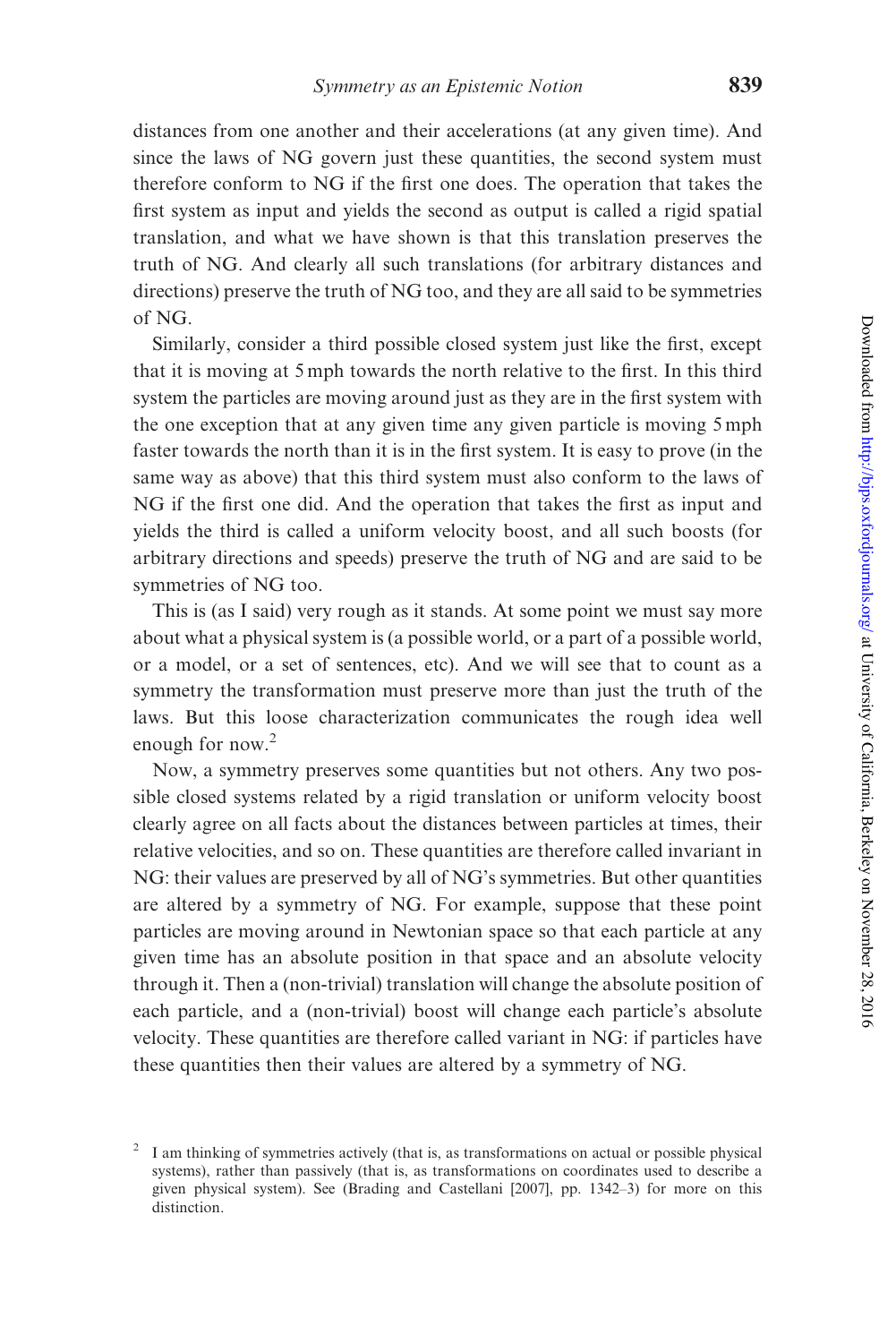## 1.2 The symmetry-to-reality inference

The way in which symmetry is used as a guide to reality can now be easily stated. The idea is that if a putative feature is variant in laws that we have reason to think are true and complete, then this is some reason to think that the feature is not real. So, if we had reason to think that the laws of NG were true and complete then the idea is that, because absolute velocity is variant in NG (that is, there are symmetries of NG that alter its values), we would also have reason to think that absolute velocity is not real, and to endorse a view of space and motion according to which there is no such thing. The resulting view might be that the point particles live in a Galilean space-time structure in which there is no notion of absolute velocity. Or it might be a more radical relationalist picture on which there is no such thing as space or space-time through which the particles are moving. But for now we need not settle on the specific metaphysics: the point is that some such view is motivated.

The line of reasoning generalizes to other physical theories too. Absolute simultaneity is (famously) variant in the laws of the special theory of relativity. And it is commonplace to think that, insofar as we consider those laws to be true and complete, we should think that there is no such thing as absolute simultaneity (perhaps by endorsing the view that space-time instantiates a Minkowski structure).

From cases like these we can abstract the form of these 'symmetry-toreality' inferences as follows:

(1) Laws L are the complete laws of motion governing our world.

———————————————————————

- (2) Feature X is variant in L.
- (C) Therefore, X is not real.

This form of inference is ubiquitous. Earman's principle SP1 [\(\[1989\]](#page-40-0), p. 46) according to which it is a condition of adequacy of one's metaphysics of spacetime that it not contain variant features—is (in effect) an endorsement of this inference, and he puts his principle to work throughout his book. North ([\[2009\],](#page-41-0) p. 64) calls this form of inference a 'methodological principle' in physics, and she uses it to investigate the metaphysical implications of Hamiltonian and Lagrangian formulations of classical mechanics. And Baker ([\[2010\],](#page-40-0) p. 1157) writes that this use of symmetries 'has many metaphysical applications' that he then explores.

The inference is also implicit in the motivation behind recent structuralist theses about space-time. For example, consider recent discussions of diffeomorphism invariance in general relativity. These are symmetries that alter facts about which particular regions of the manifold instantiate which parts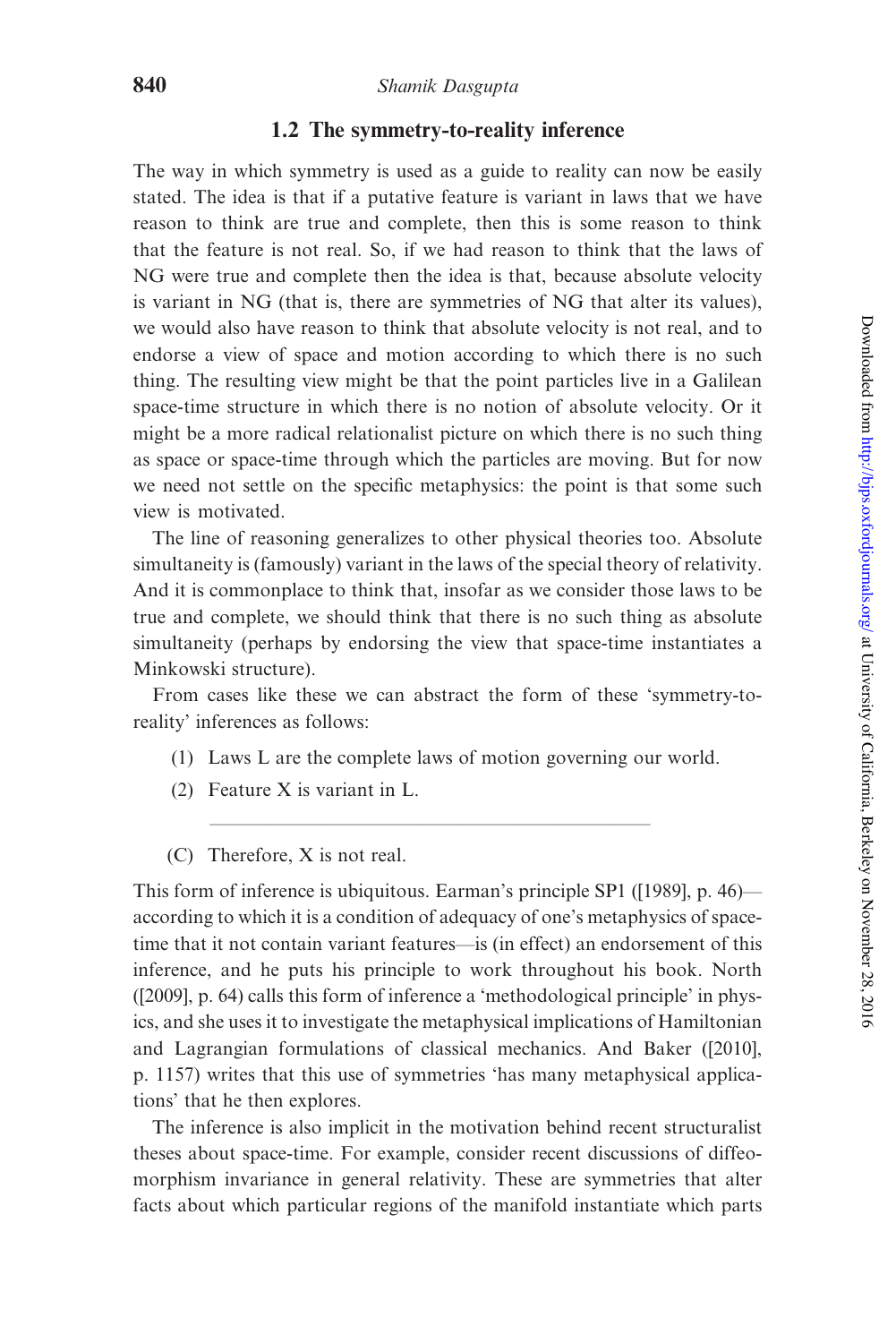of the fields. And many have inferred from these symmetries that there must be a sense in which the particular regions—when considered as independent of the fields—are not real. On one reconstruction, this is just the symmetry-toreality inference at work.<sup>3</sup>

So far I have focused on symmetries like boosts and translations. But it is also natural to consider other transformations—for example, uniform multiplications of mass (perhaps with an associated alteration of the gravitational constant or spatial distances). If such transformations can be shown to be symmetries of NG in the same sense that boosts and translations are, the symmetry-to-reality inference would have us endorse a view of mass on which only the mass relationships that are invariant are real and any further notion of intrinsic mass is unreal. $4$  Or consider parity inversions, namely, transformations that flip left and right. Again, if these can be shown to be symmetries of NG in the same sense that boosts and translations are, the symmetry-to-reality inference would have us conclude that there is no real difference between right- and left-handed gloves, other than their being incongruent with one another.<sup>5</sup>

The potential scope of symmetry-to-reality reasoning is therefore easy to appreciate.

## 1.3 Two questions

Here I ask two (related) questions about this reasoning. First, how is it to be justified? I ask this in the spirit of reconstructive epistemology, much as one might ask why we are justified in trusting the testimony of others, or why induction and modus ponens are justified. One could ask these questions as a sceptic, but one need not. For even if we assume that they are good inferences, the question remains as to why they are good.<sup>6</sup> The question is not about the sociological history of these inferences or the psychological processes involved when making them. It is rather an epistemic question of justification. Why do premises about symmetries justify metaphysical conclusions about what is real? What is wrong, epistemically speaking, with favouring a Newtonian

<sup>3</sup> I offer one reconstruction along these lines in [\(Dasgupta \[2011\]](#page-40-0)). Hoefer ([\[1996\]\)](#page-41-0) and Ladyman and Ross ([\[2007\]\)](#page-41-0) also offer reconstructions along similar lines. Admittedly, sometimes the inference here goes via issues of determinism, as in the presentation of the hole argument in ([Earman and Norton \[1987\]](#page-40-0)). But according to the reconstruction I have in mind, the detour via

determinism is inessential to the matter.<br><sup>4</sup> I develop this line of argument in [\(Dasgupta \[2013\]](#page-40-0)). A related example concerns gauge invari-3 See ([Pooley \[2003\]\)](#page-41-0) for a discussion of this issue.<br>
<sup>5</sup> See (Pooley [2003]) for a discussion of this issue.<br>
<sup>6</sup> Belot [\(\[2013\]](#page-40-0)) has recently argued that they are not justified. But (as I discuss later) we disagree

less than might be apparent. For what he argues is that if symmetry is defined in various ways then the inference is unjustified, and I agree with that.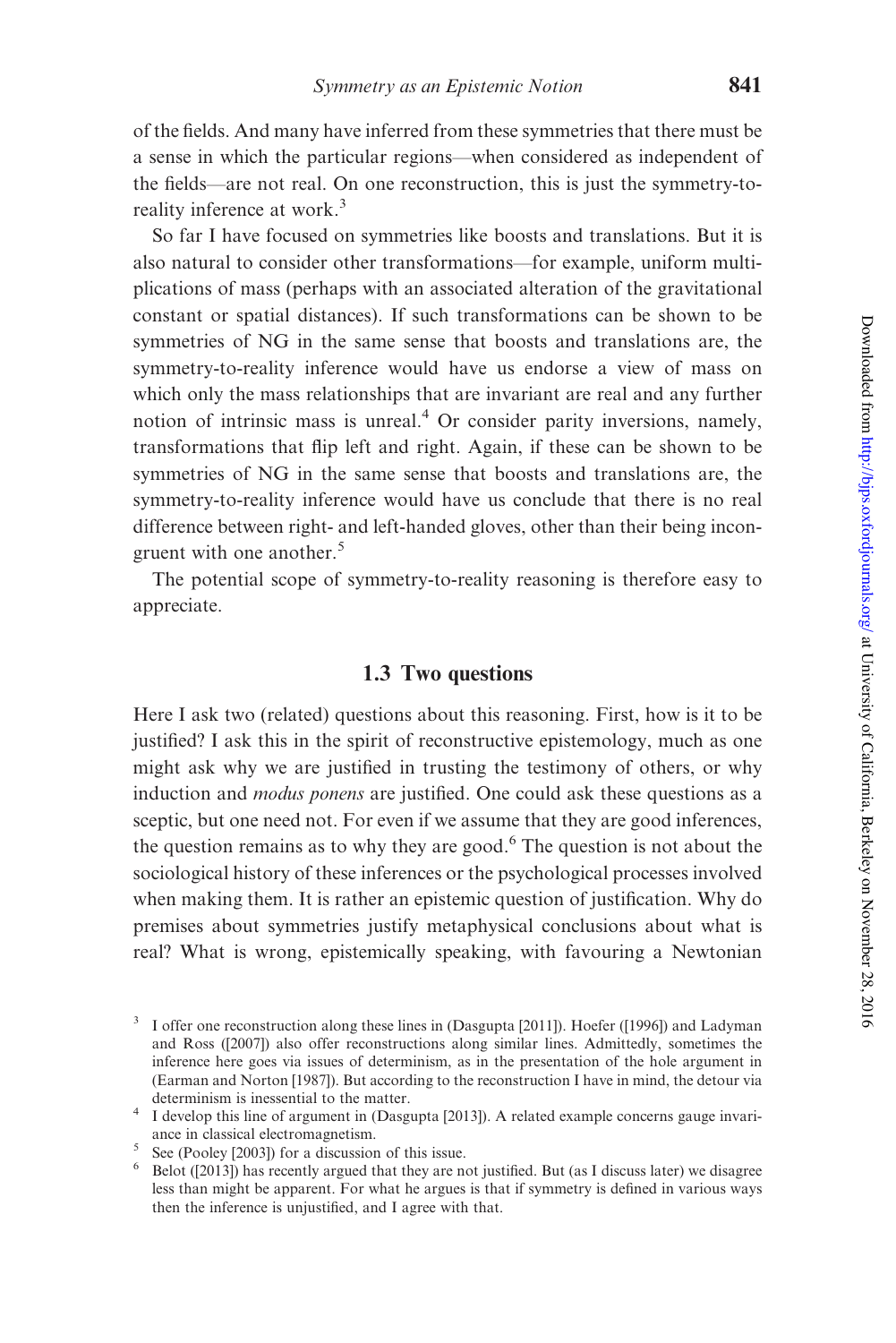view of space over a Galilean one? What epistemic mistake would one be making?

It is not immediately obvious. Someone who believes that the laws of NG are true and complete but who favours the Newtonian view of space over a Galilean one cannot be accused of logically inconsistent belief. This is just to say that these inferences are not valid. But they are often good, just as inductive inferences are invalid but (sometimes) good. I want to know what makes them good, when they are good.

One might say with Earman that it is a condition of adequacy on a spacetime theory that it does not contain features that vary under the symmetries of the laws. But this just restates our data that symmetry-to-reality inferences are (sometimes) good. What I want to know is why this should be a condition of adequacy on a space-time theory.

One answer might be that there is a basic epistemic norm favouring metaphysical theses that dispense with variant features, where by 'basic' I mean that it cannot be justified in terms of further epistemic norms. Examples of basic epistemic norms might be perception (trust your senses), induction, and modus ponens. It is precisely because these norms are basic that the classic sceptical problems arise: if the sceptic asks why we should expect the future to resemble the past it is notoriously difficult to say anything that does not sound question-begging! But it is implausible that symmetry-to-reality inferences are epistemically basic in the same way that induction arguably is. Rather, one suspects that if a symmetry-to-reality inference is good, then that is because (i) variant features have some property (such as being redundant) and (ii) there is some more basic norm advising us to dispense with features with this property. Our question, then, is what this property is.

The question becomes pressing when one looks at what is meant by 'symmetry'. For the notion is often defined in purely formal, mathematical terms, so that whether a given transformation is a symmetry of a given set of laws depends just on the formal and mathematical features of those laws and their models. But why should those features of the laws have anything to do with metaphysics, with what's real? It is not obvious—at least not at first glance.

There is a question, then, as to what 'symmetry' could mean, such that the symmetry-to-reality inference is justified. That is my second question.

#### 1.4 Two answers

I will argue for epistemic answers to both questions. With respect to the first question, I argue (in Sections 2–4) that we have reason to think that variant features are not real because (i) they are undetectable, and (ii) there is a more basic Occamist norm advising us to dispense with undetectable structure. As a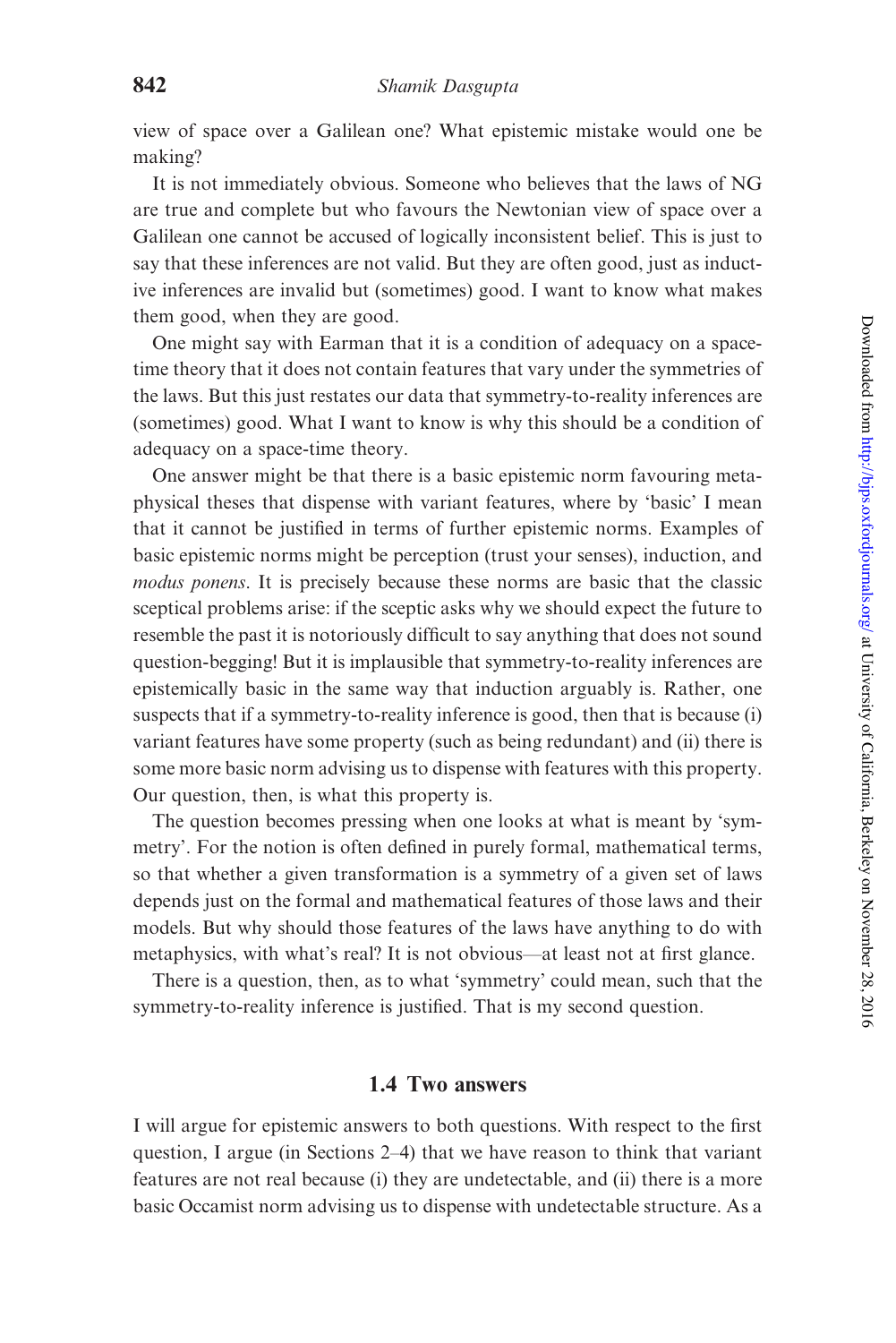result, the symmetry-to-reality inference proceeds via an epistemic lemma concerning detectability, as follows:

- (1) Laws L are the complete laws of motion governing our world.
- (2) Feature X is variant in L.
- (3) Therefore, X is undetectable (from (1) and (2)).

—————————————————————

(C) Therefore, X is not real (from (3) and an Occamist norm that we dispense with undetectable structure).

The second question, then, becomes the question of what 'symmetry' could mean, such that the inference to (3) is justified. I will argue (in Sections 5 and 6) that the standard definitions in formal and mathematical terms leave that step unjustifiable, but that it is justifiable if 'symmetry' is defined in broadly epistemic terms.

That is why I think that symmetry is an epistemic notion twice over: once with respect to its definition, and once with respect to its role in metaphysical reasoning.

#### 1.5 Preliminary clarifications

Before I argue for this, two points of clarification might be helpful. First, I have so far ignored a number of distinctions, including the distinction between global and local symmetries, between internal and external symmetries, and between continuous and discrete symmetries; see (Brading and Castellani [\[2007\];](#page-40-0) Kosso [\[2000\]](#page-41-0)) for helpful characterizations of these distinctions. This is because, prima facie, the symmetry-to-reality inference appears to apply generally. This is evidenced by the examples in Section 1.2: uniform boosts are global, external, and continuous symmetries; diffeomorphic shifts are local symmetries; multiplications of mass are internal symmetries; and parity inversion is a discrete symmetry. It may be that in the final analysis the inference turns out to be reasonable only for some specific class of symmetries. But that would have to be shown on the basis of an account of how the inference works, so for the most part I will continue to set these distinctions aside. (I suspect that, on the account I develop here, the inference is indeed blind to these distinctions.) $<sup>7</sup>$ </sup>

Still, my discussion will mostly focus on the case of NG and its (global, external, continuous) symmetries, like boosts and translations. It is sometimes thought that the symmetry-to-reality inference is easy to justify in this simple

<sup>7</sup> For the same reason, I set aside the distinction between symmetries that can be physically implemented on sub-systems (such as uniform boosts) and those that cannot (such as diffeomorphic shifts). Brown and Sypel ([\[1995\]\)](#page-40-0) discuss this distinction in some detail.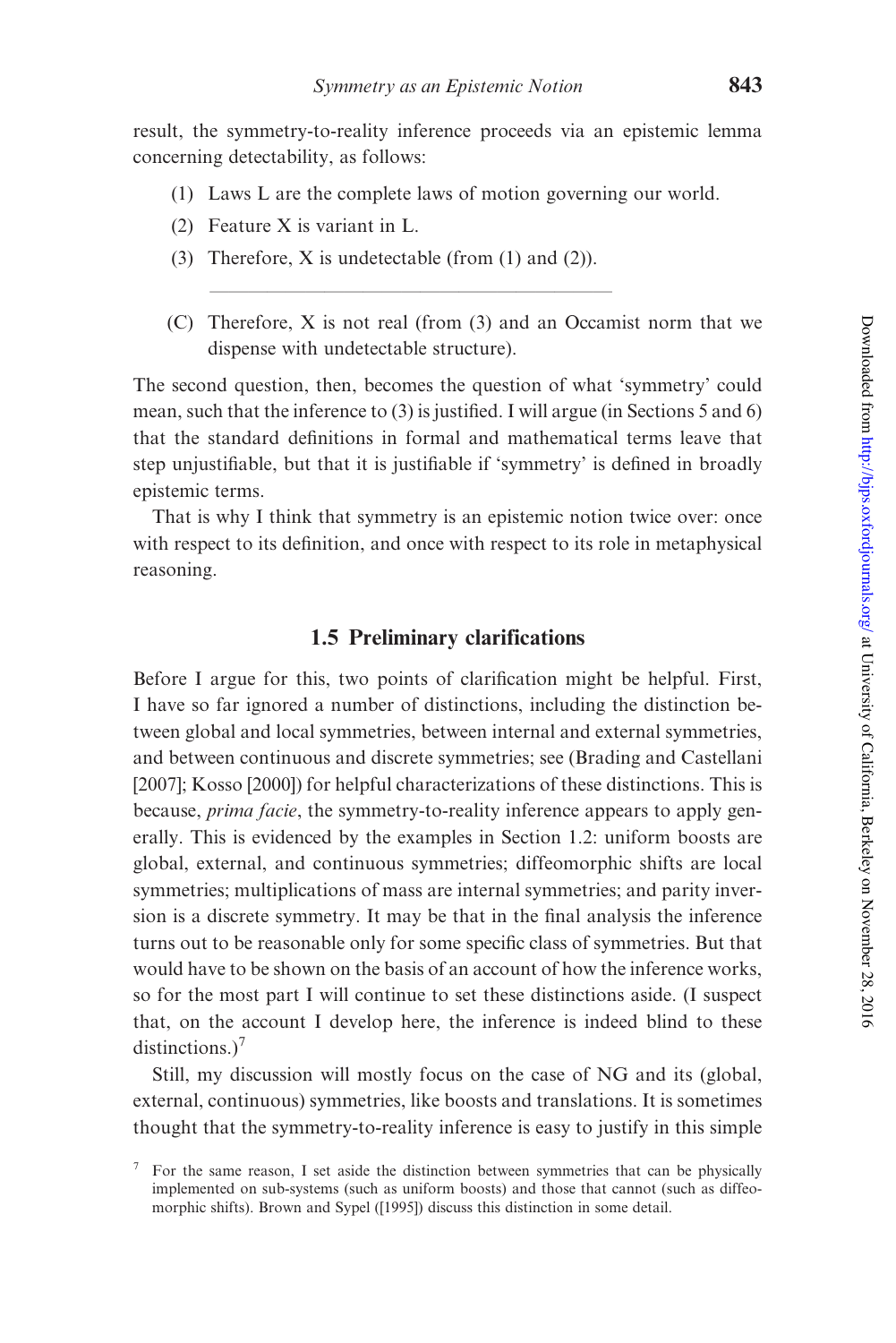case and that the more interesting question is whether it generalizes to other kinds of symmetries and other theories.<sup>8</sup> But I believe that even in this simple case the inference is more involved than is sometimes recognized. So I focus on the simple case, in the hope that by clarifying it we will be better equipped to see whether and how it generalizes.

Second, I will remain neutral as to how one might justify (1) and (2) in the first place—that is, how one might discover that a certain transformation is a symmetry of the actual laws. On a 'laws first' approach, one first discovers what the laws are and then works out what their symmetries are. Alternatively, on a 'symmetry first' approach, one starts with a principle to the effect that any law worthy of our credence must have certain symmetries, and one uses this as a guide to what the laws must be. $9$  This principle that the laws must have certain symmetries could be *a priori*, or it might be justified on the basis of observation.<sup>10</sup> But there is no need to restrict our focus to either approach. Our question is: once we believe that a feature varies under the symmetries of the laws (for either of these reasons), what can we reasonably infer from that?

All I assume is that the inference does not go in a circle—that is, that (1) and (2) are not justified by a prior belief that the feature  $X$  is unreal. Thus my question (more precisely) is: once we believe that X varies under the symmetries of the laws (where this is not justified by a prior belief that  $X$  is unreal), why is it then reasonable to infer that X is unreal?

# 2 Against Redundancy

#### 2.1 Redundancy

As I said, my first claim is that the symmetry-to-reality inference proceeds via an epistemic lemma concerning undetectability. To argue for this, let me start by objecting (in this section and the next) to two alternative reconstructions of the inference. On the first alternative, the inference goes via a claim about redundancy. On the second, it goes via a claim about objectivity.

The first alternative is perhaps the most common. On this view, we have reason to think that variant features are not real because (i) variant features

 $8$  For example, Belot ([\[2013\]\)](#page-40-0) argues that the inference does not generalize, but he says relatively little about how the inference is to be justified in the simple cases.

<sup>&</sup>lt;sup>9</sup> An example of this is Einstein's use of the principle of relativity in the derivation of his special theory. Brading and Castellani [\(\[2007\]](#page-40-0), pp. 1346–9) give a brief history of this use of symmetry. To be clear, this question of whether laws or symmetries come first in the order of justification is not the question of which come first in the order of explanation. Lange [\(\[2007\]](#page-41-0)) discusses this

latter question. 10 It is an interesting question which kinds of symmetries can be observed and which cannot, but there is no need to settle it here. For some recent work on this question see ([Brading and Brown](#page-40-0) [\[2004\]](#page-40-0); [Greaves and Wallace \[2014\]](#page-40-0); [Kosso \[2000\]](#page-41-0); [Healey \[2009\]\)](#page-40-0).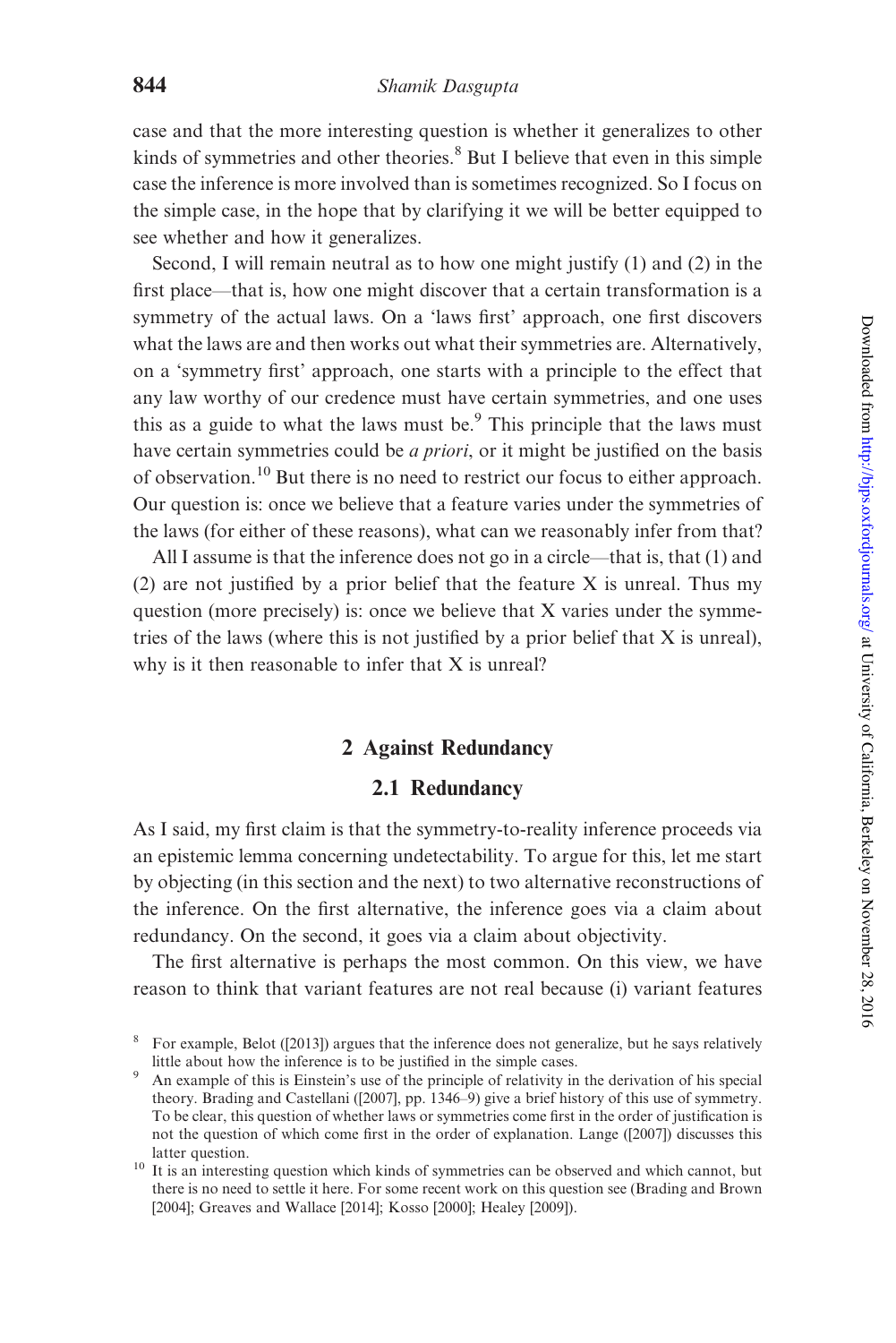are redundant, and (ii) there is a more basic Occamist norm advising us to dispense with redundant features. The inference then looks like this:

- (1) Laws L are the complete laws of motion governing our world.
- (2) Feature X is variant in L.
- $(3^*)$  Therefore, X is redundant (from  $(1)$  and  $(2)$ ).

 $\frac{1}{\sqrt{2}}$  , and the contract of the contract of the contract of the contract of the contract of the contract of the contract of the contract of the contract of the contract of the contract of the contract of the contra

(C) Therefore, X is not real (from (3\*) and an Occamist norm that we dispense with redundant structure).

To be clear, 'redundant' and its synonyms (like 'superfluous') have many uses, including (perhaps) epistemic uses on which they mean something close to 'undetectable'. But read like that, this reconstruction collapses into my own. Since my aim in this section is to explore alternative reconstructions, I will focus on non-epistemic readings of the term. Thus according to this reconstruction, we can draw metaphysical conclusions from symmetries without the detour through epistemic claims about what is undetectable. I suspect that this is the standard view (if any view deserves that title): as we will see, it appears to be endorsed by a number of theorists including Baker [\(\[2010\]](#page-40-0)), Earman ([\[1989\]\)](#page-40-0), and North ([\[2009\]\)](#page-41-0), to name just three.<sup>11</sup>

But I do not think this reconstruction works. For what does 'redundant' mean? In order for this reconstruction to work, there must be a non-epistemic meaning of 'redundant' such that (i) being redundant in that sense follows from being variant (so that the inference to  $(3^*)$ ) is justified), and (ii) being redundant in that same sense gives us reason to think that the feature is not real (so that the inference from  $(3^*)$  to  $(C)$  is justified). I will argue that there is no meaning that plays both these roles.

It might seem impossible to argue for this until we determine what 'symmetry' means, and hence what 'variant' means, for until then we will not know what the real content of (2) is. But we can proceed by thinking just about absolute velocity. For uniform velocity boosts are paradigm examples of symmetries of NG, so whatever 'symmetry' means, absolute velocity had better turn out to be variant in NG. So if this reconstruction of the inference is to work there must be a non-epistemic meaning of 'redundant' on which (i) absolute velocity is redundant in NG, and (ii) being redundant gives us reason to think that the feature unreal. I will argue that there is no meaning that plays both these roles.

<sup>&</sup>lt;sup>11</sup> As an anonymous referee pointed out, this exegetical claim needs argument. Part of the problem is that if 'redundant' has an epistemic interpretation then a theorist who appears to use this reconstruction may in fact have my epistemic reconstruction in mind. A full discussion of this issue would take us too far from the main thread, but the quotations later in this section suggest that these authors had non-epistemic interpretations in mind.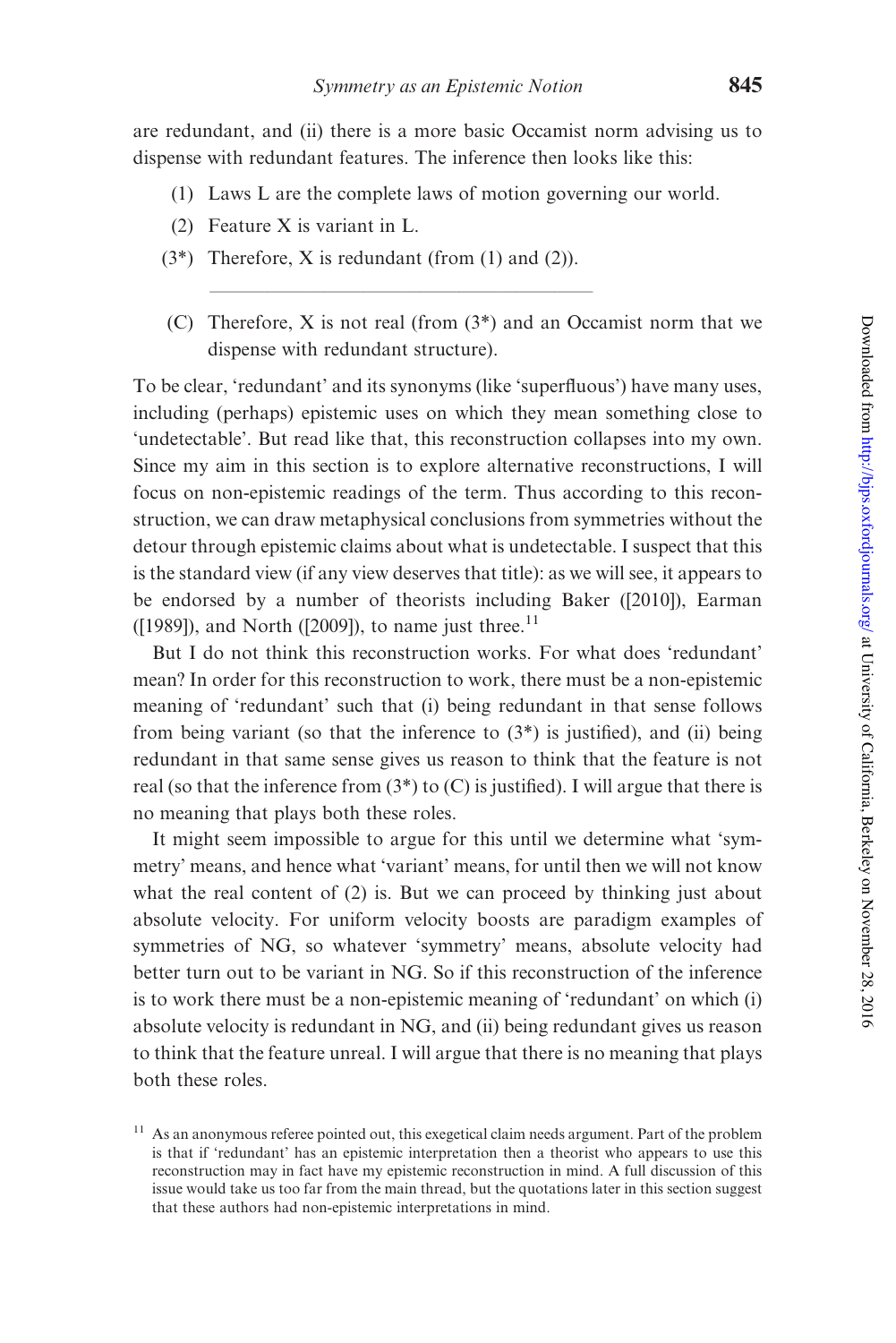#### 2.2 Is absolute velocity redundant?

Let us then canvass some different readings of 'redundant'. On one reading, a feature is redundant if and only if it makes no difference to how a system will evolve over time. Baker ([\[2010\]\)](#page-40-0) appears to use this reading when defending this version of the symmetry-to-reality inference. He says that we should dispense with variant features because they are not difference-makers. And something is a difference-maker, he says, if it makes 'some difference in how the state of a (physically possible) world evolves in time' (p. 1159).

Now, it may be that if a feature is redundant in this sense then we have reason to think that it is unreal. But the trouble is that variant features are not necessarily redundant in this sense: even if the laws of NG are true and complete, absolute velocity is not redundant in this sense of the term.

Why might one think that absolute velocity is redundant in this sense? Consider a physical system composed of point particles with masses moving around in Newtonian space in accordance with NG. At  $t_1$  it is in a certain state, and the laws of NG imply that by a later time,  $t_2$ , it will have evolved into another state. Now consider all the interparticle distances at  $t_2$ . Symmetry considerations show that facts about absolute velocity in the earlier time  $t_1$ make no difference to those later interparticle distances. After all, a uniformly boosted system is one in which (i) the earlier absolute velocities are all uniformly different, (ii) the later interparticle distances are the same, and yet (iii) the laws of NG still obtain (by the fact that uniform boosts are symmetries of NG). It follows that the absolute velocities of the particles at  $t_1$  can vary uniformly in uncountably many ways and the laws of NG will still imply that the particles will end up standing in exactly the same interparticle distances at  $t_2$  as they actually do. In this sense, the absolute velocities at  $t_1$  make no difference to future facts about interparticle distances. My guess is that this line of thought is what lies behind Baker's suggestion.

This line of thought is correct, as far as it goes. But it does not go far enough, for the absolute velocities at  $t_1$  do make a difference to facts about absolute velocity at  $t_2$ ! In a boosted system, the absolute velocities at  $t_1$  are all different and the absolute velocities at  $t_2$  are all correspondingly different too. So if there is such a thing as absolute velocity, it is a difference-maker even though it is variant. So in this sense of 'redundant', a feature's being variant does not imply that it is redundant.<sup>12</sup>

Of course, one might conclude on the basis of a symmetry-to-reality inference that absolute velocity is not real, and it would then be true that it is not a difference-maker. But that would beg the current question: we are trying to

<sup>&</sup>lt;sup>12</sup> A similar point is made by Sklar ([\[1977\]\)](#page-41-0).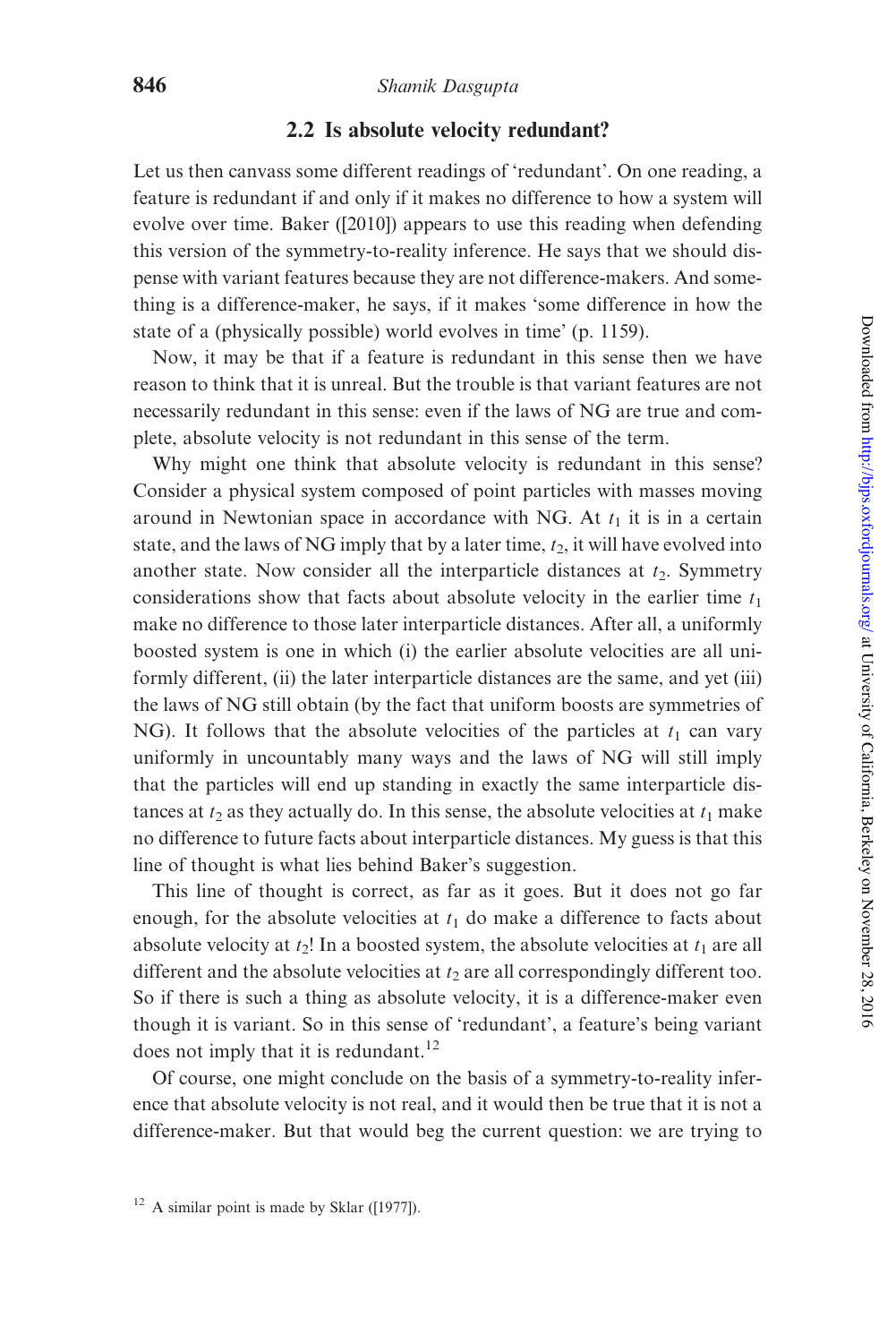establish how the symmetry-to-reality inference works in the first place, so we cannot assume that absolute velocity is unreal.

So much for difference-making. A second (and related) idea is that something is redundant if and only if it is dispensable from explanations of physical phenomena. Now, it may be that if something is redundant in this sense then we have reason to think that it is not real. But the point just made shows that variant features are not necessarily redundant in this sense: the absolute velocities of the particles at  $t_1$  will be vital to explaining their absolute velocities at  $t_2$  precisely because if their current velocities were different then their later velocities would differ too.

Of course, if absolute velocity were undetectable then it would be dispensable from all explanations of detectable phenomena. And perhaps that would be reason to think that it is unreal. Thus one might suggest that something is redundant if and only if it is dispensable from all explanations of detectable phenomena. But to show that absolute velocity is redundant in this sense we would first have to show that it is undetectable, and we are currently exploring justifications of the symmetry-to-reality inference that do not proceed via this epistemic lemma. (Put differently, if we define 'redundant' this way then the current reconstruction in terms of redundancy is not an alternative to my own epistemic reconstruction.)

A third suggestion is that a feature is redundant if and only if its values are arbitrary.<sup>13</sup> The idea is that because absolute velocity varies under the symmetries of NG, there is no explanation as to why the absolute velocities of things are as they actually are, rather than some boosted variation.

But the suggestion is confused. If the idea is that the absolute velocity of a given particle can never be explained, then the idea is false: we just saw that its absolute velocity at a given time will be explained (in NG) by its absolute velocity at prior times (and the forces operating on it). Perhaps the thought is that the absolute velocities at the initial condition are unexplained and arbitrary. If so, the charge is correct but would apply to the values of all features, whether variant or invariant, and so cannot be that property of variant features that would justify dispensing with them.

#### 2.3 Some redundancies

We have discussed senses of 'redundant' on which absolute velocity is not redundant. There are other senses in which it is redundant, but unfortunately they are not senses that give us reason to dispense with it.

One idea is that a feature is redundant to some laws if and only if it is not needed to support those laws, where this means that one can formulate the

<sup>&</sup>lt;sup>13</sup> This sort of idea obviously has its roots in the principle of sufficient reason.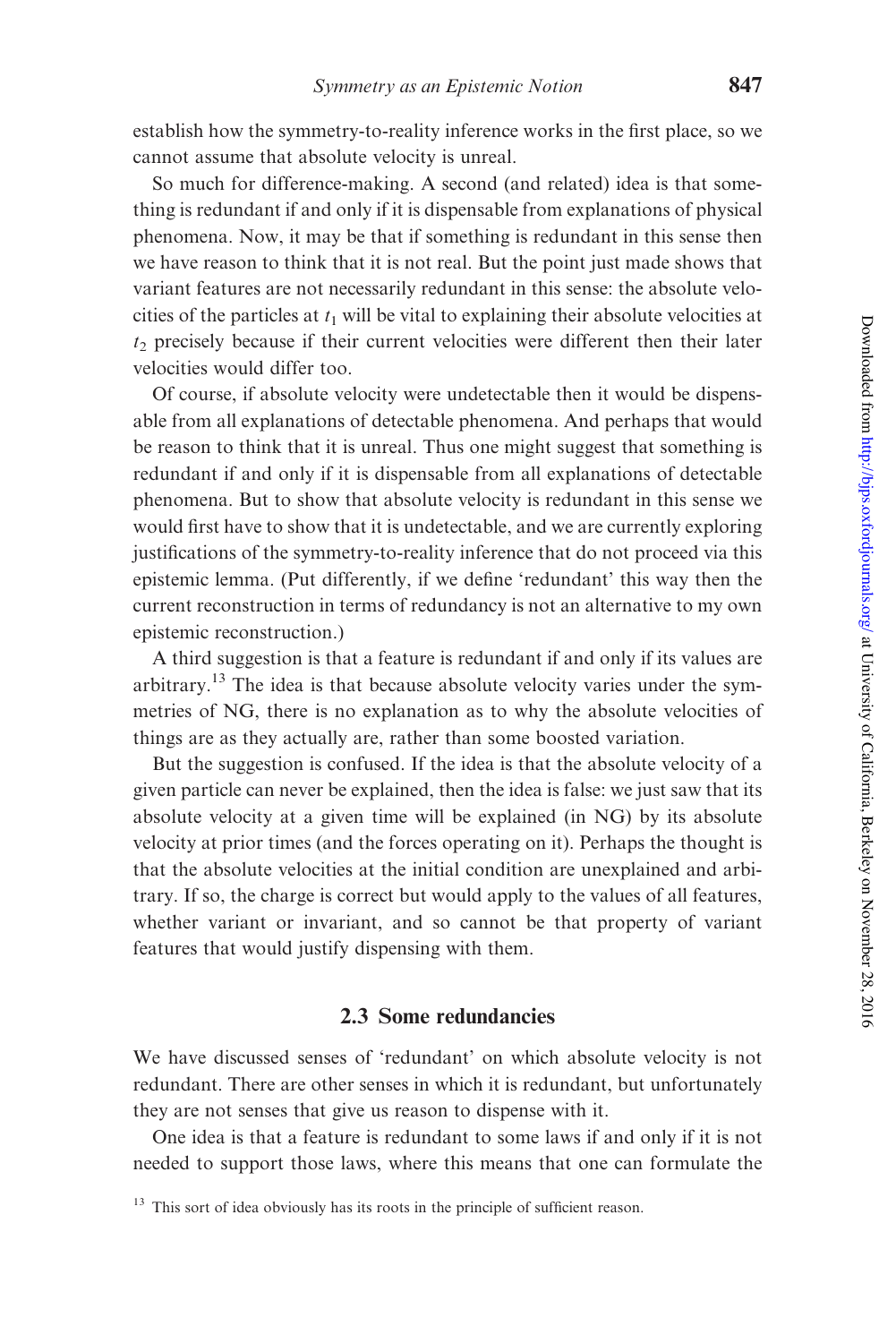laws without assuming that the feature is real. Perhaps this is what Earman had in mind when he wrote:

The motivation [for the symmetry-to-reality inference] derives from combining a particular conception of the main function of laws of motion with an argument that makes use of Occam's razor. Laws of motion, at least as they relate to particles, serve to pick out a class of allowable or dynamically possible trajectories. If [there are variant features], the same set of trajectories can be picked out by the laws working in the setting of a weaker space-time structure. The theory that [posits variant features] is thus using more space-time structure than is needed to support the laws. (Earman [\[1989](#page-40-0)], p. 46, my emphasis)

It may also have been what North had in mind when she justified the symmetry-to-reality inference by saying that 'we should go with the *least* structure. We should not posit structure beyond that which is indicated by the fundamental dynamical laws' ([[2009\]](#page-41-0), p. 64). And it may have been what Belot had in mind when he wrote, 'Why was it (in hindsight, in one sense) a mistake for Newton to postulate absolute space? Because he thereby postulated more spacetime structure than was required for his dynamics' ([\[2013\]](#page-40-0), p. 328).

It is uncontroversial that absolute velocity is redundant to NG in this sense: it is possible to formulate the laws as governing the trajectories of particles through a Galilean space-time structure in which there is no such thing as absolute velocity.<sup>14</sup> It is not immediately obvious that in all cases in which a given feature is variant in some laws, it is redundant to those laws in this sense. But let us grant that this is so for the sake of argument.

The trouble is that it is not clear why a feature's being redundant in this sense is reason to think that it is not real. Why should the fact that I can describe the laws of motion without mentioning a given feature constitute evidence that the feature is unreal?

This point is most perspicuous if one considers a physical theory that can be divided into two components. The first component describes the fundamental physical ontology of the world, the kind of stuff that the physical world is made up of. It might describe the kinds of particles or fields there are, the kind of space-time structure they live in, and so on. Call this component the theory's 'metaphysics'. And the second component describes how that aforementioned physical stuff behaves. These are the theory's 'laws'. The remarkable thing about the symmetry-to-reality inference is that it

<sup>&</sup>lt;sup>14</sup> I am skipping over a difficulty here. For one might argue that the laws when formulated over a Galilean space-time structure are different than when formulated over a Newtonian space. After all, the quantity of acceleration will be defined differently in each case. So if the statement in the text is true, that is because we are using a notion of sameness of law that would count them as being the same law even in light of these differences. But it would be distracting to elaborate on this here.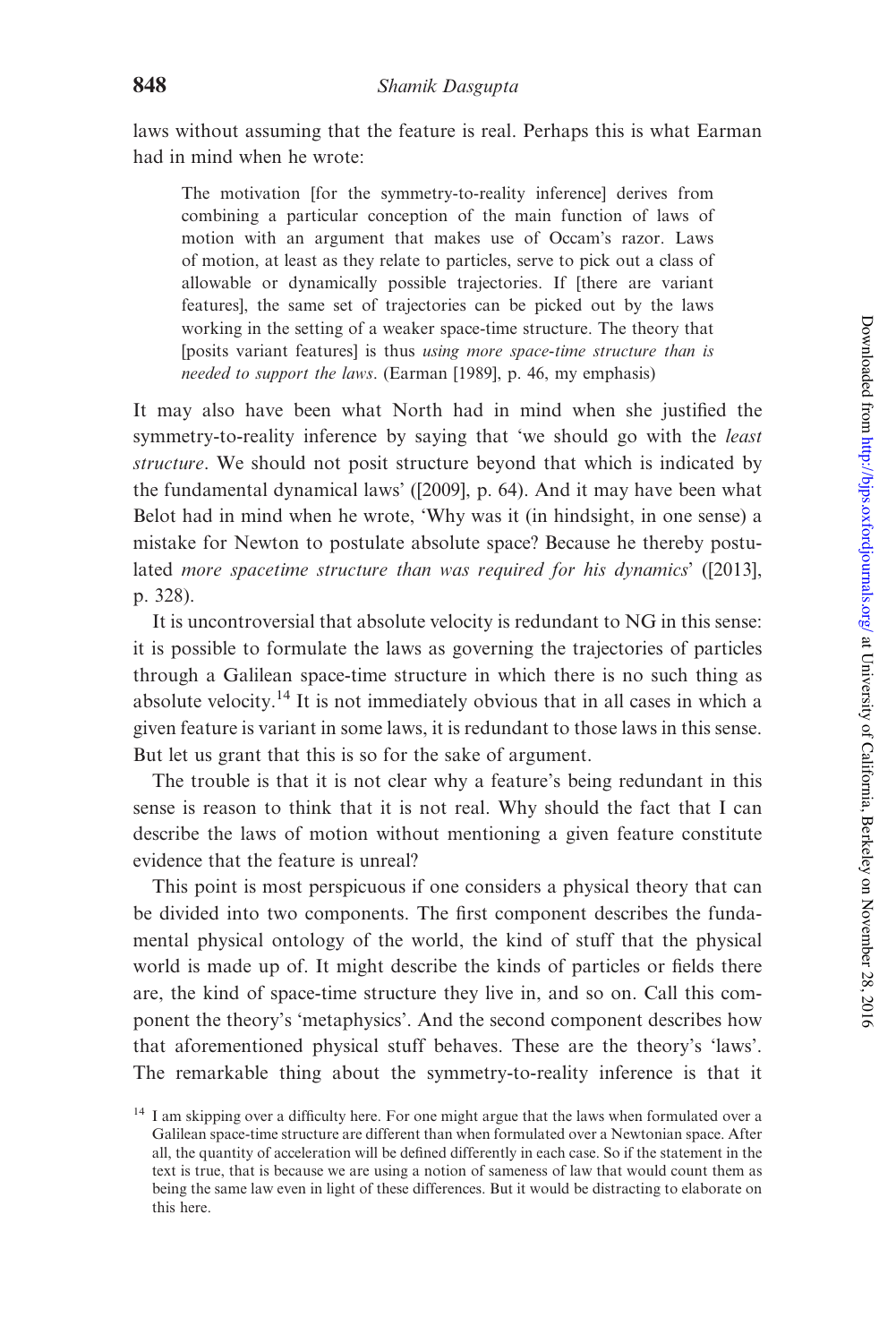uses facts about one half of your theory (the laws) to inform the other half (the metaphysics). But it is highly unobvious why this is reasonable—after all, they are different parts of the theory! Earman's idea is that if you can write the laws without mentioning some feature in the metaphysics, then that is reason to think that the feature is unreal. But why should this be so? Why think that every real feature must be mentioned when writing down one half of your theory?

Keep in mind that even though one can formulate NG without mentioning absolute velocity, absolute velocity is nonetheless a difference-maker and is indispensable to explanations of physical phenomena in an NG system, in the senses discussed above. Why then is the mere fact that one can formulate the laws without mentioning it a reason to think that it is unreal?

The same point applies to another sense of 'redundancy'. For one might say that a feature is redundant to some laws if and only if its values are irrelevant to whether the laws obtain. Absolute velocity is redundant to NG in this sense: the particular absolute velocities of things are irrelevant to whether the laws of NG obtain, in the sense that we can uniformly change them however we wish and the laws will remain true. Moreover this follows from the fact that absolute velocity is variant in NG. Indeed, it may be that this is the sense of 'redundancy' that Earman had in mind in the above quote.

But the trouble again is that it is not at all clear why being redundant in this sense is reason to think that a feature is unreal. Remember, a feature can be redundant in this sense and yet (like absolute velocity) be a difference-maker and be indispensable to explanations of physical phenomena. All redundancy means, on this interpretation, is that the particular values of a feature from one half of our theory (the metaphysics) are irrelevant to whether the other half of the theory (the laws) is true. But there is no obvious reason to think that every categorical aspect of the world must be relevant, in this sense, to whether the laws obtain.

For these reasons, I do not think that this non-epistemic reconstruction of the symmetry-to-detection inference, in terms of redundancy, succeeds. Perhaps its initial attraction rests on an equivocation between different notions of redundancy. It is true that absolute velocity is redundant in NG in the two senses just discussed: it is not needed to formulate the laws and its values are irrelevant to whether NG is true. And it may be true that being redundant in the earlier senses—not being a difference-maker, being dispensable from explanations of physical phenomena—is reason to think that a feature is unreal. But the senses of redundancy are not the same.

Now, there is a sense of 'redundant' on which (i) absolute velocity is redundant in NG, and (ii) its being redundant implies that it is not real. It is the sense in which a feature is redundant if and only if models that differ only in a uniform transformation of its values must represent the same possible world.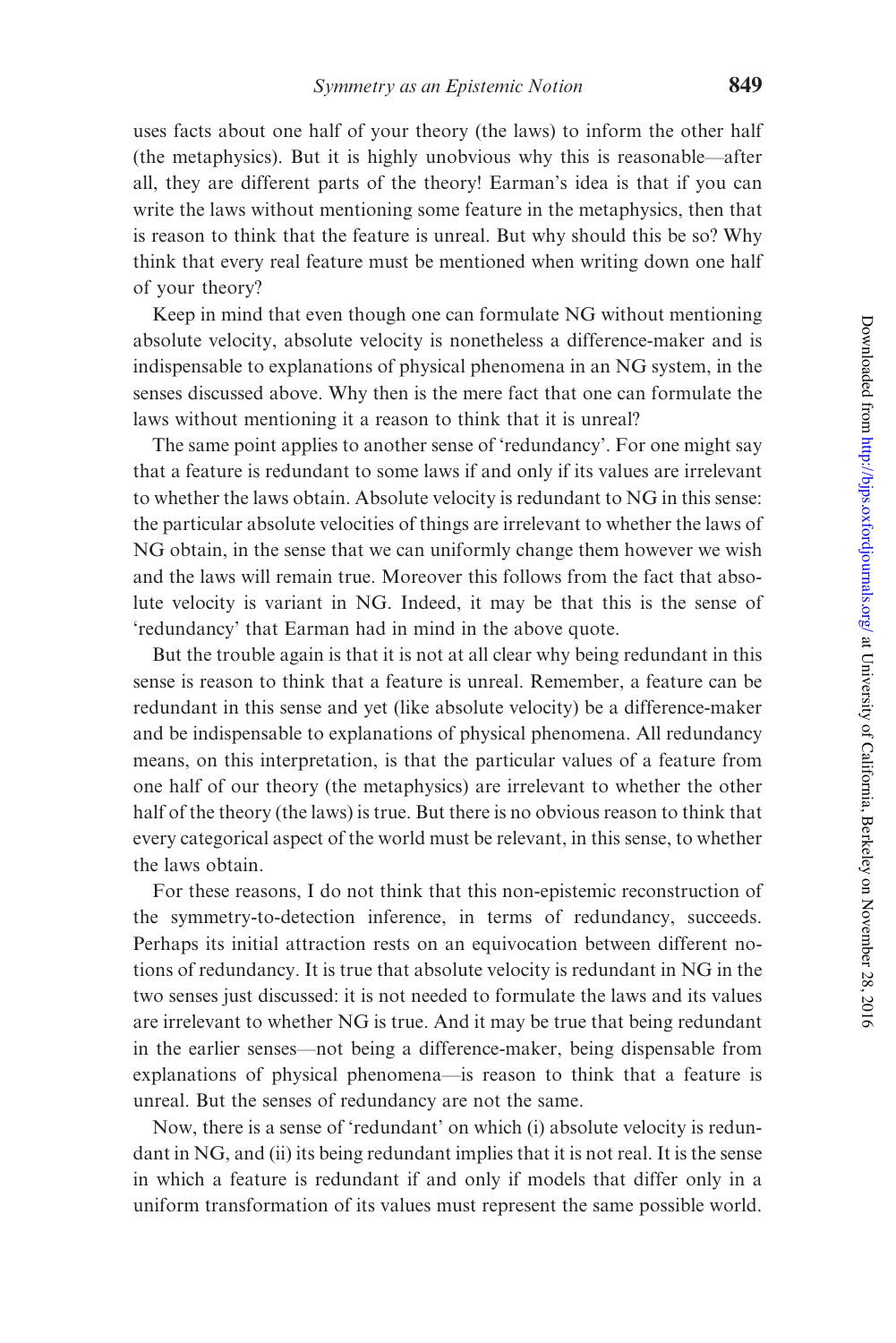Now, it may be that models related by a uniform velocity boost represent the same possible world, and so it may be that absolute velocity is redundant in this sense. But the problem with this sense of 'redundant' for our purposes should be obvious: we would only be justified in believing that uniform velocity boosts must represent the same possible world if we already had reason to think that absolute velocity is not real. So the claim that velocity is redundant in this sense can hardly be used as a non-question-begging premise in an argument that it is not real.

These points are all straightforward, so why are they often ignored? One reason might be the literature's focus on technical formulations of the matter, which tends to obscure the important epistemic questions. It is easy to show that physical situations differing in a uniform velocity boost are related formally in various ways, and that the variant features are therefore redundant in some formal sense. But this is not enough. The question remains as to why a feature's being redundant in that formal sense is reason to believe that it is unreal. As we have seen, it is surprisingly difficult to answer the question.

Indeed there is an independent consideration that raises a doubt about any reconstruction of the symmetry-to-reality inference in terms of redundancy. If we could see or detect absolute velocity, we should believe that it is real regardless of whether it is redundant in any of the above senses. So a necessary condition on our reasonably believing that it is unreal is that we do not believe that it is detectable. And from there one might argue that a necessary condition on our reasonably believing that it is unreal is that we believe that it is undetectable. If that is right then it is hard to see how any non-epistemic reconstruction of the inference in terms of redundancy could work.

# 3 Against Objectivity

Before discussing my own reconstruction of the symmetry-to-reality inference, let me set aside another alternative: one that proceeds via a claim about objectivity.<sup>15</sup>

The idea that there is a link between symmetry and objectivity has a distinguished history. Weyl ([\[1952\],](#page-41-0) p. 132) famously made this link when he said that 'objectivity means invariance'. And it was recently taken up by Nozick ([\[2001\],](#page-41-0) p. 76), who proposed that 'an objective fact is invariant under various transformations'.<sup>16</sup> The idea is that something is objective if and only if it is invariant—an equation of invariance and objectivity.

Suppose one accepts this equation. Then one might infer from something's being variant to its being non-objective. And one might then take this to

<sup>&</sup>lt;sup>15</sup> Thanks to an anonymous referee for suggesting this alternative to me.<br><sup>16</sup> For further discussion of this idea, see ([Debs and Redhead \[2007\]](#page-40-0); [Kosso \[2003\]\)](#page-41-0).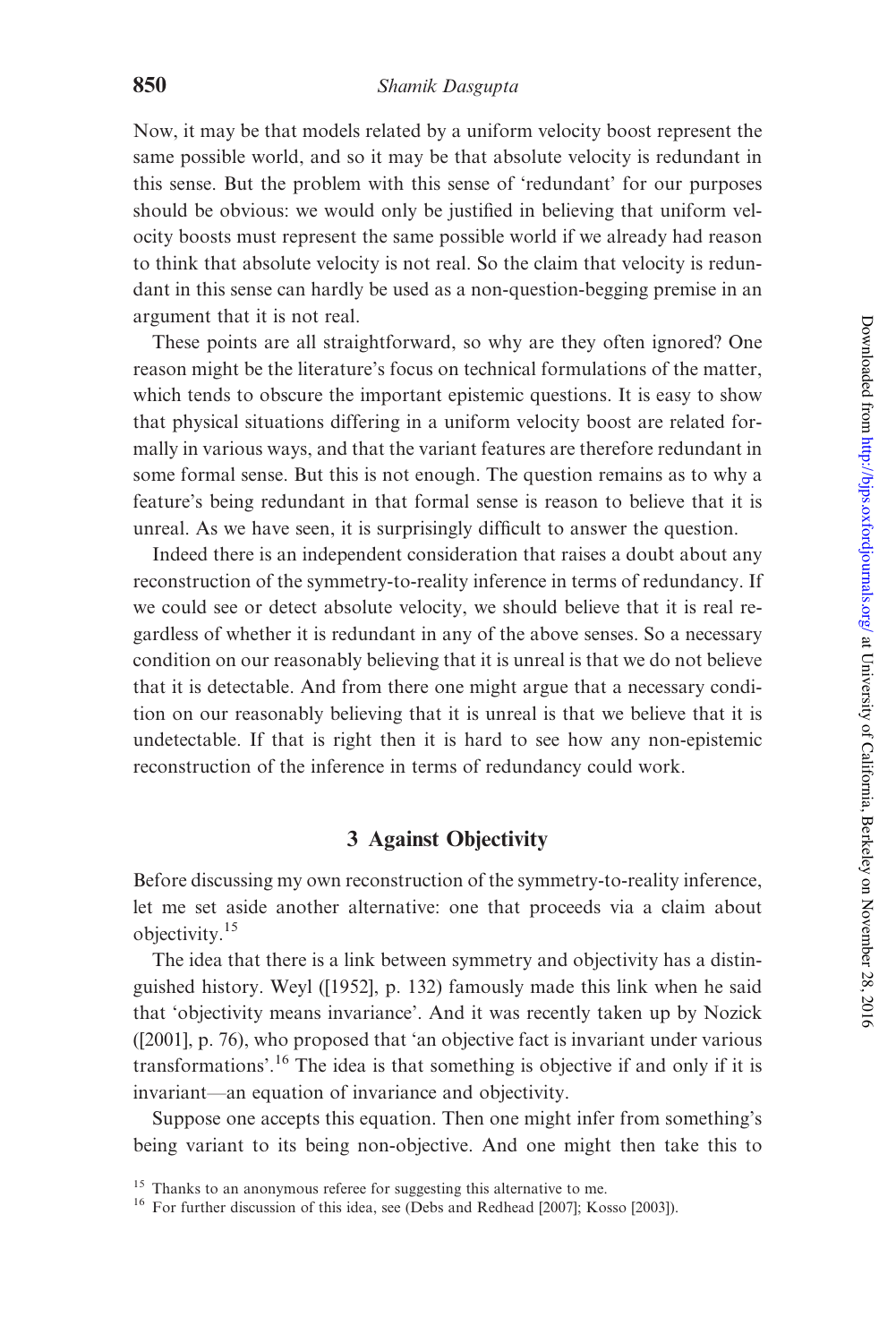suggest that it is not real. Thus one might reconstruct the symmetry-to-reality inference as follows:17

(1) Laws L are the complete laws of motion governing our world.

——————————————————————

- (2) Feature X is variant in L.
- $(3^{**})$  Therefore, X is not objective (from (1) and (2)).
	- (C) Therefore, X is not real (from  $(3^{**})$  and an Occamist norm that we dispense with structure that is not objective).

Unfortunately, this reconstruction fails for two reasons: the inferences to  $(3^{**})$ and to (C) are both objectionable.

This is clear once we clarify the relevant notion of objectivity. Roughly speaking, the notion in play is that of 'perspectival independence', of being the same from all perspectives so that there is agreement amongst all observers.18 To see why an equation of invariance and objectivity so understood might make sense, it helps to think of symmetries 'passively'. Until now we have been thinking of symmetries 'actively', as ways of altering physical systems. In contrast, when we think of a symmetry passively 'we re-describe the same physical evolution in two different coordinate systems', as Brading and Castellani ([\[2007\],](#page-40-0) p. 1342) put it. We take a description of a physical process in terms of a given coordinate system, and we think of (say) a boost as a redescription of the same physical process in terms of a boosted coordinate system. The two coordinate systems will disagree on the velocities of bodies, and so velocity is not invariant between these two descriptions. And so velocity is not an objective quantity: it depends on a choice of coordinate systems, and so is not independent of perspective. To take another example (used by Nozick), consider the Centigrade and Fahrenheit temperature scales. Famously, ratios are not invariant between these two scales:  $100^{\circ}C = 212^{\circ}F$ and  $50^{\circ}$ C = 122 $^{\circ}$ F, yet 212 is not twice 122. So the ratio between two temperatures in a given scale is not objective: it depends on an (arbitrary) choice of scales.

Having clarified the notion of objectivity in play, we can now see that the inference from  $(3^{**})$  to  $(C)$  is unwarranted. To see this, notice that (just like velocity) acceleration is not objective in the relevant sense of the term: two coordinate systems that are accelerating relative to one another will disagree about the rate of acceleration of a given body—in particular, each coordinate

<sup>&</sup>lt;sup>17</sup> To be clear, I do not know whether Weyl or Nozick would endorse this, and I have not seen it suggested in the literature. But it is an intriguing idea.

 $18$  This is (more or less) what Nozick means by 'objectivity'. Is this what Weyl meant? It is not so clear, and since I am no scholar I will not try to decide the matter here. Still, Daston and Galison ([\[2007\],](#page-40-0) Chapter 5) argue that this notion of objectivity played an important role in scientific theorizing in the early-twentieth century.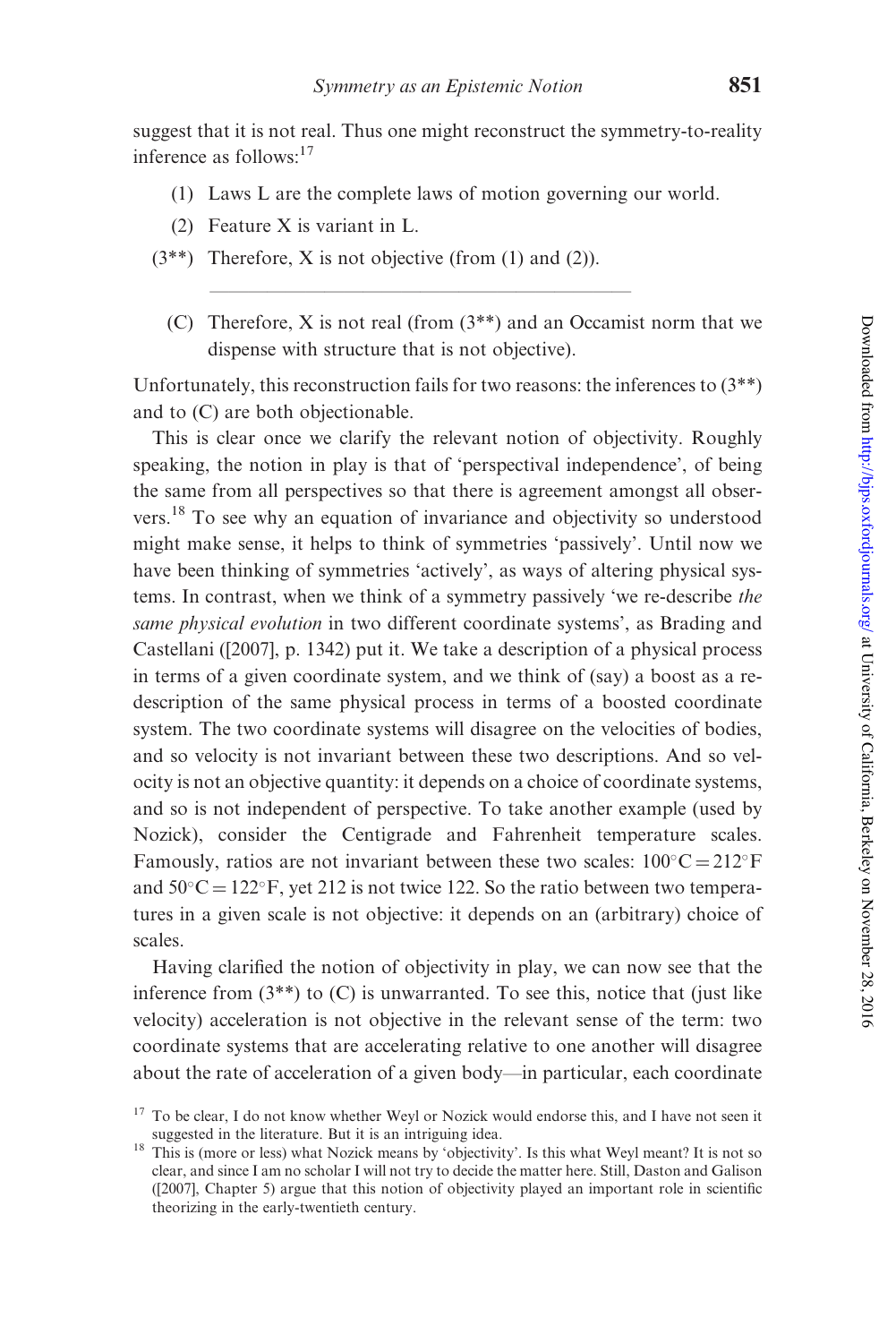system is at rest according to itself but accelerating according to the other. So, just like velocity, acceleration is not independent of perspective and so is not objective in the relevant sense.<sup>19</sup> But if NG is true then acceleration is arguably real (for bucket-argument-type considerations). So the inference from (3\*\*) to (C) is bad.

It might sound odd to call acceleration real but not objective, but only if one forgets that the two notions of reality and objectivity are very different. The former is a metaphysical notion concerning what the world is made up of, while the latter is a more epistemic notion of agreement between different perspectives (scales, coordinate systems, and so on).<sup>20</sup> So it is no surprise that the two notions come apart. One could try to force the two notions into coextension by requiring that the laws be objective, for example that the equations are invariant under all coordinate transformations.<sup>21</sup> But the symmetry-to-reality inference is a good inference even when we consider laws that are not invariant in this way, such as classical NG. What justifies the inference in these cases? Not, as we just saw, an appeal to objectivity.

Moreover, we can now see that if the inference to  $(3^{**})$  is justified by the equation of invariance and objectivity, then it is based on an equivocation. For what are the relevant symmetries, invariance under which is equated with objectivity? Not symmetries of the laws. For acceleration is invariant under the symmetries of NG; but, as we have just seen, acceleration is not objective in the relevant sense (even if NG is true). Those who equate invariance with objectivity must therefore specify the relevant symmetries differently. Indeed, Nozick [\(\[2001\],](#page-41-0) Chapter 2) explicitly takes up this task. So, when he equates objectivity with invariance, his notion of invariance is different than the one I use in premise (2).

To be clear, none of this is an objection to Weyl or Nozick's equation of objectivity and invariance (in some sense of the term). The point is just that this equation does not help justify the symmetry-to-reality inference.

<sup>&</sup>lt;sup>19</sup> It is true that  $f = ma$  will not be true when evaluated relative to at least one of those coordinate systems. But this does not contradict the point that acceleration is not objective in the above

sense.<br><sup>20</sup> Daston and Galison ([\[2007\],](#page-40-0) Chapter 5) discuss the difference between these two notions and the role of each in the early-twentieth century.

 $21$  This would be to use a symmetry principle as a guide to what the laws must be; see Section 1.5. This idea that the equations should be invariant under all coordinate transformations is related to the requirement of general covariance. However, the precise meaning of general covariance, and its role as a symmetry principle, is notoriously controversial. See ([Howard \[1999\]\)](#page-41-0) and ([Ryckman \[2005\],](#page-41-0) especially Chapter 2), for some discussion of these issues.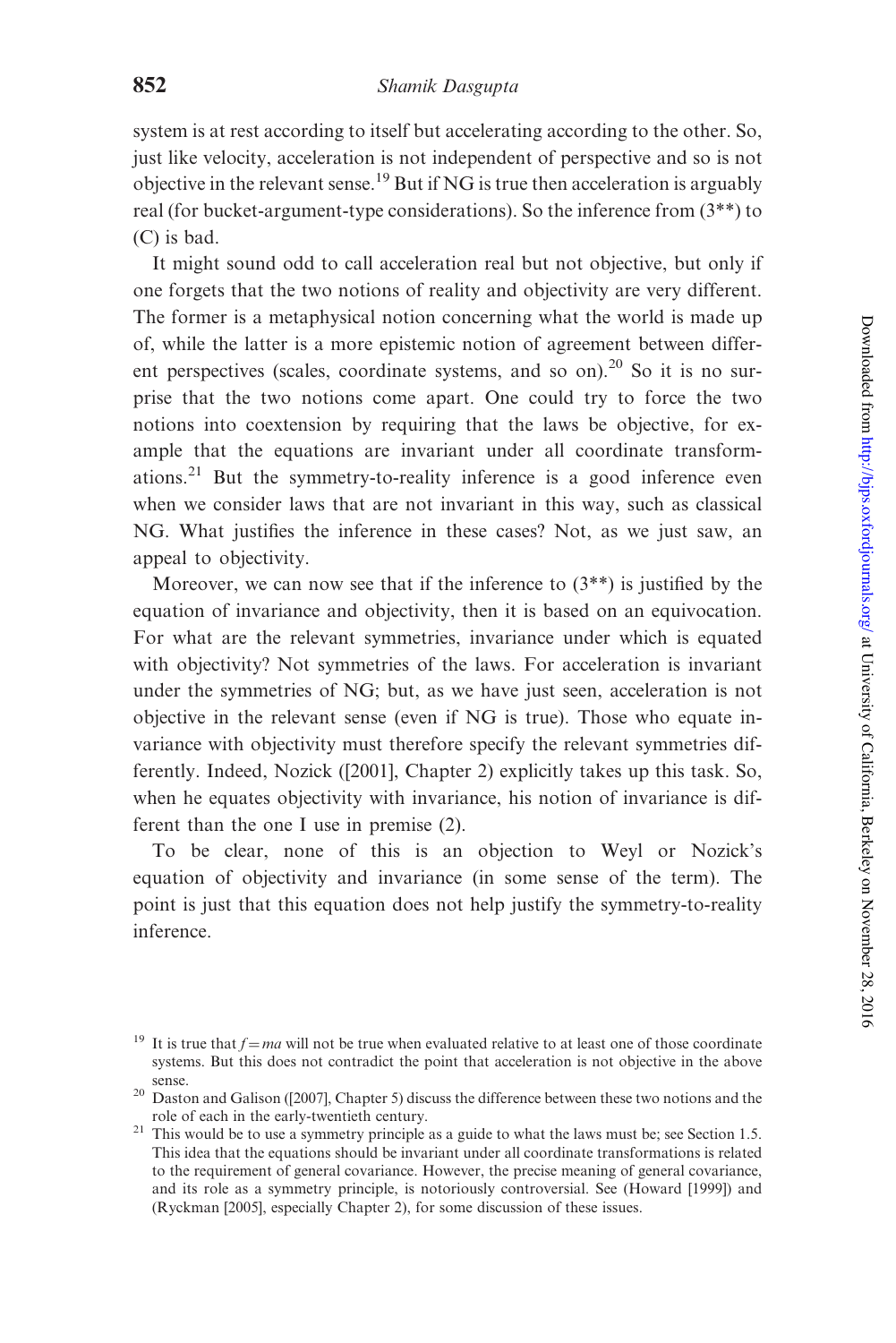## 4 From Symmetry to Detection

## 4.1 The epistemic approach

So far I have discussed two alternative reconstructions of the symmetry-toreality inference and found them both wanting. Instead, I believe that the inference must proceed via an epistemic claim of undetectability, as outlined earlier:

- (1) Laws L are the complete laws of motion governing our world.
- (2) Feature X is variant in L.
- (3) Therefore, X is undetectable (from (1) and (2)).

————————————————————

(C) Therefore, X is not real (from (3) and an Occamist norm that we dispense with undetectable structure).

But now I must say why this is a good inference.

## 4.2 The Occamist norm

I will focus on the inference from (1) and (2) to (3), but let me say something briefly about the inference from (3) to (C). Verificationists might say that it is analytic, that it is part of the meaning of 'reality' that everything real is detectable. But we need not take such a strong line. All we need (roughly speaking) is a plausible Occamist norm to the effect that positing undetectable structure is an epistemic vice, in the sense that, all else being equal (or near enough), we should prefer theories that do not posit undetectable structure. (This will be qualified as we go along, but this will do for now.)

The plausibility of this norm depends on what is meant by 'undetectable'. If the term was used to include anything that we cannot see with the naked eye, the norm would recommend that we become radical scientific anti-realists and dispense with so-called theoretical entities such as electrons. But that is not how I use the term. Instead, something is undetectable in my sense if, roughly speaking, it is physically impossible for it to have an impact on our senses. Electrons are detectable in this sense because there are physically possible processes, such as those that occur in particle accelerators, by which the presence of an electron can be made to have an impact on our senses via its impact on (say) the movement of a dial or an image produced on a computer screen. In contrast, the idea is that if the laws of NG are true and complete then it is physically impossible for the absolute velocity of any given body to have an effect on our senses.

So understood, the motivation behind this Occamist norm is forthcoming. Roughly speaking, we should think that a given physical feature is real only if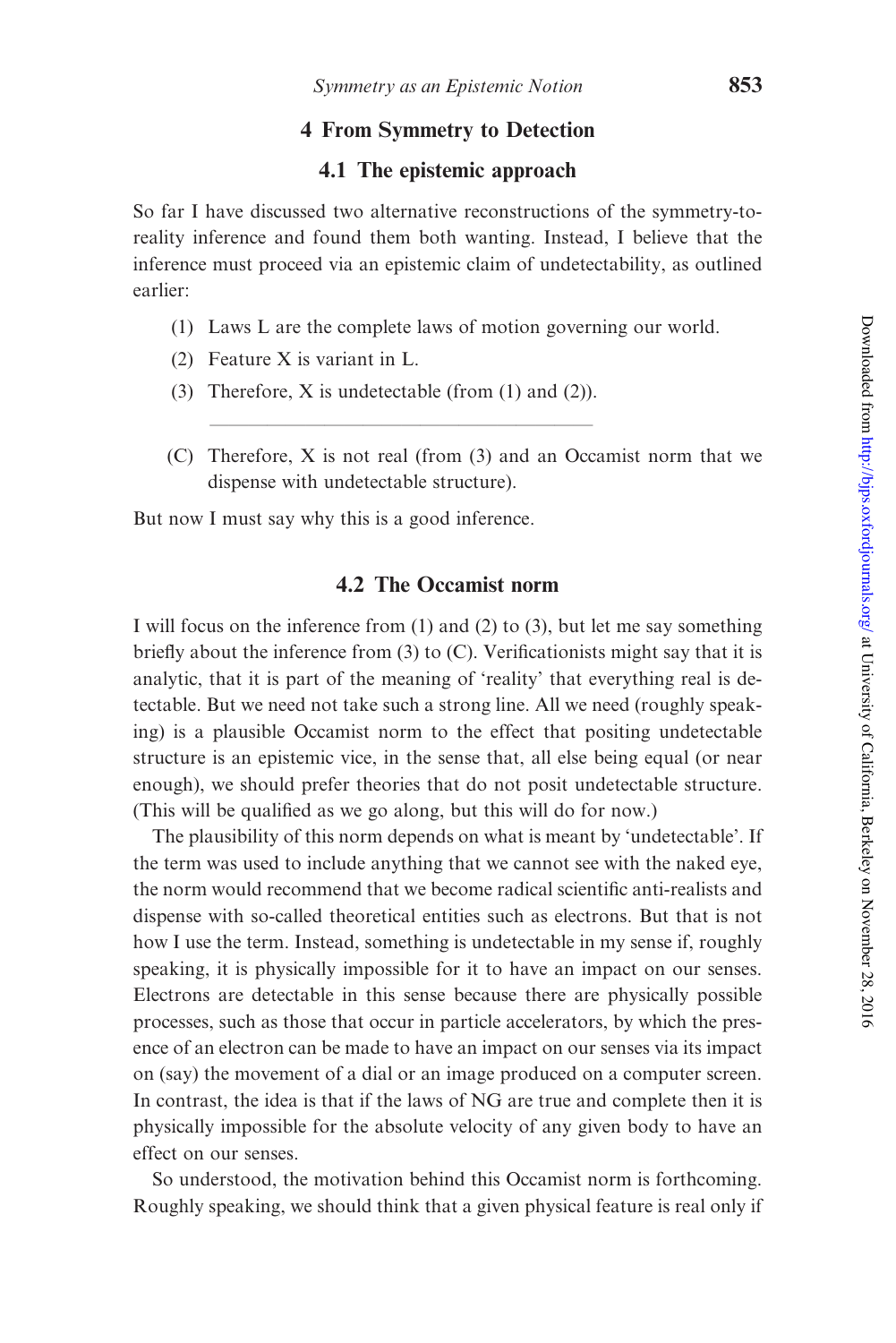we have empirical evidence that it is real. If we can show that the feature is undetectable, then we will have shown that we do not (and cannot) have empirical evidence in the form of observations or measurements of it. It remains possible that dispensing with the feature yields a theory that has too many other vices to warrant belief, such as being too inelegant or complex. In that case, we would have empirical evidence of sorts that the feature is real, in the sense that our all-things-considered best empirically confirmed theory implies that it is real. But that is a situation in which all else is not equal. When that kind of situation does not arise—when the theories that dispense with the feature do not have those other epistemic vices—we will have no empirical evidence to think that the feature is real after all. And so in those situations we should endorse those theories that dispense with it. Which is what our Occamist norm states.<sup>22</sup>

Note, then, that if this is how symmetry-to-reality inferences work, we can draw the conclusion of the inference only when we have the alternative theory in hand and have shown that all else is equal. This explains why it was rational for Newton to believe in absolute velocity even though he knew that it was variant in NG and undetectable. The reason this was rational for him was that he had no good alternative theory to hand. He had good reason (his bucket argument) to think that relationalism was not empirically adequate. And relationalism was the only alternative view he knew of (he was not aware of Galilean space-time structures in which there is a well-defined feature of absolute acceleration, as required by his bucket argument, but no absolute velocity). So for Newton, all else was not equal and he was rational to believe in absolute velocity.<sup>23</sup>

## 4.3 From symmetry to detection

Let us now focus on the move from  $(1)$  and  $(2)$  to  $(3)$ . How can we argue, just on the basis that a given feature is variant in what we take to be the true and complete laws of motion, that it is undetectable? Let us start simple, again with

 $22 \text{ I am being deliberately non-committal about how to understand empirical evidence. The argument is a specific value of the system.}$ ment in the last paragraph can be cashed out in a Bayesian framework, or in an abductive framework. <sup>23</sup> There is a lesson here for contemporary structuralists, such as Ladyman and Ross ([\[2007\],](#page-41-0) p.

<sup>130),</sup> who take the fact that diffeomorphisms are symmetries of general relativity to suggest that '[t]here are no things. Structure is all there is'. For it is not enough to note that individual points of the manifold are variant features and declare that they are therefore not real. That would be analogous to Newton declaring that there is no such thing as absolute velocity without a genuine alternative theory in hand, a move that we would rightly have regarded with suspicion. To motivate structuralism, one must present a clear theory of the fundamental structure of the material world without making reference to regions of the manifold, a theory that does well on other theoretical virtues such as simplicity, elegance, and so on. But contemporary structuralists tend not to present such a theory. I say more about this, and make a start at presenting such a theory, in ([Dasgupta \[2011\]](#page-40-0)).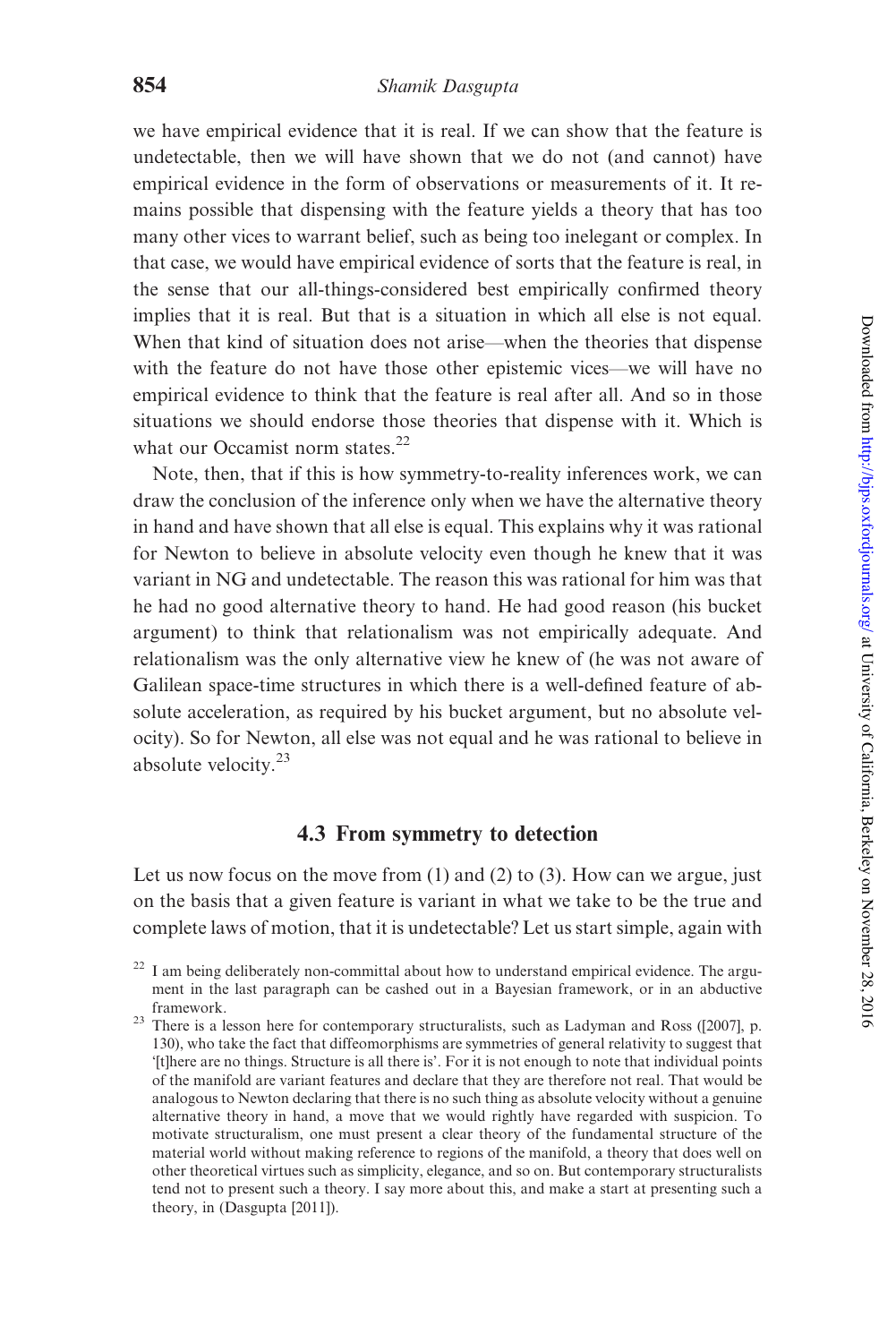the case of absolute velocity. How can we establish that it is undetectable, merely on the assumption that it is variant?

One might think that we can establish this without the assumption. Any rail traveller can testify that events inside a carriage look the same regardless of whether the train is at rest or in uniform (unaccelerated) motion, and one might infer from this that absolute velocity is undetectable. But this is inconclusive. Even if ordinary events on trains do not distinguish different inertial states of motion, the possibility remains that (with enough funding) we could build a fancy device that is sensitive to different inertial states of motion and use it to measure absolute velocity. For absolute velocity to be undetectable (in my sense), this must be impossible.

So how can we show that this is impossible, merely on the assumption that absolute velocity is variant? It would be easy to argue from authority. Feynman himself says that 'the laws of Newton are of the same form in a moving system as in a stationary system, and therefore *it is impossible* to tell, by making mechanical experiments, whether the system is moving or not' ([\[1963](#page-40-0)], p. 15, my emphasis). And Earman says that because 'Newton's laws of motion and gravitation have (Gal) as their dynamical symmetries, no feature of the lawlike behavior of gravitating bodies can be used to distinguish an absolute frame: in this sense, absolute space is unobservable' [\(\[1989\],](#page-40-0) p. 48, my emphasis). It is clear from the respective contexts that both authors are inferring from a premise about the symmetries of NG to the conclusion that absolute velocity is undetectable in my sense. And yet neither Feynman nor Earman says anything to justify the inference. So is a justification available?

As it turns out, there is an argument that does the trick.<sup>24</sup> At a first approximation, it goes like this: Presumably, a necessary condition on absolute velocity being detectable is that there is some physically possible process that, when initiated to measure the absolute velocity of a given body at  $t_0$ , will generate a reading at  $t_1$ —an image on a computer screen, say, or the position of a needle—that indicates what that body's velocity was at  $t_0$ . Moreover, the outcome that would be produced if the body were travelling at one absolute velocity at  $t_0$  must be discernibly different from the outcome that would be produced if it had a different absolute velocity at  $t_0$ , on pain of our not being able to tell what absolute velocity a given outcome indicates.<sup>25</sup> So, if we simply wanted to measure whether a given body was in a state of absolute rest or absolute motion, the process would need to produce one outcome if the body

<sup>24</sup> Roberts ([\[2008\]\)](#page-41-0) presented this kind of argument beautifully, and as far as I know was the first to do so in print. I have heard David Albert and Tim Maudlin both give variations of this argument

in presentations.<br><sup>25</sup> At least, that is the ideal: in practice, we do not mind if the outcomes produced by velocities differing only by some tiny amount are indiscernible. More accurately, then, what we require is that the measurement outcomes are discernible when the velocities differ by more than some amount X, in which case we say that the process measures velocity up to an accuracy of X.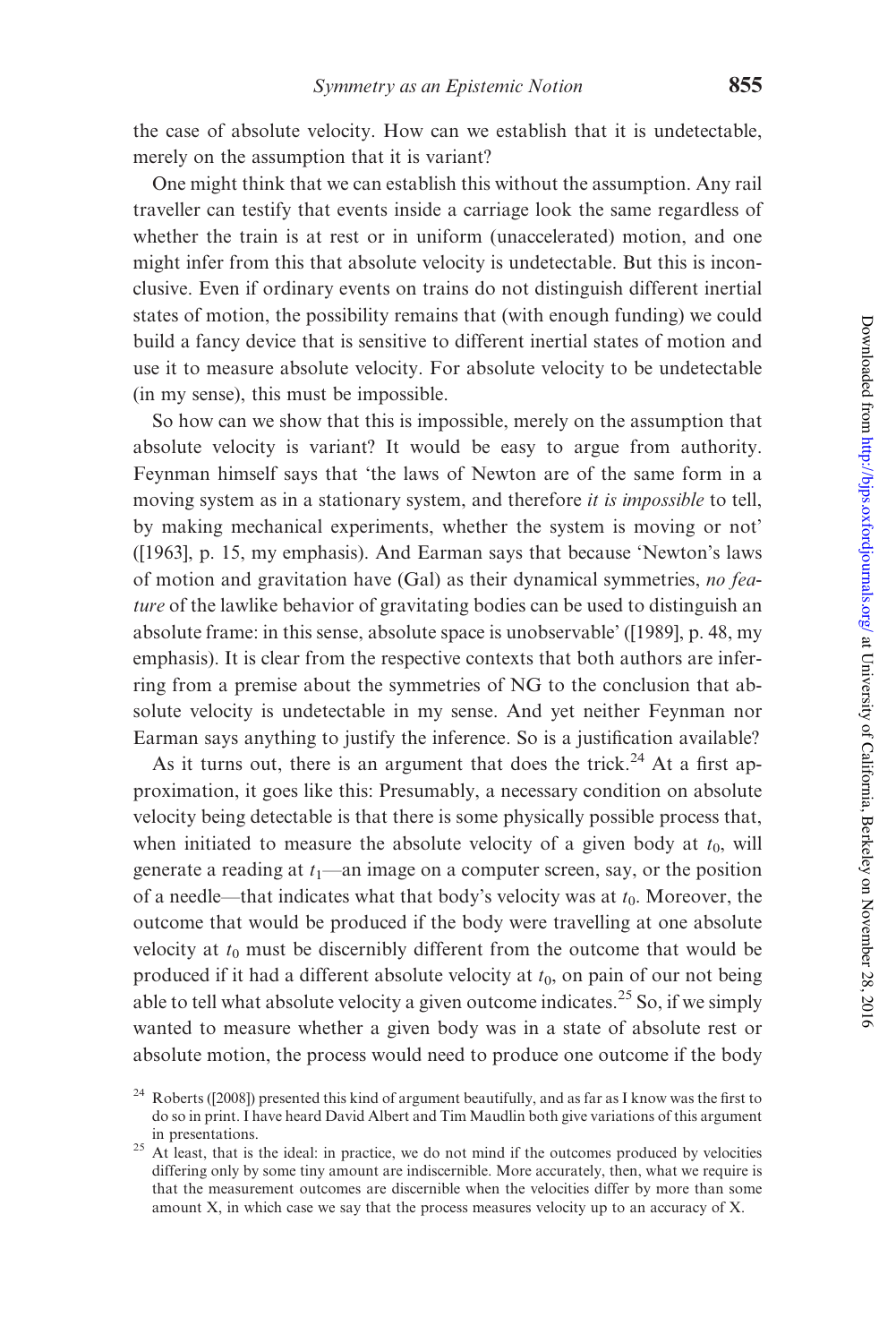was at rest at  $t_0$ —for example, an inscription of 'at rest'—and a discernibly different outcome if the body was moving  $t_0$ —an inscription of 'moving', say. Finally, since the process is a physical one, the outcome produced will depend on the physical laws governing it. Putting this all together, we can say that absolute velocity is detectable only if there is a physically possible device that at a given time,  $t_0$ , has two properties:

- (i) according to the laws, it will produce one outcome at a later time,  $t_1$ , if and only if it was presented with a body at rest at  $t_0$ ; and
- (ii) according to the laws, it will produce a discernibly different outcome at  $t_1$ if and only if it was presented with a body that was moving at  $t_0$ .

But if the laws of NG are true and complete, we can argue that it is physically impossible for a device to have both properties. For suppose I take a device with the first property and present it with a body at rest at  $t_0$ , and it gives some outcome. For the sake of definiteness, one can imagine that it displays 'at rest' on a screen at  $t_1$ . We can show that it does not have the second property by considering a world W just like ours, with the one exception that it has been subjected to a uniform velocity boost, say, 5 mph to the north. We know three things about W. First, it is a world in which the device is presented with a moving body at  $t_0$  (rather than a body at rest). Second, we know (by construction) that the relative positions of all bodies at all times are the same in W as they actually are. So, if the device actually displayed 'at rest' at  $t_1$ , it displays 'at rest' at  $t_1$  in this boosted world too. More generally, it appears that a world differing only in an absolute velocity boost, and thereby agreeing with the actual world in respect of the relative positions of all material bodies at all times, would be indiscernible from the actual world. So no matter what outcome the device gives in the actual world, we know that it gives an indiscernible outcome in the boosted world. But because boosts are symmetries of NG, the third thing we know about W is that it is a world in which the laws of NG obtain. So the behaviour of the device in this boosted world represents how it behaves according to the laws of NG; hence it does not have the second property listed above. QED.26

 $26$  As I mentioned in Section 1.5, it may be that in some cases we can observe that the actual laws have a certain symmetry. In the case of boosts, Kosso ([\[2000\]\)](#page-41-0) says that we can do this by observing two systems in inertial motion relative to one another and 'observing that the outcomes of relevant experiments are the same whether the system is transformed or not' (pp. 88–9). His idea is that with enough experimentation like this we can conclude (with an ampliative/ inductive inference) that the laws must be symmetric under boosts even if we are not yet sure what the exact laws are. Suppose he is right. In these cases, is the reasoning to (3) then somehow circular? No, for  $(3)$  is not used as a premise when inferring to  $(1)$  and  $(2)$ ; rather,  $(1)$  and  $(2)$  are justified on the basis of the observations plus ampliative reasoning. Moreover, it was not a necessary condition on making those observations or performing the ampliative inference that one was already justified in believing (3).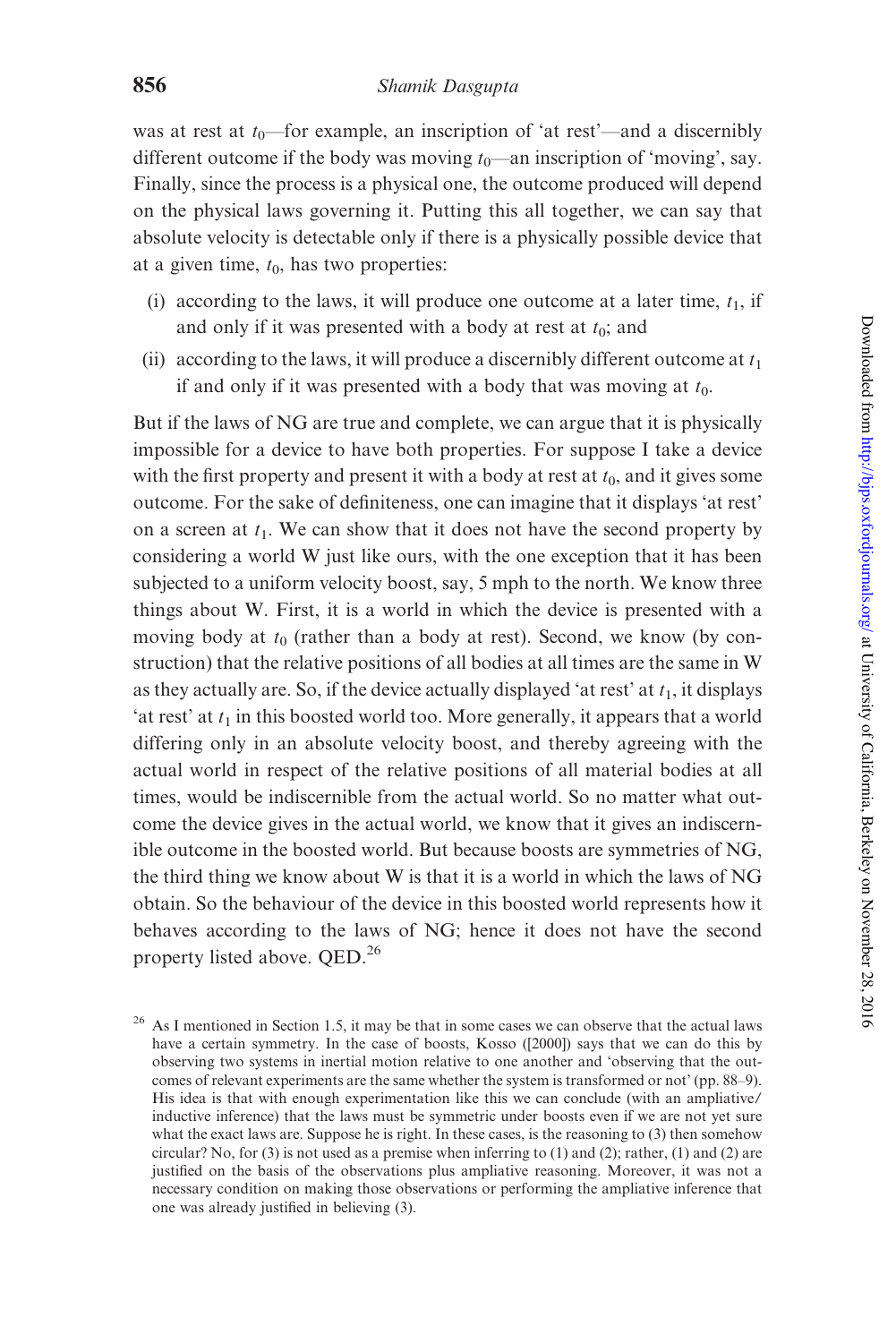That seems straightforward enough in the case of velocity. But does the argument generalize to arbitrary laws and arbitrary features?

Well, the argument went through providing that three things were true of the boosted situation: First, it is a situation in which the variant feature (absolute velocity) differs. This is guaranteed by what it is to be variant. Second, it is a situation in which the laws obtain. That much is guaranteed by the fact that symmetries preserve the truth of the laws. But the third thing that needed to be true of W is that it is (in some intuitive sense to be made clear) observationally equivalent to the original world, that atleast to the naked eyeitlooks and feels and smells exactly like the original world.Thisis what we were trying to show when we pointed out that W agrees on all facts about the relative positions of things and (therefore) on what is displayed on a computer screen. So what we need, if the argument is to generalize to arbitrary laws and arbitrary features, is this:

Given any set of laws, any two systems related by a symmetry of those laws are observationally equivalent.

Is this true? It is not clear. Indeed we do not know enough about what 'symmetry' means to even start answering the question. I said at the beginning that a transformation is a symmetry of L only if it preserves the truth of L, but I also said that this is not a sufficient condition. So we are not in a position to begin asking whether the claim above is true.

The obvious strategy now is to reverse engineer. We need to ask what 'symmetry' could possibly mean such that the indent claim above is true.

## 5 The Meaning of 'Symmetry'

#### 5.1 A framework

There is little agreement about the meaning of 'symmetry'. Perhaps there is nothing wrong with this: there may be many related notions each playing a different theoretical role. Our task is just to find a notion that makes sense of the symmetry-to-reality inference.

We need to start by agreeing on a framework in which to talk about symmetry. What kind of thing is a symmetry? I said that a symmetry is a transformation on physical systems. But what is a physical system? A possible world? Part of a possible world? A set-theoretic model?

There is a danger in using possible worlds or parts thereof. For suppose we think of symmetries as functions from possible worlds to possible worlds. And suppose it turns out that, necessarily, space-time has a Galilean structure in which there is no such thing as absolute velocity. Then there are no (nontrivial) uniform velocity boosts since there are no worlds that differ only in a uniform velocity boost! But surely even if that metaphysics of space-time turns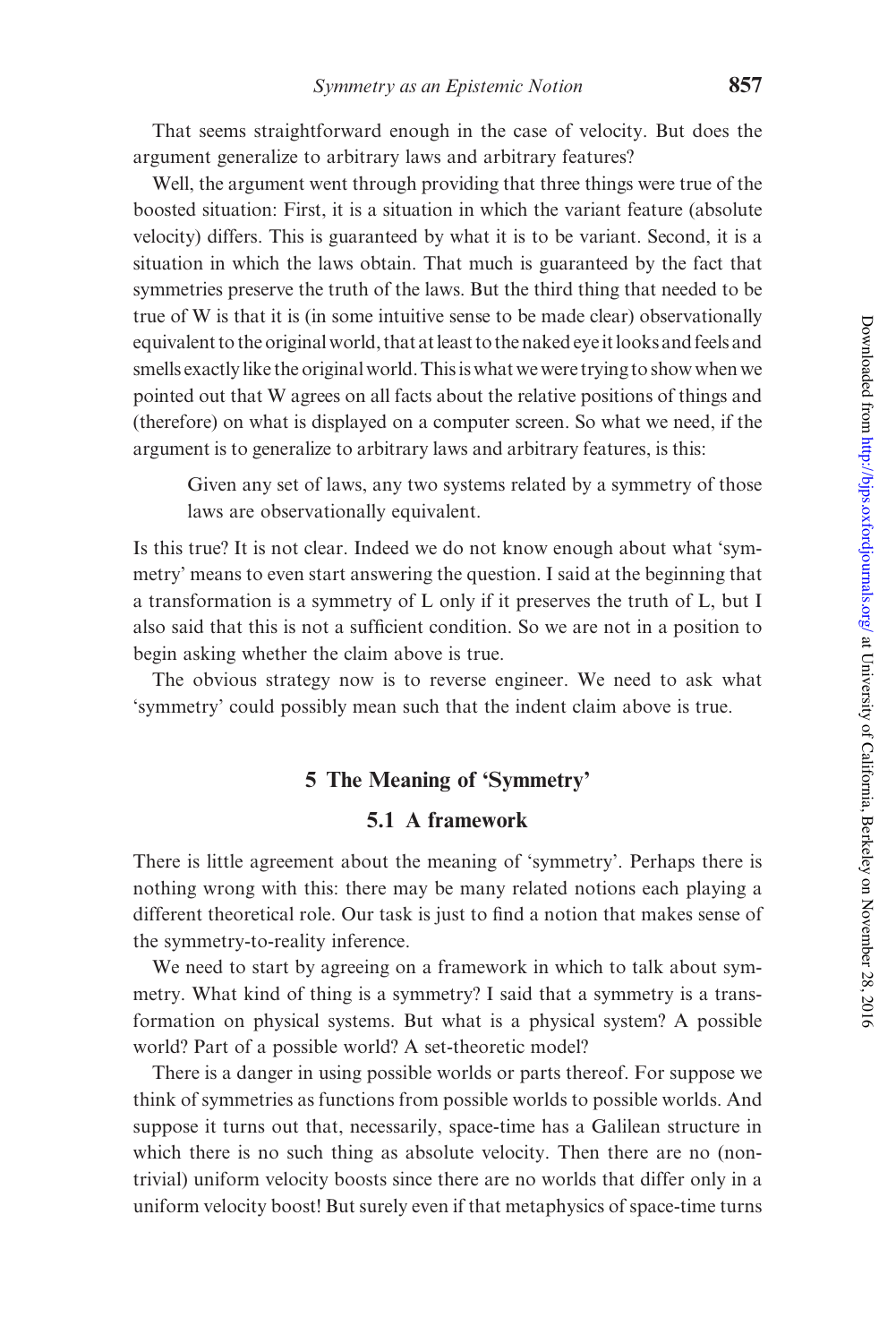out to be true we should still be able to talk about (non-trivial) uniform boosts being symmetries of NG.

So let us work instead with set-theoretic structures that are used to represent (possible or impossible) physical systems. Now, what a given set-theoretic structure represents is not intrinsic to the structure, but is due in part to how we choose to interpret it (models, like words, are our tools not our masters). So, more precisely, let us work with a domain of structures and an interpretation of each structure, where this latter is a specification of what each structure represents. Then even if there is no such thing as absolute velocity—even if there is necessarily no such thing—we can still talk of a set of structures, each representing a physical situation in which particles move through Newtonian space with well-defined absolute velocities. It is just that, so interpreted, the structures may represent incorrectly (they may even represent metaphysical impossibilities).

I said that a symmetry is a transformation on physical systems, so if we represent physical systems with structures we can represent a transformation with a function from structures to structures. But we must distinguish transformations that are taken to be generated by a recipe, from transformations that are not. To illustrate, consider the vector space V of velocities, consider some velocity v in V, and consider the function  $f_v$  on V that maps each vector  $v^*$  to the vector  $v^* + v$ . Then  $f_v$  naturally induces a function  $F_v$  on structures, where  $F_v$  is defined to map each structure s to a structure  $F_v(s)$  in which the velocity of each thing is boosted by  $f_v$ . The function  $F_v$ , then, is a uniform velocity boost. But it is just a function: a set of ordered pairs of structures, with no explicit mention of how it was generated. To mark this, I will say that  $F_v$  is a 'bare transformation'. In contrast, I will say that the pair  $\langle F_v, f_v \rangle$  is a 'generated transformation'. A generated transformation is a function on structures (for example,  $F_v$ ) together with a function on a property space (for example,  $f_y$ ) that specifies how the function on structures is generated.<sup>27</sup>

We must now choose whether to work with bare or generated transformations. I choose the latter. Their virtues will emerge as we go along.

One virtue is that they allow a convenient definition of what it is for a feature to vary under a given transformation. Earlier I introduced this notion loosely, but given its central role in symmetry-to-reality reasoning

<sup>&</sup>lt;sup>27</sup> The function  $f_y$  does the same thing to each velocity in V; that is, it adds v to it. So the resulting transformation  $F<sub>v</sub>$  is global in the sense of [\(Brading and Castellani \[2007\]\)](#page-40-0). But (to be clear) the framework is not restricted to global transformations since in other cases  $f$  may do something different to each element of the domain. Thus in GTR, f may be a diffeormorphism on the manifold, and the resulting transformation,  $F$ , will then be local in their sense; that is, it will have different effects at different points. I use 'property space' liberally so that it includes spaces like V, and manifolds, and sets of (say) determinate masses, so that the framework can make sense of both external and internal symmetries. And since we may allow  $f$  to be continuous or discrete, the framework can make sense of both continuous and discrete symmetries too.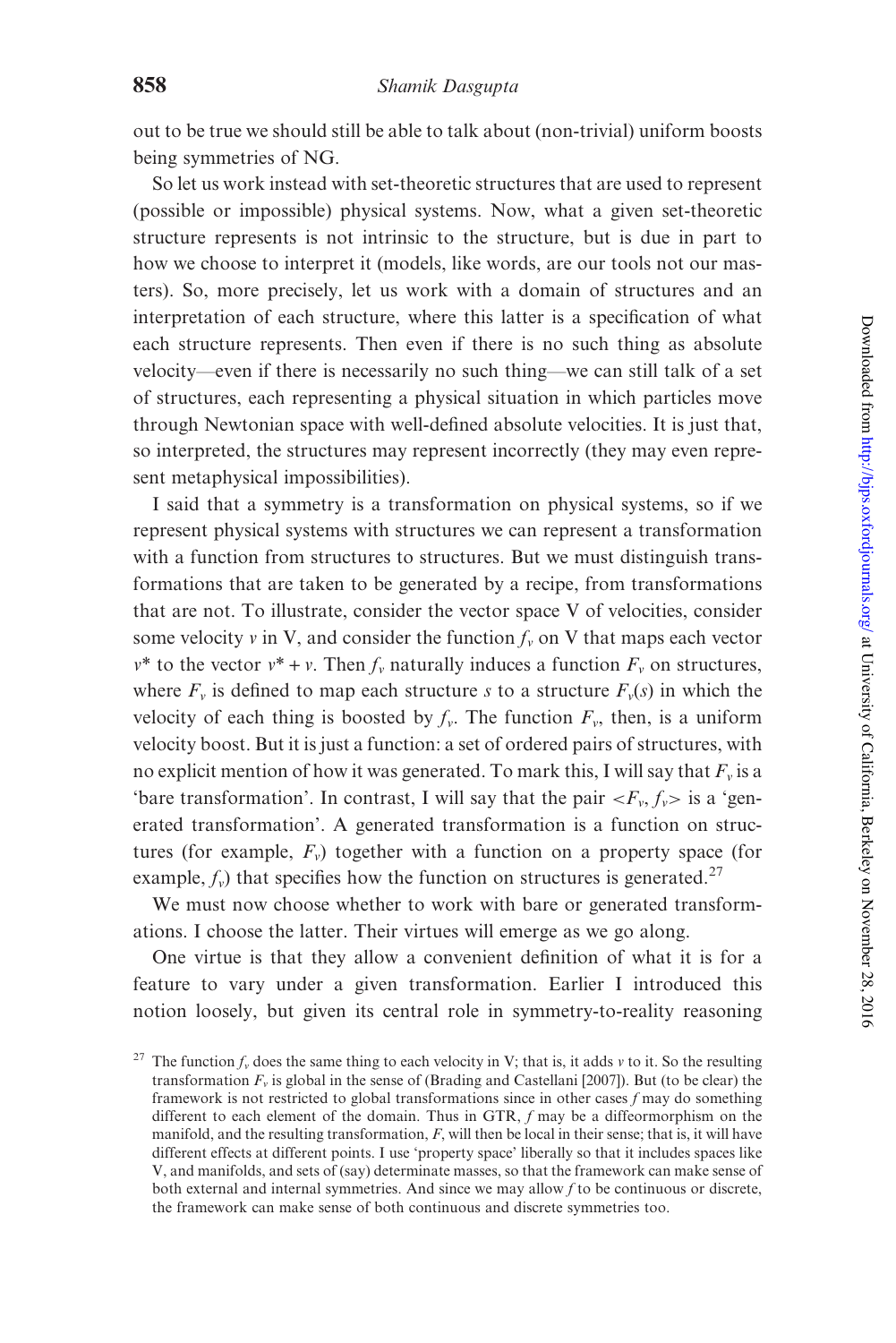we need to be more precise. First, distinguish the determinable feature (for example, absolute velocity) from its determinate values (for example, 1 kph to the north). For simplicity, let us think of a determinable as any set of perfectly determinate properties. Then the rough idea is that a transformation varies a given determinable if the transformation is generated by a (non-trivial) bijection on the determinable's determinates. More precisely: a determinable D varies under a generated transformation  $\langle T, t \rangle$  if and only if t is a (nontrivial) bijection on D and T is the function on structures induced by  $t$ . Thus absolute velocity varies under the above generated transformation,  $\langle F_v, f_v \rangle$ , because  $f<sub>v</sub>$  is a non-trivial bijection on the determinate velocities.

Our question, then, is: Which generated transformations count as symmetries of a given set of laws? There are (broadly speaking) three approaches to defining symmetry: formal approaches define it in purely formal, set-theoretic terms; ontic approaches define it with reference to certain privileged physical features; and epistemic approaches define it in epistemic terms. Most definitions in the literature are either formal or ontic, but I will argue that only an epistemic definition can make sense of the symmetry-to-reality inference.

#### 5.2 Formal definitions

Say that a generated transformation  $\langle T, t \rangle$  preserves a law L if and only if for any structure, s, if s is a model of L then so is  $T(s)$ . Then we know that a necessary condition on a transformation being a symmetry of L is that it preserves L. Suppose that we now say that this is also a sufficient condition. This would then be a purely formal definition.

But this definition is inadequate, for it does not guarantee what is needed to underwrite the argument (from Section 4) that variant features are undetectable. For that argument to go through, it must be that given any set of laws, any two systems related by a symmetry of those laws are observationally equivalent. But there are many transformations that preserve a given set of laws but do not map systems to observational equivalents.

To see this, pick two models of NG,  $m$  and  $m^*$ , that differ in any way you like—for example, let m contain a single particle at rest and let  $m^*$  contain 10 particles in motion. And consider the function  $F$  on structures that maps  $m$  to  $m^*$  and vice versa, and which is identity on all other structures. This can be generated by considering the determinate property M that the entire system  $m$ instantiates (that is, the property of containing a single particle at rest) and the corresponding determinate property  $M^*$  that the entire system  $m^*$  instantiates. The set  ${M, M^*}$  is then a determinable property, so if we let f be the only non-trivial bijection on it then we have the generated transformation  $F = \langle F, f \rangle$ . F counts as a symmetry of NG according to the above definition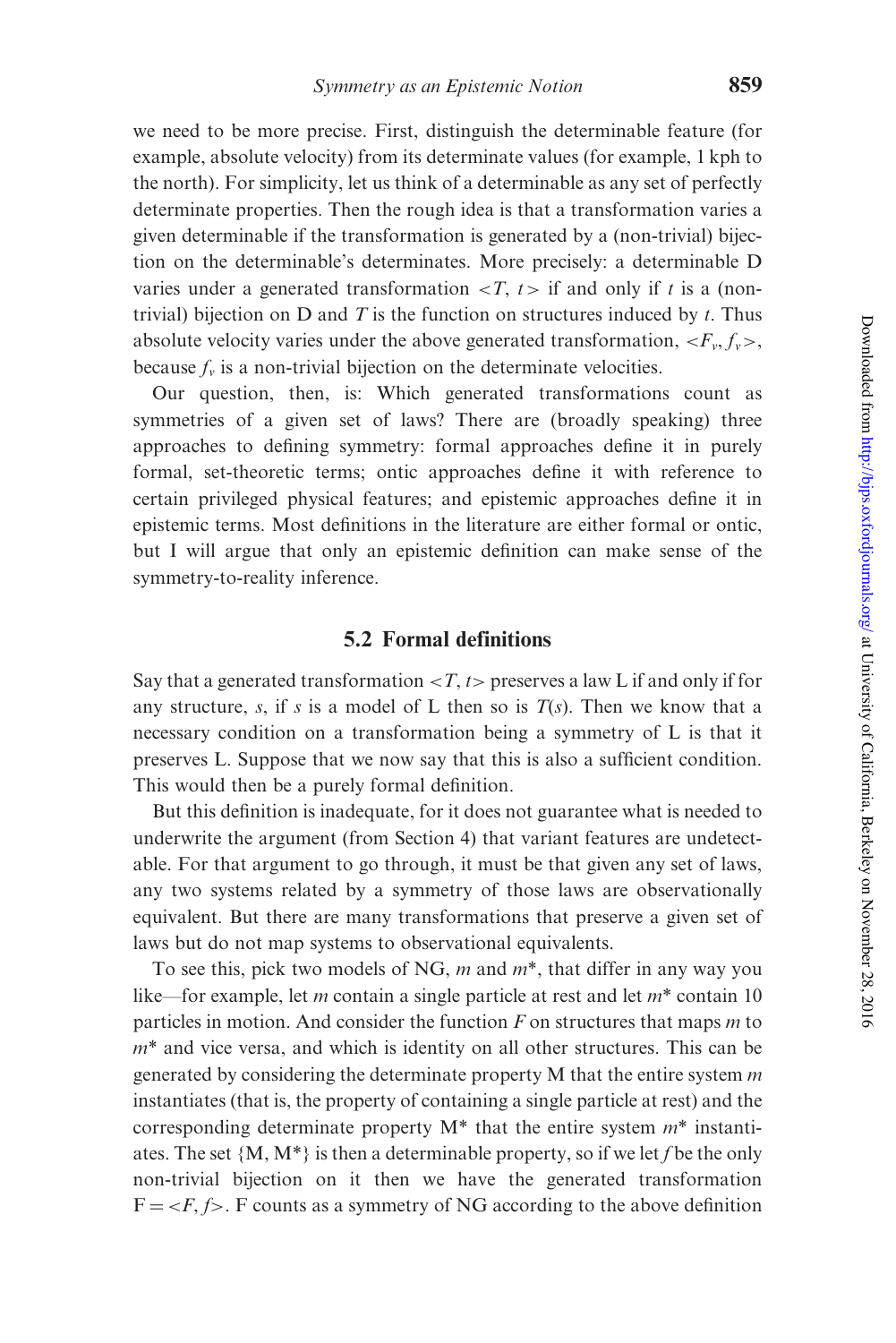since (by construction) it preserves NG. But it clearly does not map systems to observationally equivalent systems.

Put differently, the determinable property of containing a single particle at rest or containing ten particles in gravitational motion varies under this transformation F. So if F counts as a symmetry then, according to the reasoning outlined in Section 4, we should be able to infer that whether a system contains a single particle at rest or ten particles in gravitational motion is undetectable. Clearly, that would be incorrect. The problem is that the reasoning in Section 3 assumed that symmetries map systems to observationally equivalent systems, which F does not.<sup>28</sup>

If one worries that it was artificial to consider a determinable with just two determinates, one can instead consider the set WP of all world properties; that is, consider the set that contains M and M\*, and indeed all the other determinate properties that an entire physical system could instantiate. Each property in WP is a fully determinate way for an entire physical system to be. Now let  $WP_{NG}$  be the subset of WP of world properties that are had by a system in which NG is true. Then there are obviously a host of non-trivial bijections, g, from WP to itself that map M to M\* and vice versa, and map elements of  $WP_{NG}$  to elements of  $WP_{NG}$ . The generated function <6, g > will then count as a symmetry of NG on the current definition, but will map  $m$  to  $m^*$  and vice versa, and so will not always map structures to observationally equivalent structures.

One might try to rule out these examples by insisting that a symmetry be generated from a function on a set of fundamental properties, the thought being that the world properties in WP are not fundamental. But the trouble is that they may turn out to be fundamental—indeed, that is the view of the monist who thinks that (fundamentally speaking) there is just one object, the cosmos, that has one of the properties in WP!<sup>29</sup>

One might instead try to avoid the problem with a different kind of formal definition. The idea is to think of symmetries as transformations on (representations of) instantaneous physical states, rather than four-dimensional physical systems. Instead of requiring that the transformation preserve the laws, we would require that it commutes with the laws. This means that given

 $28$  Belot ([\[2013\]\)](#page-40-0) gave a similar argument against this definition of symmetry. His argument was more straightforward because he was discussing the use of symmetries that simply identifies structures related by a symmetry; since m and  $m^*$  should clearly not be identified it follows that F cannot count as a symmetry. But the symmetry-to-reality reasoning I am discussing is more complicated than his, proceeding (as it does) via lemmas about variant features being undetectable. So the reason why  $F$  is a counterexample to the current definition of 'symmetry' is a little

more involved.<br><sup>29</sup> See ([Schaffer \[2010\]\)](#page-41-0) for a contemporary defense of monism. To be clear, the point here does not depend on the truth of monism. The point is rather that the monist may legitimately wish to use the symmetry-to-reality inference to motivate various metaphysical theses, so an adequate definition of 'symmetry' should be acceptable to the monist.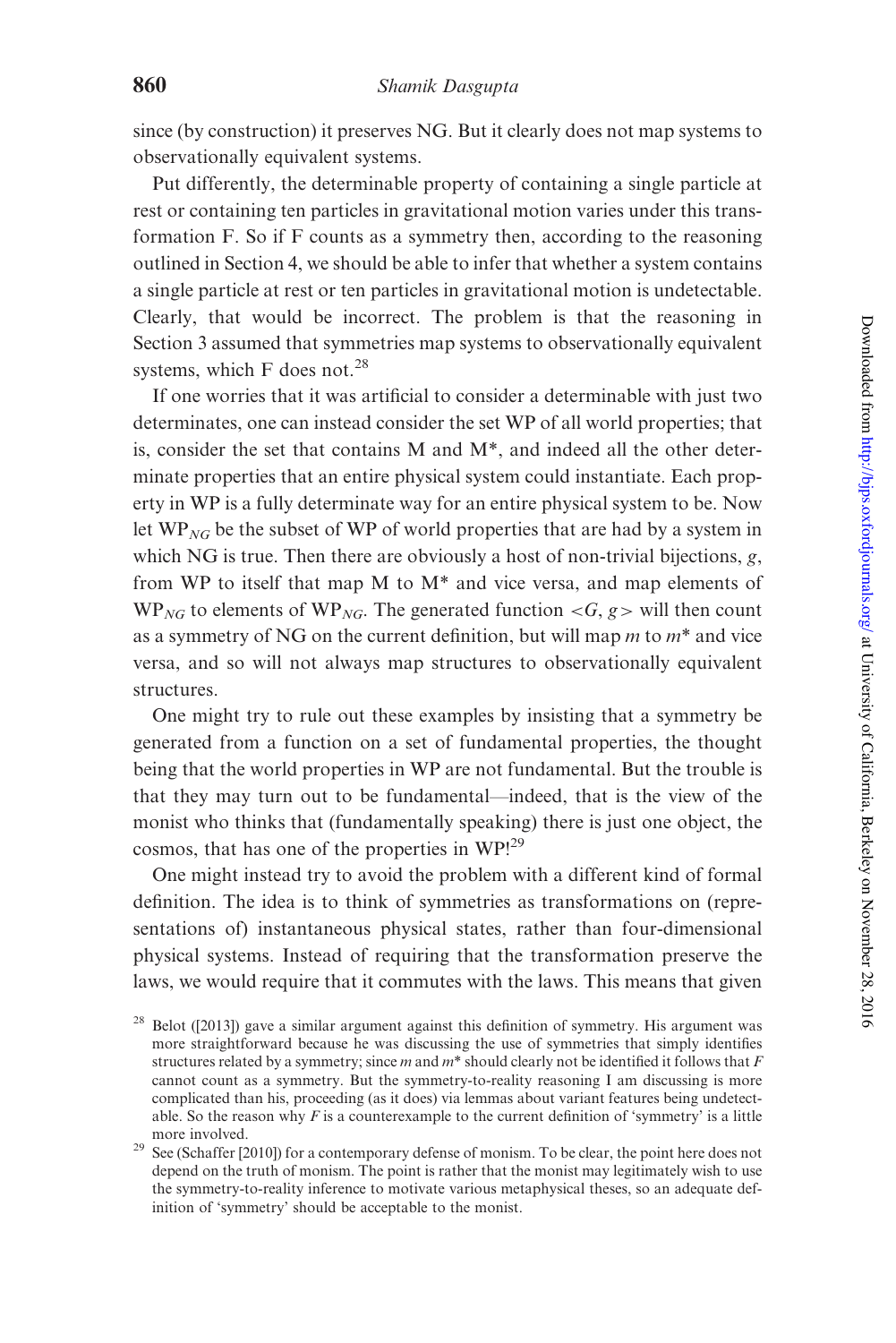any initial state  $X$ , the state produced by first evolving  $X$  in accordance with the laws and then transforming it is always the same as the state produced by first transforming X and then evolving it in accordance with the laws. Let us also require that it be a bijection on states. The resulting definition of 'symmetry' has a distinguished history dating back at least to Wigner and is used by contemporary authors such as Baker.<sup>30</sup> And it seems to avoid the kind objection raised above: a function like  $F$ , which switches two states, will not in general commute with the laws and so will not in general count as a symmetry.

Well, perhaps not in general, but we can arguably find problematic cases. Consider an NG system A in which a single particle is at rest, and a second NG system B in which two mass-less particles are at rest some distance from one another. These are both static systems, so let  $S_A$  be the state that system A is in at all times, and  $S_B$  be the state that system B is in at all times. Now consider the function G that maps  $S_A$  to  $S_B$  and vice versa, and is identity on all other states. This is a bijection that commutes with NG, but it is not a symmetry of NG. And the problem is not solved by requiring that a symmetry is generated from bijections on determinate properties. For G can be induced from a bijection on the determinate properties of entire states, in much the same way that  $F$  was induced by a bijection on the determinate properties of entire worlds. $31$ 

A formal definition of 'symmetry' must fix these problems using just the formal materials of set theory, model theory, and so on. I have not argued that this is impossible (in particular, the Wignerian approach can be developed in ways that I have not discussed here). But remember, our notion of symmetry must imply that given any set of laws, any two systems related by a symmetry of those laws will be observationally equivalent. And it is (to put it mildly) extremely hard to see how any purely formal definition could have this consequence. Absent some reason to think that 'symmetry' must be defined formally, then, let us put this approach aside.

#### 5.3 Ontic definitions

How should we proceed? Think back to when we argued (briefly) that two situations related by a uniform velocity boost are observationally equivalent.

 $30$  See ([Wigner \[1967\]](#page-41-0); [Baker \[2010\]\)](#page-40-0).  $31$  If one does not recognize the possibility of mass-less particles, one could instead consider a physical theory in which particles have charges governed by Coulomb's law. One can then let the particles in system B be massive, but let them also have charges that repel each other to exactly the same extent that their masses attract one another, so that they are at rest. Then, once again, g is a bijection that commutes with the laws of the theory, but is not a symmetry of the theory.

One might of course patch up the proposed definition by requiring that a symmetry be a smooth transformation on states. But this is to introduce the notion of smoothness into the definition, which is not purely formal. The resulting definition is therefore ontic, and I will discuss ontic definitions shortly.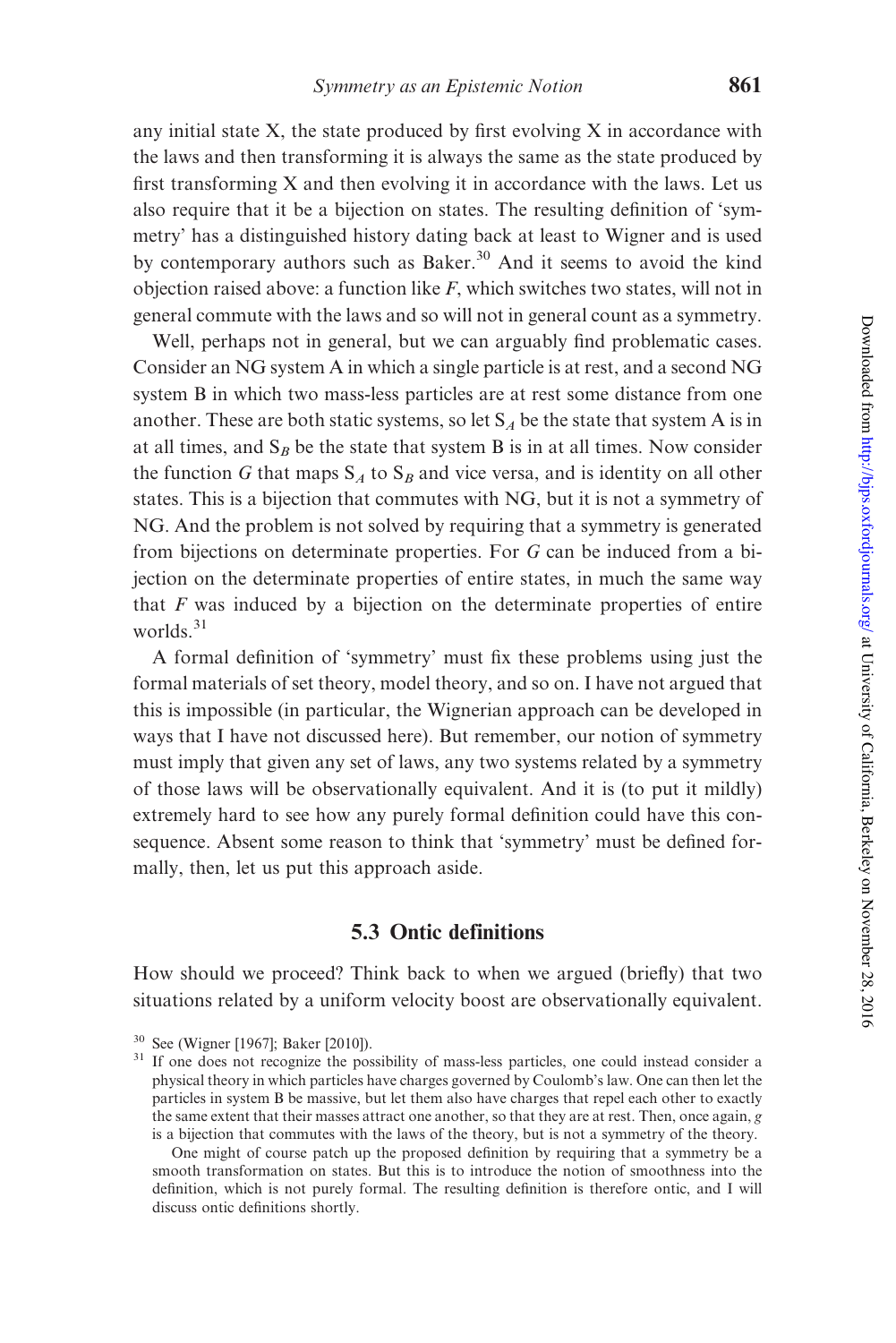We noted that the situations would (by construction) agree on all the relative positions of things. Perhaps it was because of this that it seemed right to say that they are observationally equivalent.

There is something compelling about this idea. As Bell ([\[1993\],](#page-40-0) p. 166) remarked, 'in physics the only observations we must consider are position observations, if only the positions of instrument pointers'. One might object that we should also consider colour observations, like the colour of litmus paper. But still, one might think that something's colour supervenes on the relative positions of things (its parts, the light reflecting off it, and so on). So the compelling idea is not that we can observe only relative positions, but that our observations supervene on relative positions. Preserve the relative positions, Bell's idea is, and you have an observationally equivalent situation. The natural idea, then, is to require symmetries to preserve relative positions.

More precisely, say that a determinable D is preserved by a generated transformation  $\langle T, t \rangle$  if and only if s and  $T(s)$  agree on all the determinate values of D, for any structure s. Then the natural idea is to define a symmetry of a law to be a (generated) transformation that preserves the law and also preserves relative position. It will then follow (assuming Bell's idea) that given any set of laws, any two situations related by a symmetry of those laws will be observationally equivalent, as required.

Perhaps you disagree with Bell's idea. Still, you might think that there are some other determinable features F on which our observations supervene. As a shorthand, let us say that such a collection of features F fix the data. Then the general idea is to define a symmetry of a law to be a function that preserves the law and also preserves those features F.

This general idea can be developed in two ways depending on what features F we pick. On one approach we allow F to include epistemic or observational features such as 'looking red to me' or 'appearing from my perspective to be two feet away'. This results in an epistemic definition, so put these features aside until the next section. For now, let us restrict our attention to physical features like distance, mass, charge, spin, and so on. (I will not try to define 'physical', the idea is clear enough to work with.)

The result is a definition of 'symmetry' that requires a symmetry to preserve the laws and preserve certain privileged physical features. To mark this let us call a definition of this kind an 'ontic' definition.

An ontic definition can be developed in two ways: one *de re* and the other *de*  $dicto$ . On the *de re* approach, we first pick some physical features  $F$  (that we think fix the data), and we then require a symmetry to preserve those features. On the de dicto approach (by contrast), we require a symmetry to preserve physical features that fix the data, whatever they happen to be. Thus the de re definition will say, of some features F, that a (generated) transformation  $\langle T, t \rangle$ is a symmetry of a law L if and only if (i)  $T$  preserves L, and (ii)  $T$  preserves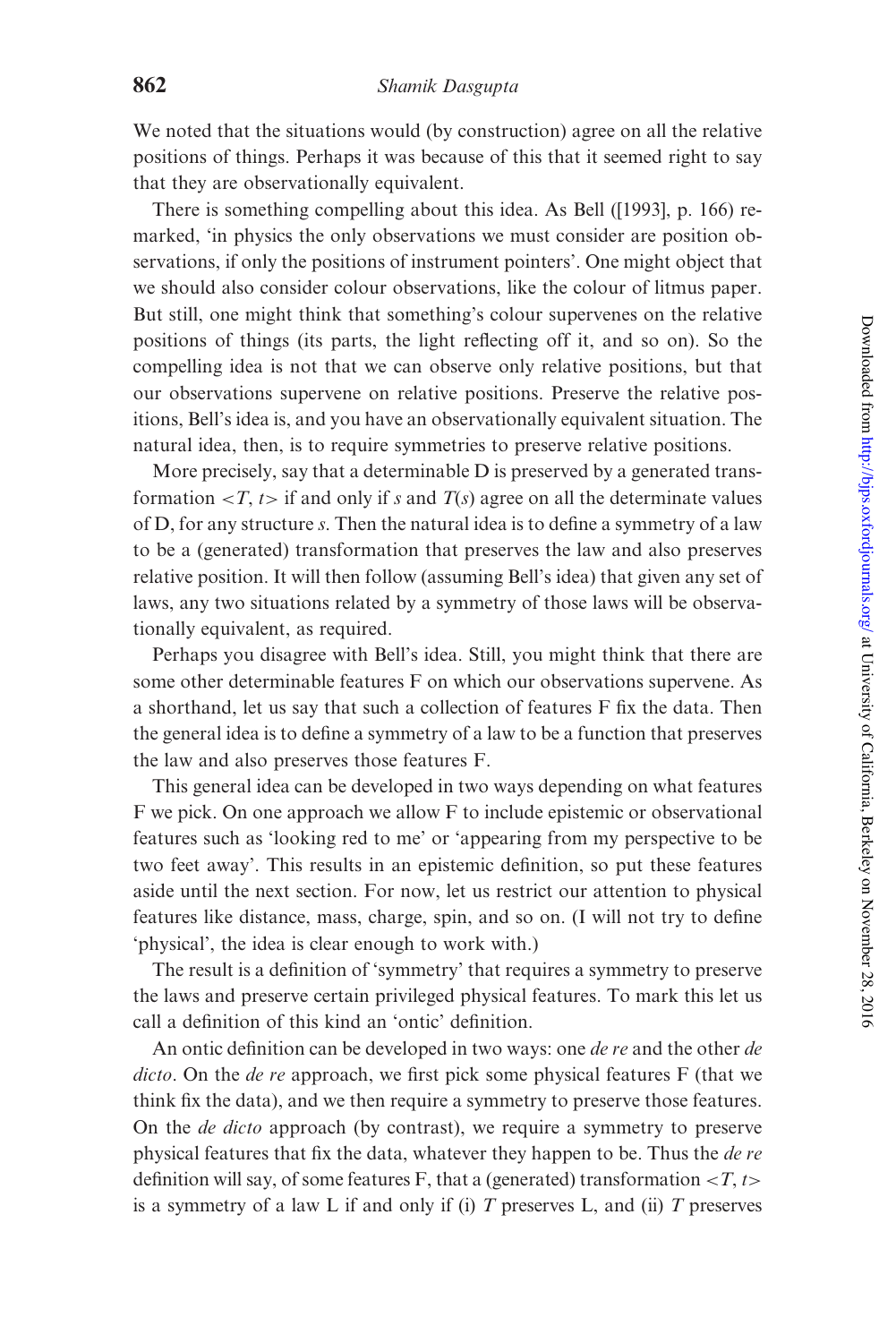those features F. And the *de dicto* definition will say that T is a symmetry of L if and only if (i)  $T$  preserves L, and (ii)  $T$  preserves all features that fix the data (whatever they are).

The *de re* definition above is just schematic. For what are the privileged physical features F that (by definition) are preserved by all symmetries? One might think there is an obvious answer: Bell's relative positions. But on second thoughts the suggestion is still schematic. For what are relative positions? Spatial distances? Or space-time intervals? Something else? A moment's thought reveals that they cannot be spatial distances, for they are not preserved by the Lorentz symmetries of special relativity.

So a proponent of the *de re* approach must propose some privileged physical features F. Earman ([\[1989\]](#page-40-0), p. 44) suggested that a transformation  $\langle T, t \rangle$ counts as a symmetry of a law L if and only if  $T$  preserves L and  $t$  is a diffeomorphism on space-time. This implies that  $T$  will always preserve features like smoothness and differentiability, so that (for example) if a given system, s, contains particles arranged in a smooth and differentiable line,  $T(s)$ also contains particles arranged in a smooth and differentiable line. So features like smoothness and differentiability are (in effect) Earman's suggestion for the privileged features F.

This de re ontic definition of Earman's has proved enormously popular. For example, Roberts [\(\[2008\]](#page-41-0)) uses it as his definition of 'symmetry', and Belot ([\[2013\]\)](#page-40-0) also takes it to be one of the standard definitions (he calls it the notion of a classical space-time symmetry).<sup>32</sup> Moreover, when Belot considers other definitions, they all turn out to require a symmetry to preserve various privileged physical features, and so they all count as ontic definitions in my sense of the term. Indeed, I suspect that the vast majority of definitions of 'symmetry' found in the literature are ontic definitions of one kind or another, though I will not pursue this exegetical claim here.

Are ontic definitions adequate? One might complain that Earman's definition is not sufficiently general: it will only count as symmetries those functions that can be generated by a diffeomorphism on space-time. This gives us (external) symmetries like boosts and shifts, but not the gauge symmetries of electrodynamics or doublings of mass (or other internal symmetries). But

 $32$  Why has Earman's definition been so popular? It might be due to Einstein:

All our space-time verifications invariably amount to a determination of space-time coincidences. If, for example, events consisted merely in the motion of material points, then ultimately nothing would be observable but the meeting of two or more of these points [such as] coincidences between the hands of a clock and the points on a clock dial, the observe point-events happening at the same place at the same time. [\(Einstein \[1916\],](#page-40-0) p. 177)

Since diffeomorphisms preserve all such coincidences, the Earman definition of 'symmetry' will, if Einstein is right, map physical systems onto observationally equivalent systems.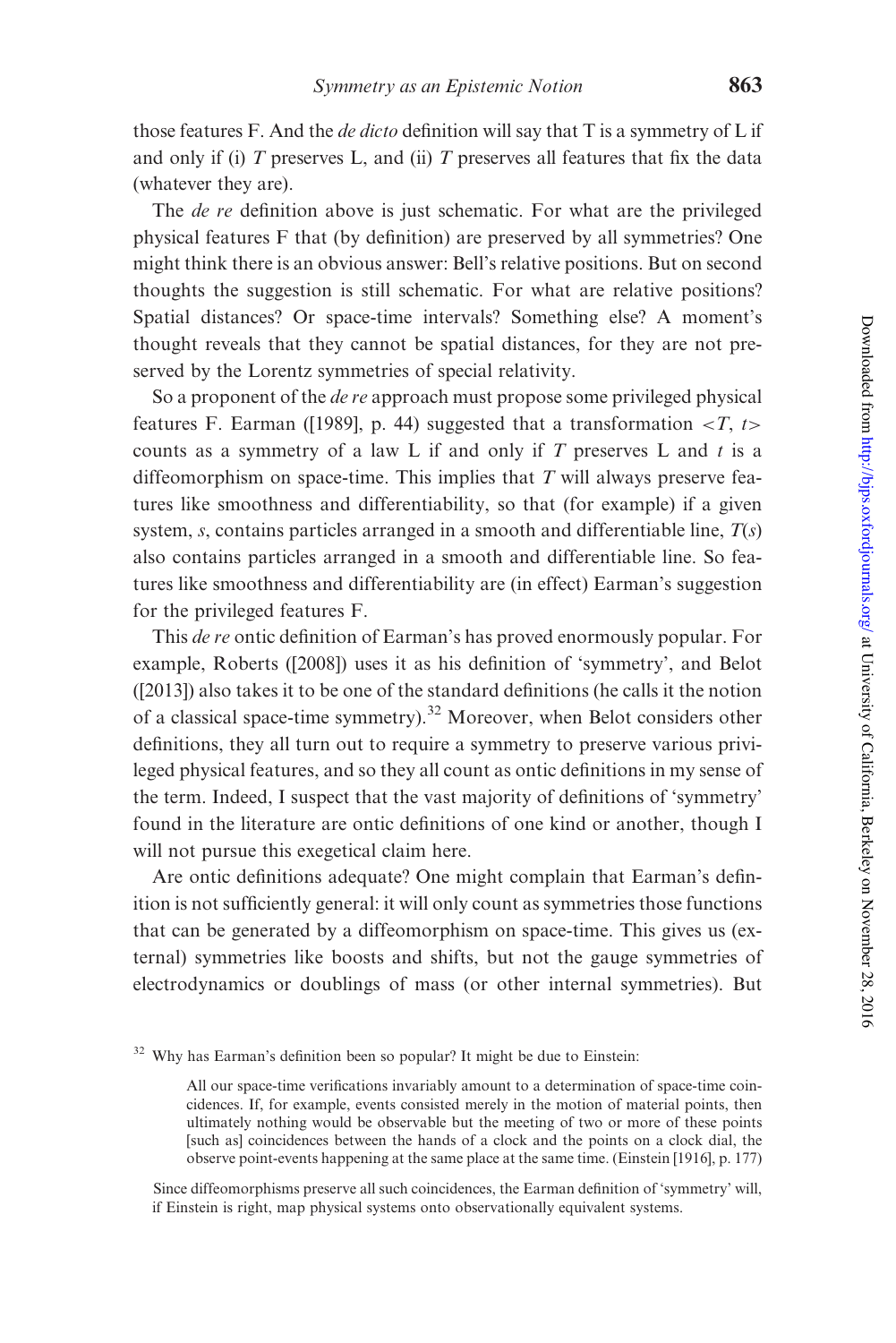this complaint is not weighty, since it is not hard to generalize his definition to cover these cases.

A better objection comes from Belot ([\[2013\]\)](#page-40-0), who argues that ontic definitions are not extensionally adequate: they count as symmetries transformations that vary features that we would not want to consider unreal.

But I believe that there is a more systematic problem with ontic definitions regardless of whether they are extensionally adequate. The problem is one of inferential circularity. In order to perform a symmetry-to-reality inference, I need to take what I believe to be physical laws and work out what their symmetries are. But according to an ontic definition of 'symmetry', in order to check whether a given transformation  $\langle T, t \rangle$  counts as a symmetry of those laws, I first need to know which physical features fix the data so that I can check whether  $T$  preserves them.<sup>33</sup> And the problem is that, in many cases, we discover which physical features fix the data by engaging in symmetry-to-reality reasoning! Thus on the ontic definition it is hard to see how a symmetry-to-reality inference can ever get going.

The objection rests on the claim that, in many cases, we discover which physical features fix the data by engaging in symmetry reasoning. To see why this is plausible, imagine asking someone which physical features they think would need to be preserved in order to preserve the data. 150-years ago, we would have all said that spatial distance is one such feature: if two physical systems differ (enough) with respect to the spatial distance between things, we will notice the difference. But it is crucial that this is not counted as something that fixes the data, else Lorentz transformations will not count as symmetries of the STR! And, indeed, these days we do not consider it a physical feature that fixes the data. But why not? The reason, I claim, is that we engaged in symmetry reasoning. We took it as a premise that the Lorentz transformations are symmetries of STR, and from there inferred that the features that vary under those transformations (like spatial distances) are not real, and that (therefore) what we really see when we think we are seeing spatial distance is some other quantity like space-time interval, or spatial distance relative to a frame, or what have you.

In this way our belief about whether a given feature (like spatial distance) fixes the data is based on prior beliefs as to whether the feature is real, which in turn is based on prior beliefs about what the symmetries of the physical laws are. So we cannot (on pain of inferential circularity) define symmetries to be

 $33$  On the *de dicto* approach this is just because I will not know which functions count as symmetries until I know which physical features fix the data, while on the *de re* approach this is because I will not know what the definition of 'symmetry' is until I know which features fix the data. But either way, it follows from any ontic definition that, in order to work out what the symmetries of a given set of laws are, I first need to know which physical features fix the data.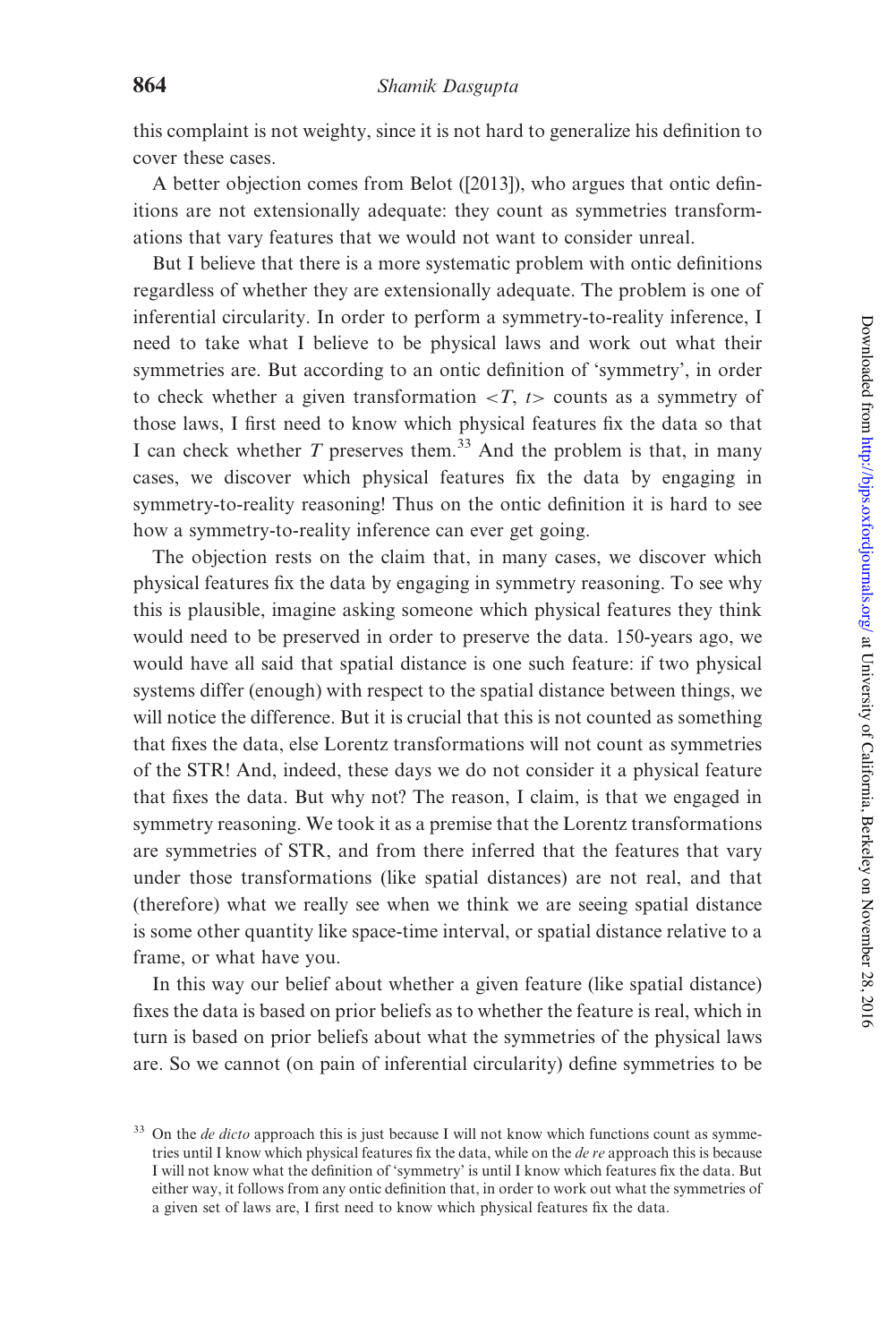transformations that preserve features that fix the data (in either the de re or the *de dicto* sense).

To be clear, the objection is not that these ontic definitions are definitionally circular. It is just that they lead to an inferential circularity. Put differently, the objection is that they get the order of justification backwards: we often use premises about symmetries in order to work out which physical features fix the data, so we cannot at the same time define symmetries to be those operations that preserve features that fix the data.

One might reply that a de re ontic definition can avoid this circularity. For suppose that we just pick some physical feature and stipulate that a symmetry must (by definition) preserve it. Then we can easily know what the symmetries of a given law are without first engaging in symmetry-to-detection inferences. The above objection assumes that we require that a *de re* ontic definition appeals to features that we have reason to believe fix the data; if we relax this requirement, the objection fails. Perhaps this was what Earman intended when he offered his de re ontic definition requiring symmetries to preserve topological structure: perhaps there was no thought to the effect that topological structure fixes the data; perhaps he was just stipulating that the notion of symmetry must preserve it.

But if this was his idea then the problem is that the resulting definition is objectionably arbitrary. For whatever physical feature we pick as our privileged feature F, it will follow just by virtue of the resulting definition of symmetry that it is impossible to run a symmetry-to-reality inference on F and conclude that it is unreal. This is because it will be built into the very definition of 'symmetry' that F never varies under the symmetries of any law. It would clearly have been a mistake to have arbitrarily picked absolute velocity or spatial distance as such a privileged feature, for in that case uniform boosts and Lorentz transformations would by definition not count as symmetries of any law. So what is different about the differentiable structure that Earman privileges, or indeed any other supposedly privileged feature F? What is so special about them, such that they are by definition immune to being rejected as unreal on the basis of the symmetry-to-reality inference? Without an answer to this question, the definition is intolerably arbitrary.

And of course the obvious thing to say is that those privileged features singled out by a *de re* ontic defintion are privileged precisely because they fix the data. That is why they are immune to symmetry-to-teality reasoning, and why it is reasonable to build those features right into the very definition of symmetry. But, of course, if we say this then we are back with the problem of inferential circularity.

The problem of inferential circularity also arises for a final ontic definition that might be worth mentioning. One might try defining the symmetries of some laws to be those transformations that preserve the laws and that map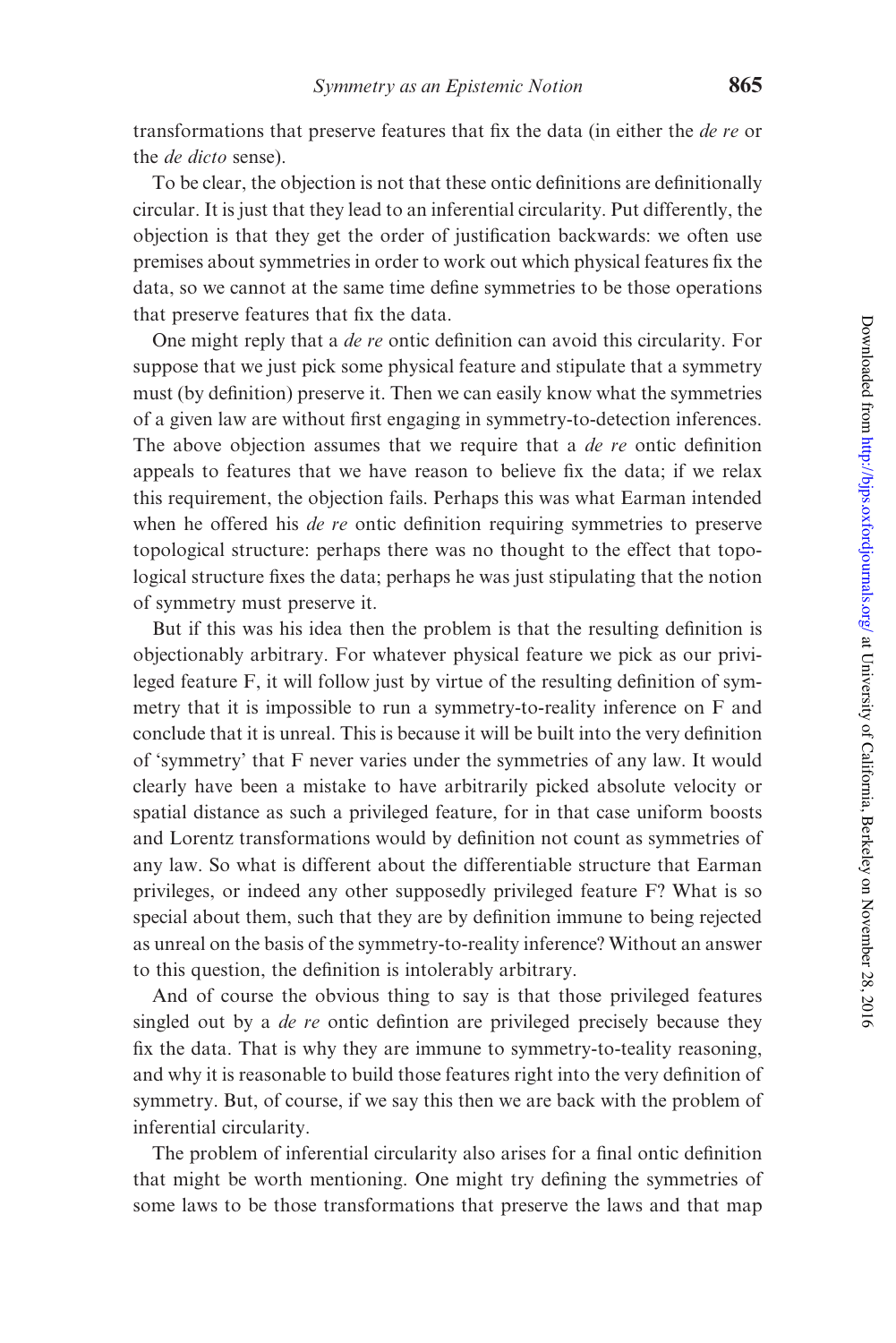structures to physically equivalent structures, where structures are physically equivalent if they are equally well suited to represent any given physical system.<sup>34</sup> But the trouble with this should be obvious, for two structures that differ (say) in a uniform velocity boost will be equally well- or ill-suited only if there is no such thing as absolute velocity. If there is such a thing as absolute velocity, then one of the structures represents a given physical system correctly if and only if the other does not. So in order to work out whether uniform velocity boosts are symmetries, on this definition, we first need to work out whether there is such a thing as absolute velocity—which (once again) gets the line of reasoning in the symmetry-to-reality inference precisely backwards.

The discussion here reveals something of an irony: the symmetry-to-reality inference is widely used, and yet influential definitions of 'symmetry' such as Earman's do not legitimate it. If there is anything going for the inference, there must be something implicit in the meaning of 'symmetry' that is ignored by these definitions.

## 6 Epistemic Definitions

#### 6.1 Taking observation seriously

The implicit ingredient, I think, is that symmetries must preserve the appearances—in some sense to be made clear. If we build this into our definition of symmetry, it will follow by definition that given any set of laws, any two situations related by a symmetry of those laws are observationally equivalent. This (remember) is what we need in order to underwrite the argument (from Section 4) that variant features are undetectable. This is the epistemic approach to defining 'symmetry'.

Epistemic definitions can be developed in a number of ways. One might, for example, take as primitive a relation of observational equivalence between structures. Suppose we are in a position to know whether the relation holds between two structures without knowing anything about the underlying metaphysics of our world. Then one might simply say that a transformation  $\langle T, t \rangle$  is a symmetry of L if and only if (i) T preserves L, and (ii) T maps structures to observationally equivalent structures.

Still, this is not very satisfying. It is natural to think that, rather than being a primitive relation, the relation of observational equivalence holds between two structures in virtue of their intrinsic properties. So a better definition would identify the intrinsic properties that make for observational

<sup>34</sup> This is, more or less, Healey's notion of a 'theoretical symmetry', defined in [\(Healey \[2009\]](#page-40-0)). Though I should emphasize that he does not use this notion of symmetry in a symmetry-to-reality inference, so what follows is no objection to Healey.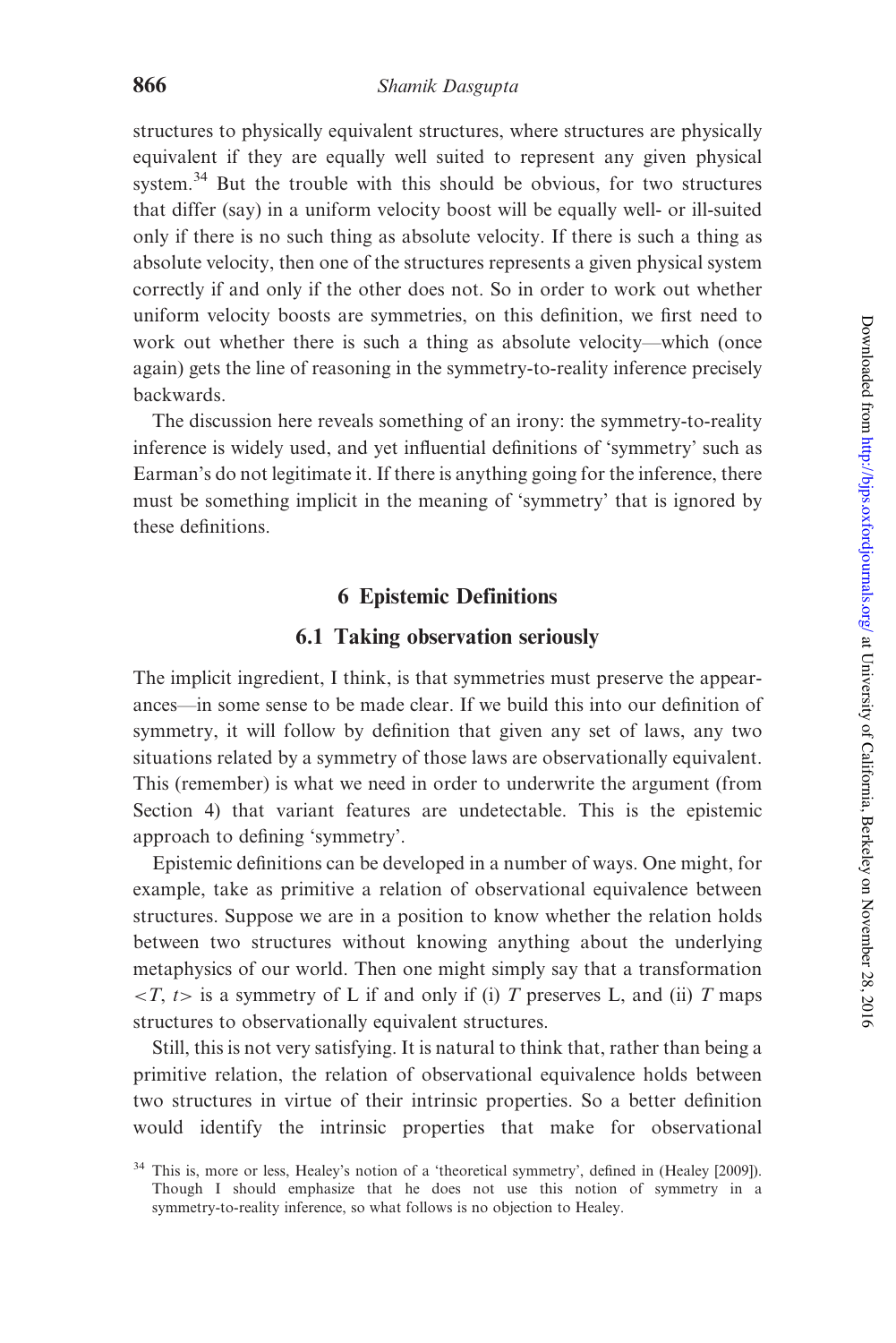equivalence, and then define a symmetry to be a transformation that (in addition to preserving the laws) preserves them.

Of course, we must not fall into the trap of identifying some privileged physical feature (such as relative position) and say that structures are observationally equivalent when they agree on them. This is what the ontic definitions did, and they fell to the problem of inferential circularity.

Did Ismael and van Fraassen ([\[2003\]\)](#page-41-0) propose an epistemic definition? They defined symmetries to be transformations that (i) preserve the laws, and (ii) 'preserve all *qualitative features* of every model' (p. 379, my emphasis).<sup>35</sup> It depends on what they mean by a qualitative feature. They say that 'qualitative aspects of a physical situation correspond in our terminology to parameters which characterize that situation, and are directly accessible to us through perception' (p. 375, my emphasis). This looks like an attempt to delineate some physical features that are directly accessible through perception. If so, the approach is ontic and falls afoul of the problem of inferential circularity. For we typically come to know which physical features are directly accessible by engaging in symmetry-to-reality reasoning (150-years ago, we might have said that spatial distance was directly accessible, but of course today we would not).

Instead, observational equivalence must be defined in epistemic terms that do not depend on the underlying metaphysics, such that we can be in a position to know whether two structures are observationally equivalent prior to knowing anything (via symmetry-to-reality reasoning) about the metaphysics of our world.

Some precedent for this approach might be found in (Galileo [\[1967\]](#page-40-0)). After describing events in a stationary ship, he asks us to put the ship into smooth motion and says, 'You will discover not the least change in all the effects named, nor could you tell from any of them whether the ship was moving or standing still' [\(\[1967\]](#page-40-0), p. 187, my emphasis). The focus here is not that some privileged physical feature (for example, relative position) is preserved, but rather that we cannot tell the difference between the two states. This is the kind of idea that an epistemic definition takes seriously.<sup>36</sup>

But how exactly should we understand this idea that we cannot tell the difference between the two systems? This depends on delicate issues in epistemology and the philosophy of perception. Here is not the place to decide

<sup>&</sup>lt;sup>35</sup> I should emphasize that they did not present this as a definition of 'symmetry'; their official definition of the term was purely formal. But this is the concept that they claim is at work in the symmetry-to-reality inference, so it is their definition of 'symmetry' as I am understanding the

term. <sup>36</sup> Galileo was discussing two sub-systems, not two complete models or possible worlds. Still, his notion of observational equivalence looks (on the face of it) suitably epistemic.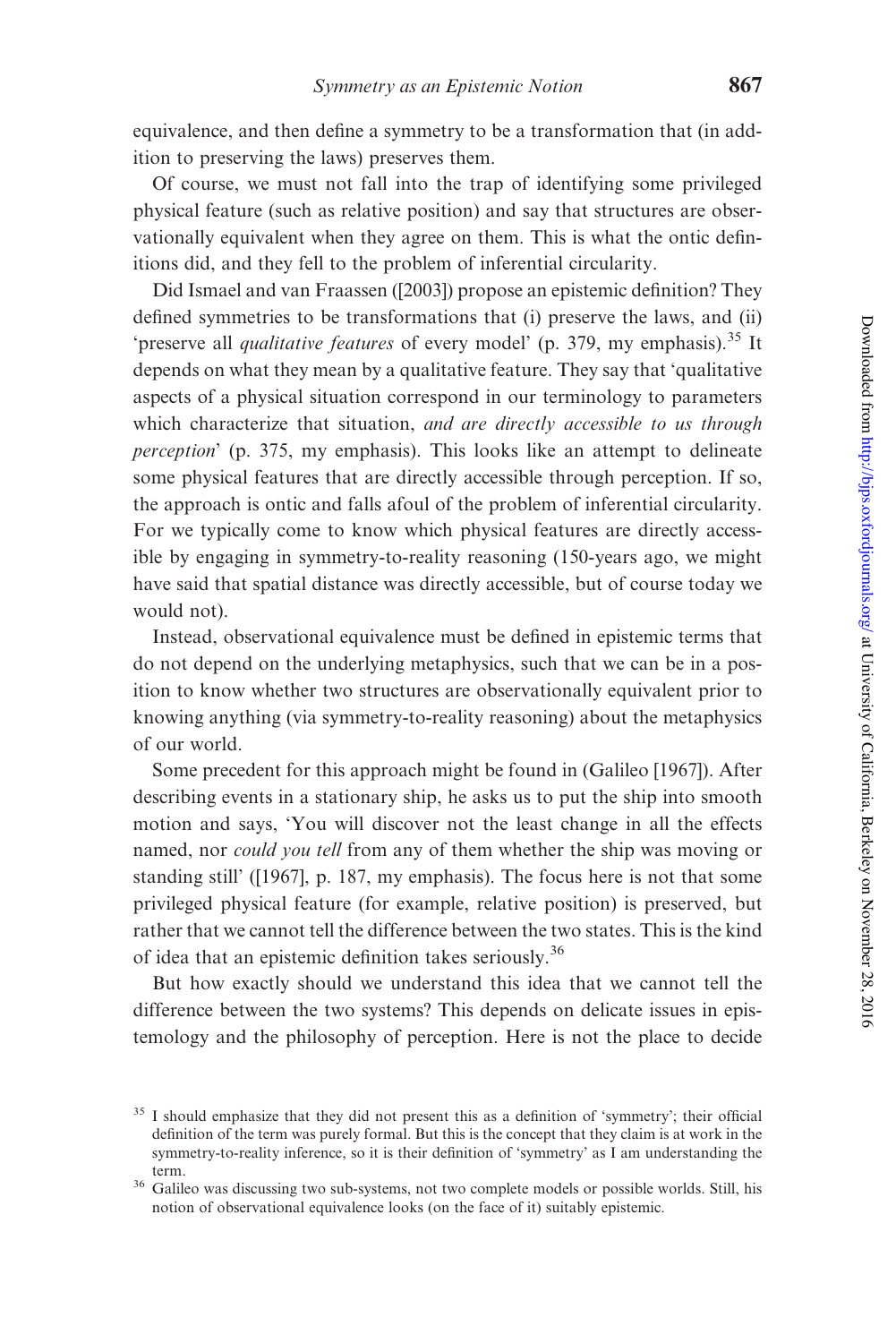those issues, but let me roughly outline two approaches to illustrate what an epistemic definition might look like.

#### 6.2 How things look

Observationally equivalent situations look and feel and taste and smell and sound exactly the same.

Suppose we take this seriously. Suppose that each physical system has a 'way it looks' (where 'looks' is now used to express how things are presented to us across all sensory modalities). Then we might say that a transformation  $\langle T, t \rangle$  is a symmetry of L if and only if (i) T preserves L, and (ii) T preserves the way things look. This is an epistemic definition.

This fits well with our paradigm examples of symmetry—rigid translations, uniform boosts, and so on—which all map situations to situations that look the same. If your pasta sauce tastes garlicky, it would still taste garlicky if everything had been shifted three feet over to the right. Moreover, we know this independently of knowing the underlying metaphysics of the world, for example, whether we live in a Newtonian or a Minkowski world. So this definition arguably avoids the problem of inferential circularity.

This basic idea can be developed in a number of ways. One question is whether we should work with an absolute or relative notion of how things look. Things look different from different perspectives, suggesting that we should work with the notion of how things look relative to a given perspective, where a perspective is (perhaps) a location and an angle. But one might, in principle, try working with an absolute notion of how a given system looks that is, how it looks from nowhere.

Suppose we work with the relative notion of how things look. Then what does it mean to preserve the way that things look from a given perspective? Consider a uniform shift of all matter three feet to the right. Given a perspective P, things will not look the same from P if everything were shifted over since everything would look further over to the right! For everything to look the same, we must also shift the perspective three feet over to the right. In general, then, when asking whether a given transformation  $\langle T, t \rangle$  preserves the way things look, we must transform the perspective by  $t$ . (Here, then, is another reason to work with generated, rather than bare, transformations.) It may be that this idea of transforming the perspective by  $t$  is not well-defined for some generated transformations (the transformation F discussed in Section 5.2 may be an example). But in that case we can stipulate that a generated function only counts as a symmetry if modifying a perspective by t is well-defined.

This is perhaps the most obvious way of developing an epistemic definition, but it raises a number of questions. If I occupy a perspective then (given my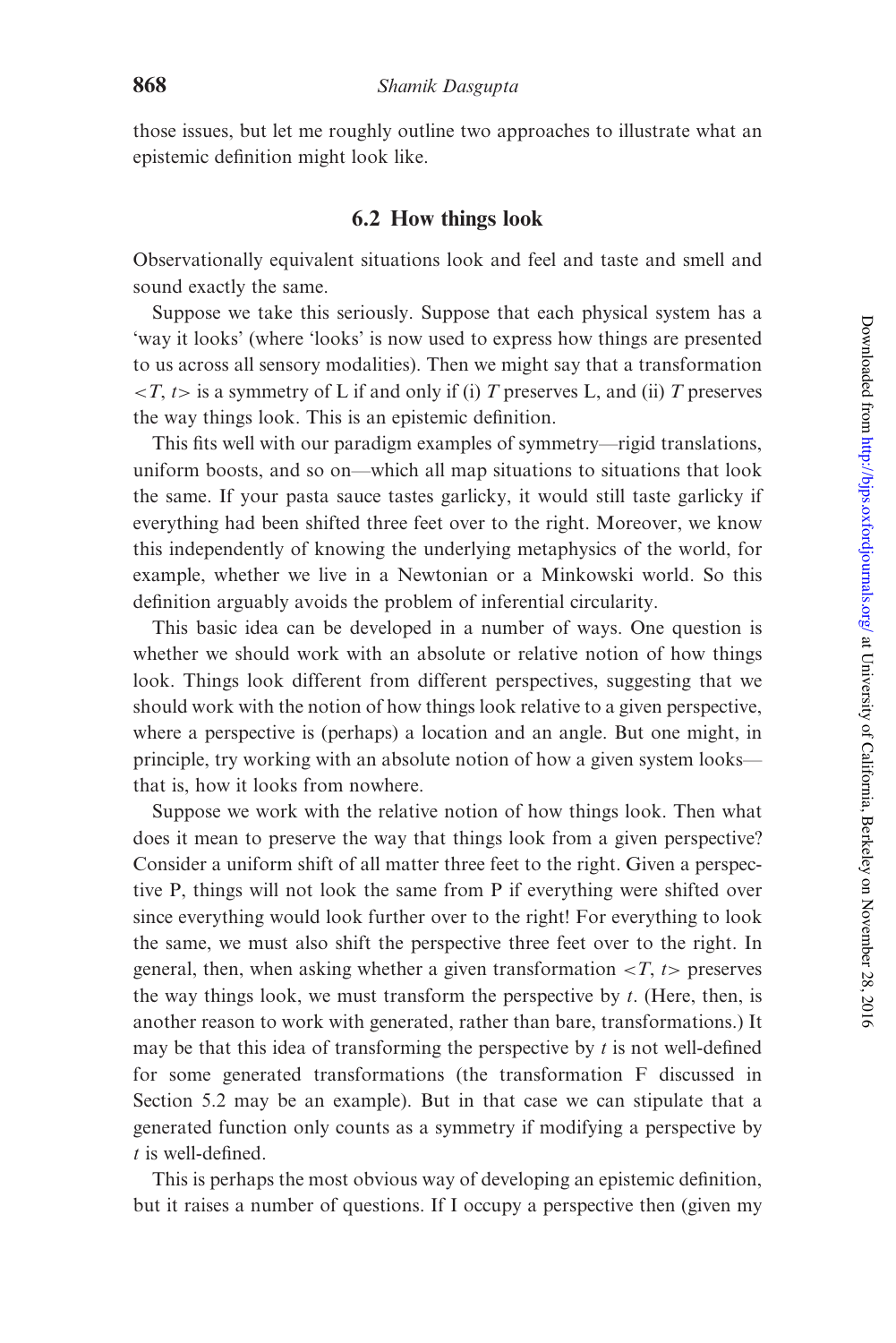poor eyes) things will look a good deal more blurry than if my eldest daughter occupied it. So perhaps we should work with the doubly relativized notion of how things look from a given perspective to a given person. But then relative to whom should our notion of symmetry be defined? Second, it is not clear that there is a fact of the matter as to how things look (to anyone) from various perspectives. Most perspectives are unoccupied, so the notion is presumably (something like) how things would look to someone were they to occupy it. But consider a very high energy system that a human body could not survive. Is there a fact of the matter as to how things would look to me in that situation?

Perhaps these questions have reasonable answers. But let me outline another approach that might be less controversial.

## 6.3 Observation sentences

This other approach uses the venerable notion of an observation sentence. Suppose we run a trolley down a slope and measure its progress. We might record the result of the experiment by writing

- (1) The trolley came to a halt twenty seconds after being released.
- (2) The trolley travelled two metres.

In recording these results we do not mean to commit ourselves to any particular view about the underlying metaphysics of space-time. Regardless of whether we live in a Newtonian space, or a Galilean space-time, or a Minkowski space-time, we want to leave open that these observation reports are correct.

So these sentences must have correctness-conditions that place few constraints on the underlying metaphysics. If we live in a Newtonian space, (2) will be correct if and only if the spatial distance between the start point and the end point of the trolley's trajectory is two metres. If we live in a Minkowski space-time world, (2) will be correct relative to an inertial frame X if and only if the trolley travelled two metres relative to  $X^{37}$  And so on.

Are these correctness-conditions truth-conditions? That depends on broader issues in semantics. If one says that they are, then an utterance of (2) can be true even if uttered in a Minkowski world, though it would admittedly not be a perspicuous description of reality. But one might insist that (2) wears its truth-conditions on its sleeves. On this view, (2) is true if and only if two points are a certain spatial distance apart, and so is false if there are no such distances (as is the case in a Minkowski space-time).<sup>38</sup> Still, there is no

 $37$  This bears unpacking, so that it is clear what it is for x to be two meters from y relative to a frame. But the details do not matter for our purposes.<br><sup>38</sup> Boghossian [\(\[2006\]](#page-40-0)) defends this approach to the semantics of location and motion in a relativ-

istic world.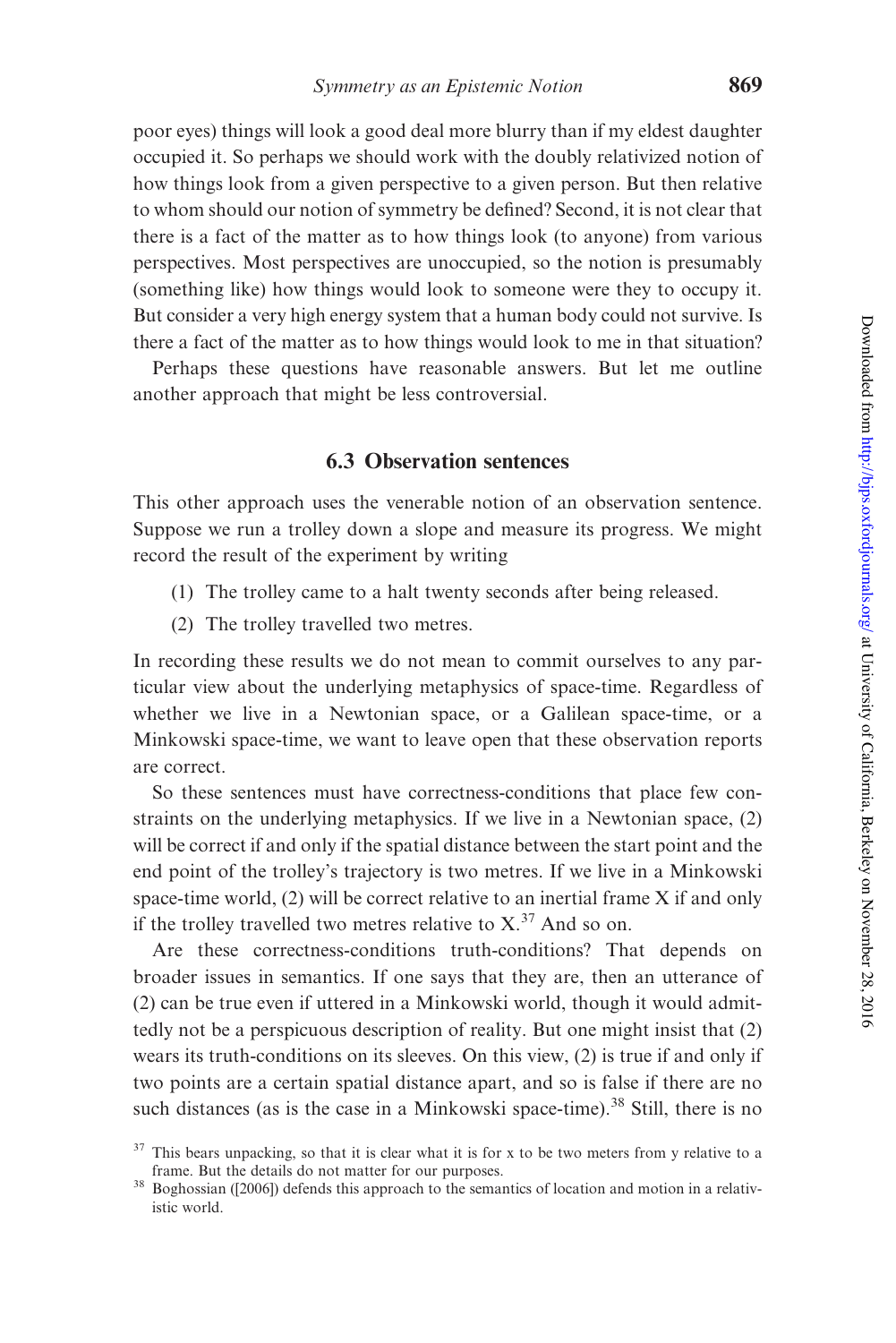need to choose between these options. For even if one insists that utterances of (2) are false in a Minkowski world, one can still distinguish the good utterances of (2) that satisfy the above correctness conditions and the bad ones that do not, which is all we need.

Now suppose one takes observation sentences like these to constitute our data. Then (roughly speaking) two structures in which the same observation sentences are correct are observationally equivalent. And so we might define a symmetry to be a transformation that preserves the laws and also preserves which observation sentences are correct.

The idea needs a little tweaking. Whether an utterance of (2) is correct when uttered in a Minkowski world depends on the frame of reference in which the sentence is uttered. So instead of asking which observation sentences are correct in a given structure, we should ask which observation sentences are correct in a given structure relative to a given index (for example, a frame of reference or what have you). So, what the correctnessconditions determine is not a mapping from structures to sentences that are correct in that structure, but rather a mapping  $m$  from a structure  $s$ and an index i to a set of sentences  $m(s, i)$  that are correct in that structure relative to that index.

The indices are functioning like perspectives from the last proposal. So when we say that a symmetry must preserve which observation sentences are correct, we mean that given any structure, s, and index, i, the result of transforming  $s$  and also transforming  $i$  similarly must result in no change about which observation sentences are correct. More precisely, then, let us say that a transformation  $\langle T, t \rangle$  preserves the observation sentences if and only if for any structure, s, and any index, i,  $m(s, i) = m(T(s), t(i))$ . (Here, yet again, we see the virtue of working with generated transformations.)<sup>39</sup>

So we might then say that a transformation  $\langle T, t \rangle$  is a symmetry of L if and only if (i) T preserves L, and (ii)  $\langle T, t \rangle$  preserves the observation sentences.

Arguably, this epistemic definition avoids the problem of inferential circularity. In order to work out whether a transformation is a symmetry of a law, one does not need to first work out (with symmetry-to-reality reasoning) what the underlying metaphysics of our world is—for example, whether we live in a Newtonian, or Galilean, or Minkowskian world. Instead, the idea would be that one's grasp of observation sentences like (1) and (2) allows one to determine their correctness-conditions in each kind of world, including what kinds of indices correctness is relativized to. These correctness-conditions determine the function  $m$ , and with  $m$  in hand it is then an  $a$  priori matter whether the transformation is a symmetry of the law.

<sup>&</sup>lt;sup>39</sup> As before, it may not be the case that  $t(i)$  is well-defined for all transformations.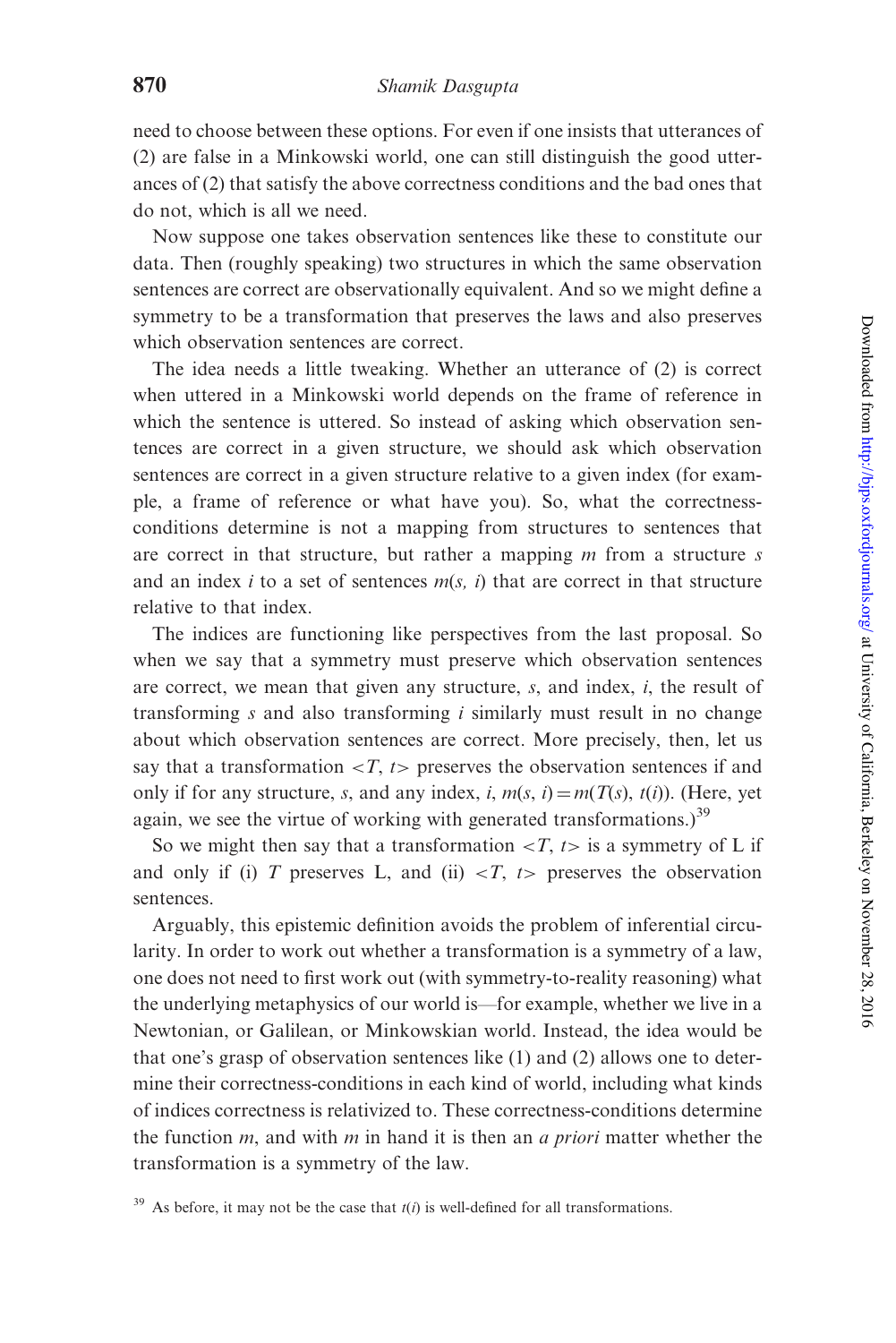Moreover this definition arguably avoids the problems that faced the earlier epistemic definition in terms of how things look. Whether (1) and (2) are correct (relative to a given index) does not depend on which subject occupies the perspective of that index or whether she needs glasses. And the correctness conditions of sentences like (1) and (2) may be well-defined even in situations in which there is no fact of the matter about how things would look to a given subject (for example, situations in which I would not survive).

# 6.4 Observational equivalence

Still, the definition uses the notion of an observation sentence, a notion that some are loath to recognize. But this is not the place to mount a full defense of the notion of an observation sentence.

Indeed, this is not the place to settle on a preferred analysis of observational equivalence. For that clearly involves deep issues in epistemology and the philosophy of perception—issues that would take us too far afield right now. The definitions just presented are merely an approximation of what a completed epistemic definition of 'symmetry' might look like. For now, the conclusion is that the legitimacy of symmetry-to-reality reasoning depends on the existence of some notion of observational equivalence along these lines.

# 7 Symmetry as an Epistemic Notion (Twice Over)

Suppose for the sake of argument that some epistemic definition like this can be made out. The resulting epistemic reconstruction of symmetry-to-reality reasoning would go like this: We start by asking whether a given determinable property (for example, absolute velocity) is real. To answer this, we ask whether it varies under the symmetries of the laws. Suppose it does. Then what this means (on an epistemic definition) is that there is a systematic way of altering its determinate values such that, given any physically possible system, the result of altering the determinate values like that results in an observationally equivalent system in which the very same laws obtain. It then follows (by the reasoning outlined in Section 4) that the feature is undetectable: there is no physically possible process by which we might discover which determinate values are actually instantiated. So, if there is an alternative theory that does without the feature and that scores well enough on other theoretical virtues, the Occamist norm tells us to believe it.

Let me end by defending this approach from objections and drawing out some consequences.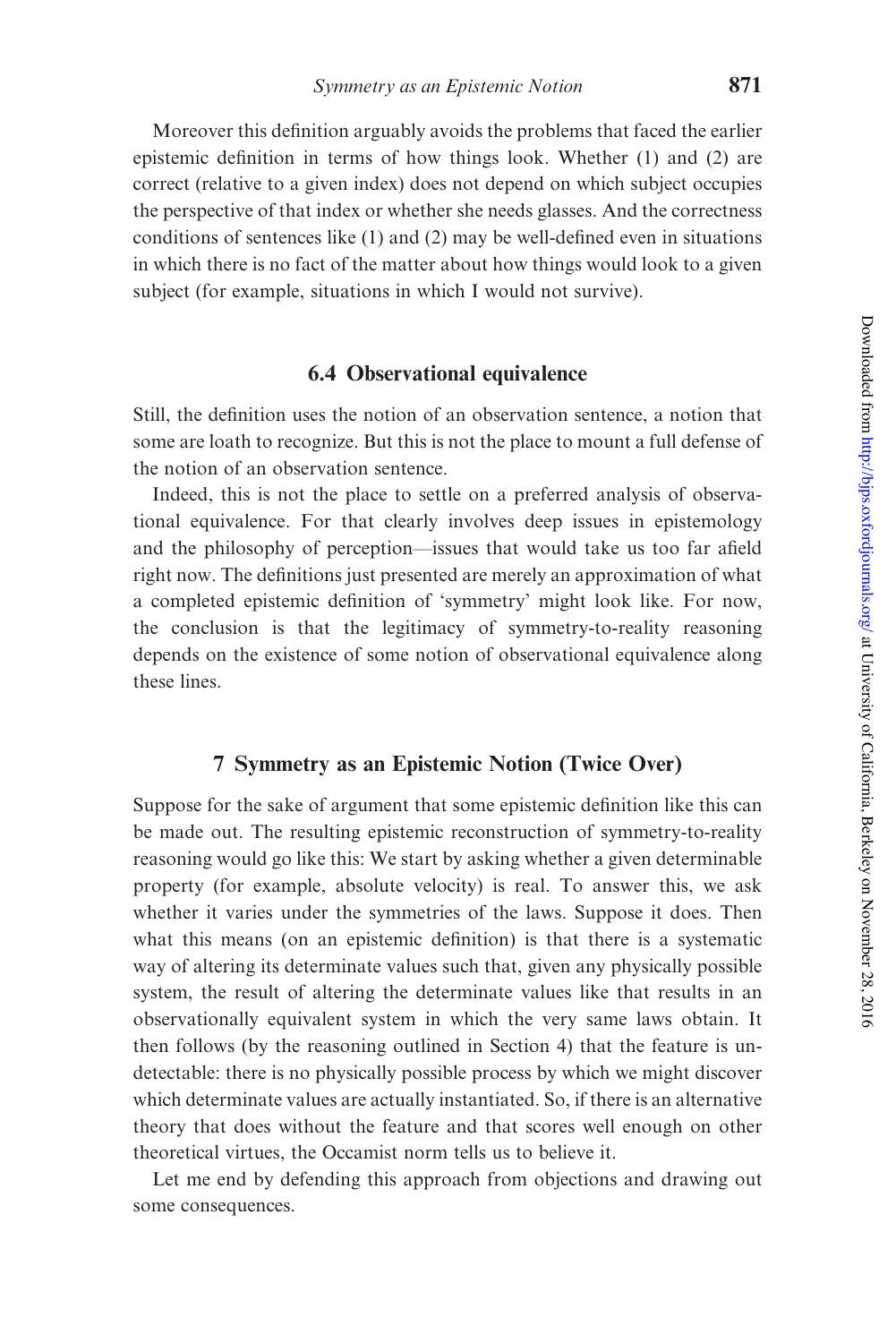## 7.1 Observational equivalence and metaphysics

One might object to using a notion like observational equivalence in a metaphysical investigation into which putative features of the world are real. For observation equivalence is a relative matter: two physical systems that are observationally equivalent for us may be observationally inequivalent for subjects with more refined perceptual capacities. Yet surely whether a putative physical feature is real does not depend on contingencies regarding the build of our eyes! So (the thought is) observational equivalence is unfit for use in metaphysics.

In response, this objection misses its mark. It is correct that which physical features are real does not depend on our perceptual faculties, but the epistemic approach does not deny this truism. The epistemic approach does imply that which physical features we should believe are real depends on which systems are observationally equivalent, and so depends in turn on our perceptual faculties. But this is correct. In theorizing, we can do no better than use the tools we have. Other creatures with better tools may be led to better theories, but this is hardly relevant to what we should believe.

### 7.2 The Occamist norm revisted

My epistemic reconstruction of symmetry-to-reality reasoning appeals to an Occamist norm. I discussed this norm earlier in Section 4, but what I said there needs some qualification. To see this—and to further understand the mechanics of the epistemic approach—consider the following case of David Baker's (personal communication): Imagine that our best theory says that there are two kinds of particles, Aons and Bons. They behave identically except under very specific conditions C, so we can detect whether something is an Aon or a Bon only by creating those conditions C. Now consider a transformation that changes all Aons that never enter conditions C into Bons and all Bons that never enter conditions C into Aons. By construction this transformation preserves the laws (since Aons and Bons behave identically outside conditions C) and maps models to observationally equivalent models. So it is a symmetry of the laws, according to the epistemic definition. What metaphysical conclusion does our symmetry-to-reality reasoning then recommend?

If our method is to identify models related by a symmetry transformation (or, more precisely, say that they represent the same physical system) then we should conclude that there is no difference between a system in which an Aon never enters conditions C and a system in which a Bon never enters conditions C. This would be an unwelcome result.<sup>40</sup>

It is not uncommon to see this method—of identifying models related by a symmetry transformation—in the literature. For example it is the method employed by ([Ismael and van](#page-41-0)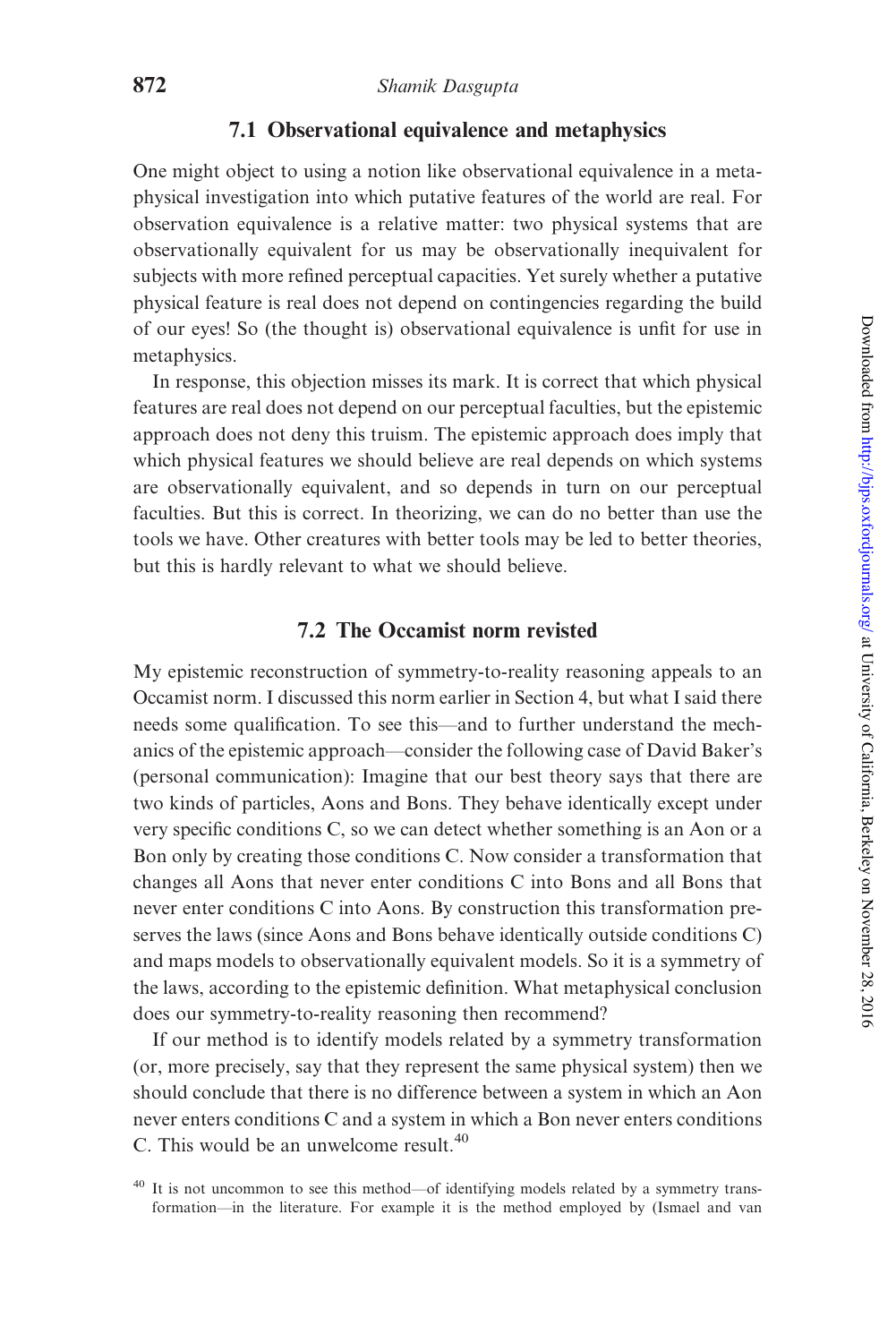But this is not the method of the epistemic approach defended here. According to the epistemic approach, we must first identify which features vary under the symmetries, and only then can we conclude that they are undetectable and thus (all else being equal) unreal. So, which features vary under Baker's symmetry?

Not the feature of being an Aon, or of being a Bon. To see this, consider the determinable that consists of the following determinates: {being an Aon, being a Bon $\}$ . And let t be the non-trivial bijection on this set. Then Baker's symmetry is not  $\langle T, t \rangle$ , where T is the function on structures induced by t. Indeed,  $\langle T, t \rangle$  is not a symmetry, because it switches Aons and Bons that are in conditions C, and hence does not preserve the laws (the laws state that Aons and Bons behave differently in conditions C). So this determinable does not vary under the symmetries of the laws, so our symmetry-to-reality reasoning cannot be used to establish that whether a particle is an Aon or a Bon is undetectable, or that these properties are unreal.

To find Baker's symmetry, we need to take the following determinable D: {being an Aon not in C, being a Bon not in C}. If we let the non-trivial bijection on this set be  $t^*$ , then Baker's symmetry is  $\langle T^*, t^* \rangle$ , where  $T^*$  is the function on structures induced by  $t^*$ . So D is variant under the symmetries of the laws, and so (by the reasoning in Section 4) we can conclude that it is undetectable. But this is the right result, since D is in effect defined to be undetectable: it is the determinable property of being an Aon or a Bon in conditions where one cannot detect which is which!

Still, we do not want to say that D or its determinates are unreal. Does our Occamist norm imply that we must say this? Not exactly; it just says (as I put it earlier) that positing undetectable structure is an epistemic vice, in the sense that, all else being (near enough) equal, we should prefer theories that do not posit such structure. So the norm does imply that it is an epistemic vice to posit D, but it says only that we should think that D is unreal if we have an alternative theory that does not posit D and is (near enough) equal on other epistemic virtues.

But it might be objected that it is no epistemic vice at all to posit D. After all, given (almost) any theory, we can cook up a determinable that is defined to be undetectable in much the same way that D is. So unless we want to accuse every theory of having this epistemic vice of positing undetectable structure, we need to qualify our Occamist norm. Why then might it be a vice to posit

[Fraassen \[2003\]](#page-41-0), p. 80), when they appear to always endorse identifying models related by a symmetry transformation (in my sense of the term 'symmetry'). So Baker's case would seem to be a problem for their view. They discuss a similar case on pp. 384–5 and respond by appealing to a principle of recombination that would prevent identifying the models. It is not obvious how this squares with what they say on p. 380, but I will not pursue this exegetical matter here.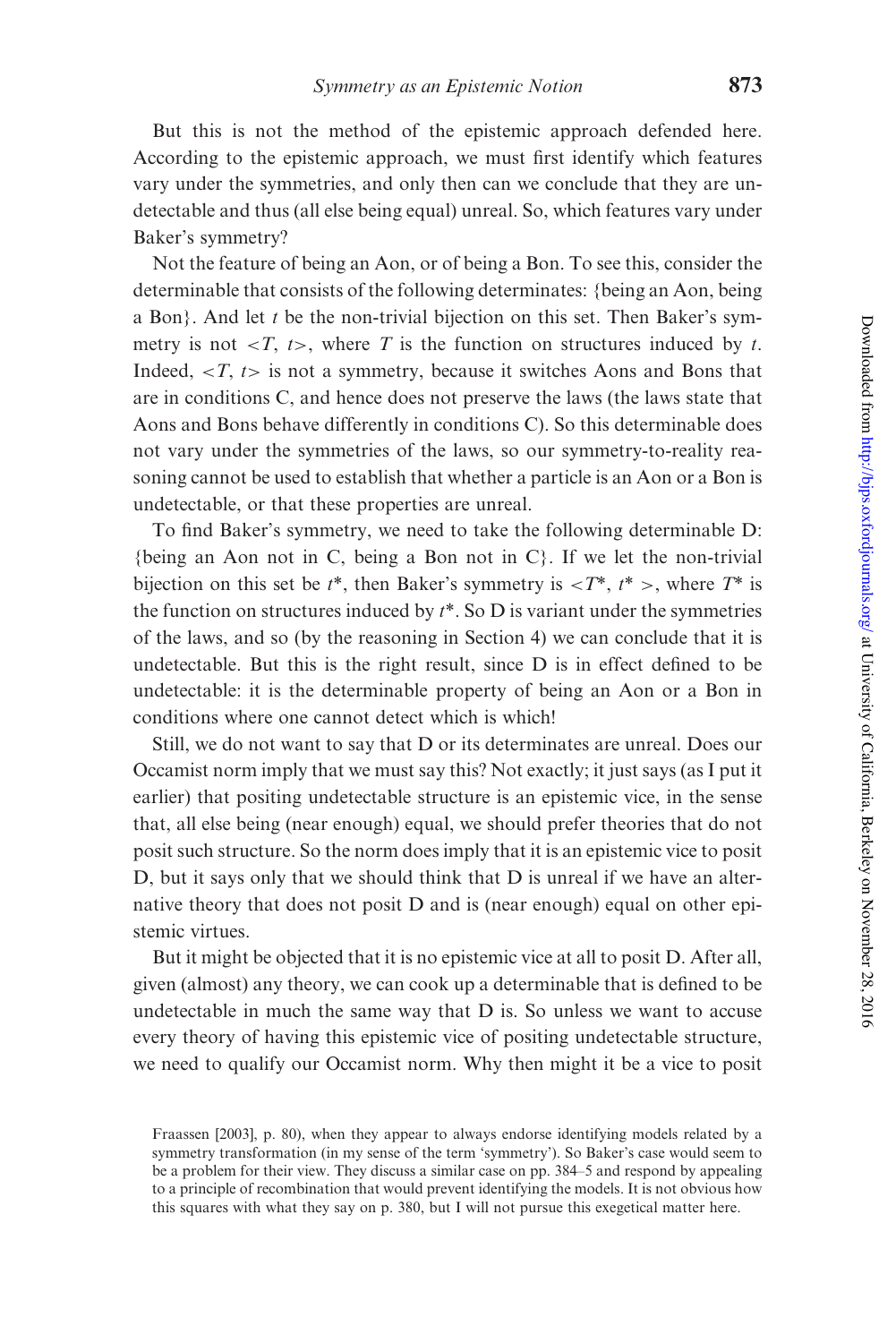undetectable structure like absolute velocity, but not a vice to posit undetectable structure like D? Well, D is defined in terms of more basic properties: being an Aon, being a Bon, and not being in C. And none of these more basic properties are variant or undetectable in Baker's example. In contrast, velocity either is a fundamental property, or else is defined in terms of cross-temporal spatial distance, which is itself variant and undetectable (in NG). Either way, with velocity we have an undetectable property at the bottom level, whereas with D we get an undetectable property only by stitching together detectable properties.

Our Occamist norm should be sensitive to this. To this end, call a property fundamentally undetectable if and only if (i) it is undetectable, and (ii) it is not defined in terms of detectable properties. Then, instead of saying that it is a vice to posit undetectable structure, our Occamist norm should say that it is a vice to posit fundamentally undetectable structure. Indeed, this revised norm is what we should have endorsed all along. For my argument for the Occamist norm was (very roughly) that discovering that something is undetectable is discovering that we have no empirical reason to think that it is real. But on reflection, this is true only of fundamentally undetectable structure. We have plenty of empirical reason to think that (merely) undetectable features like D are real, for they are defined in terms of properties that are detectable, and hence that we have empirical reason to think are real.

#### 7.3 Consequences

The epistemic approach has a number of consequences regarding the use of symmetries. Let me mention just two.

One consequence is that symmetry-to-reality reasoning is more involved than one might have thought (or hoped). To see this, suppose that 'symmetry' were given a formal or a *de re* ontic definition. Then the question of what the symmetries of a given law are can be settled by straightforward mathematical analysis. This gives the symmetry-to-reality inference a particularly analytic gloss: we do a little mathematical analysis and—hey presto!—we get metaphysical conclusions. It is perhaps because of this veneer of mathematical simplicity that symmetry-to-reality inferences are so popular and yet are given so little justification. But on our epistemic approach, things are not so easy. To work out what the symmetries of a law are, we need to work out which structures are observationally equivalent. And this cannot be settled by mathematical analysis.

To be sure, some cases are uncontroversial: it is clear that classical systems related by a boost or a spatial translation are observationally equivalent, and that general relativistic systems related by a diffeomorphism are too. There is, of course, the question of what justifies this confidence. Perhaps in the case of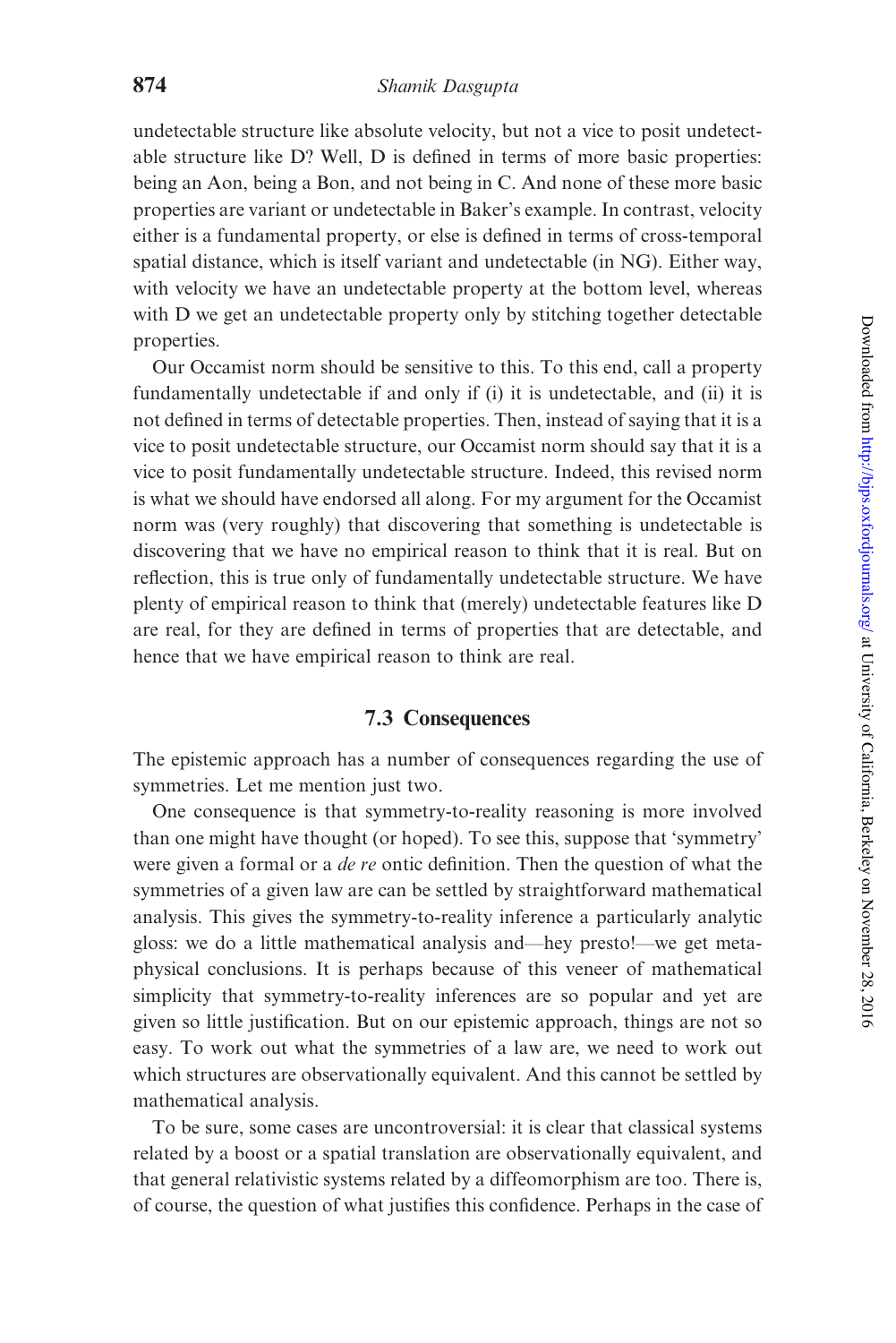classical boosts and shifts, the justification is partly empirical, based on our experiences inside trains. Still, no one is likely to question the premise that the situations are observationally equivalent.<sup>41</sup>

But other cases are more controversial. Consider the operation of uniformly multiplying everything's mass (perhaps along with a corresponding change to the gravitational constant or to spatial distances). Suppose we convince ourselves that it preserves the laws of NG. To argue that it is a symmetry, we would need to argue that structures related by such an operation are observationally equivalent. And this is not entirely clear. We certainly do not have the same kind of empirical evidence that we have in the case of uniform boosts—none of us have experienced local environments that differ only in a uniform multiplication of mass. A reason to think that the situations would look the same would have to come from elsewhere, perhaps from a functionalist account of consciousness.

Thus on our epistemic approach, symmetry-to-reality reasoning involves not just mathematical analysis, but also considerations that reach into the philosophy of perception and mind. A far cry from the purely mathematical gloss it is often given!

A second consequence of the epistemic approach is that it dissolves various questions that might otherwise look substantive. To take one example, Roberts [\(\[2008\]](#page-41-0)) discusses the inference from a feature's varying under the symmetries of the laws to the conclusion that it is undetectable (this is the move from (2) to (3) of the symmetry-to-reality inference). He agrees that this is a reliable inference, but he thinks that this is a remarkable fact in need of explanation. The central question of his article is what explains it.

Is the reliability of the inference remarkable? It is if one insists that symmetry is a purely formal or ontic notion. For, in that case, the inference draws a connection between the formalism of the laws and what we can detect. And such a connection would be remarkable indeed! Since Roberts works with Earman's ontic definition of symmetry, it is unsurprising that he considers the connection remarkable.

But, on my view, the connection is hardly remarkable at all. The notion of symmetry in play is, in part, an epistemic notion, with the notion of observational equivalence built into it. As I argued in Section 5, if one does not work with this notion of 'symmetry', the inference is not reliable in the first place. So the reliable connection between symmetry and detection is not a connection

<sup>&</sup>lt;sup>41</sup> Brading and Brown ([\[2004\]\)](#page-40-0), Kosso ([\[2000\]\)](#page-41-0), and Healey [\(\[2009\]](#page-40-0)) all argue that local symmetries (like diffeomorphisms) are not directly observable. If they are right, the justification for thinking that global operations like boosts are symmetries may be different from the justification for local ones. But this is tangential to the point here, which is just that wherever the justification comes from, we have much justification in the case of boosts and diffeomorphisms to think that they are symmetries.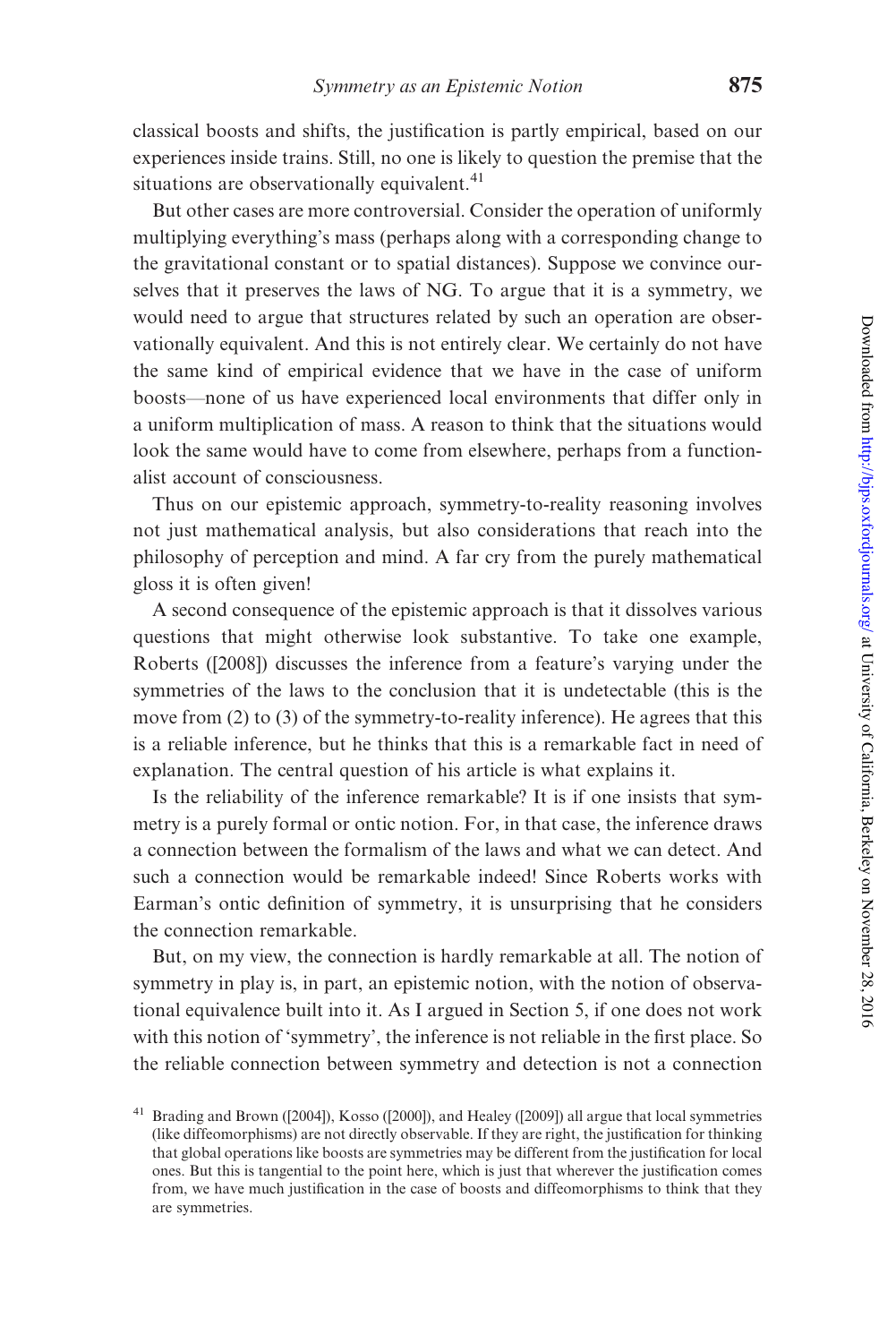between mere formalism and detection, but a connection between observational equivalence and detection, which is hardly remarkable. At least, it is not in need of the kind of explanation that Roberts gives it.

#### 8 Conclusion

I have argued that symmetry is an epistemic notion in two respects. First, the symmetry-to-reality inference proceeds by first drawing an epistemic lemma. Second, for the inference to work, the concept of symmetry must be defined partly in epistemic terms.

I focused on the very simple case of boosts and shifts in NG. Even in this sanitized setting, I argued that symmetry-to-reality reasoning is epistemic in these two respects. Thus, when investigating this inference in the context of more sophisticated theories, I suggest that we take this epistemic approach as our starting point.

This may reveal that the prospects for symmetry-to-reality reasoning are better than a reading of (Belot [\[2013\]\)](#page-40-0) might suggest. For Belot starts out with various ontic definitions of 'symmetry' and shows (correctly, I think) that in a number of cases they produce the wrong results. And he concludes that 'it appears that the sort of constraint that knowledge of the symmetries of a theory places on the range of reasonable interpretations of that theory may well be more modest than one might have hoped' [\(\[2013\]](#page-40-0), p. 334). Now, if ontic definitions were in play in the paradigm, sanitized cases of boosts in NG, then Belot would have established the pessimistic claim that this sanitized reasoning does not generalize to more sophisticated settings. But if I am right, then even in those sanitized settings the notion of symmetry at work is epistemic: there is simply no paradigm case of a symmetry-to-reality inference in which a purely formal or ontic notion of symmetry is at work. In which case, the reasoning in these sanitized settings may generalize after all. (Though if what Belot meant by the above quotation is that symmetry-to-reality reasoning is messier than one might have hoped, I agree entirely.)

## Acknowledgements

This article went through several incarnations from 2007 to 2013. I doubt I can remember everyone who helped me along the way. I do know that David Baker and Jill North gave me invaluable and detailed comments on earlier drafts, without which this article would probably not exist. My deepest gratitude to them both. Thanks also to Gordon Belot, Adam Caulton, Marco Dees, Kit Fine, Richard Healey, and Robbie Hirsch for their feedback. Some of this material was presented in September 2012 at the 'Structuralism in Physics and Mathematics' conference at the University of Bristol—thanks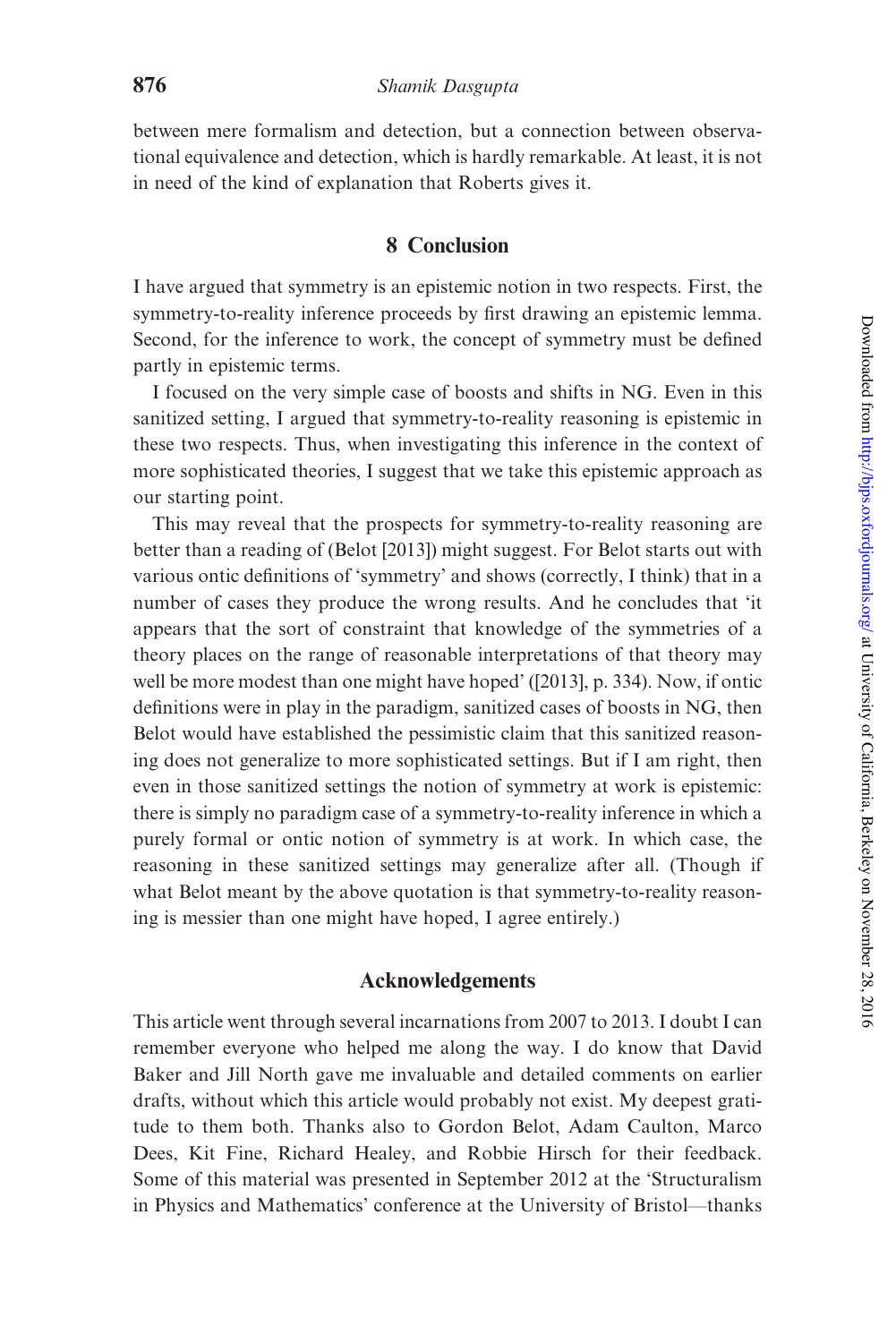<span id="page-40-0"></span>to the audience there for their comments. To those I have forgotten, my sincere apologies.

> Princeton, New Jersey, 08544 USA shamik@shamik.net

#### **References**

- Baker, D. [2010]: 'Symmetry and the Metaphysics of Physics', Philosophy Compass, 5, pp. 1157–66.
- Bell, J. S. [1993]: Speakable and Unspeakable in Quantum Mechanics, Cambridge: Cambridge University Press.
- Belot, G. [2013]: 'Symmetry and Equivalence', in R. Batterman (ed.), The Oxford Handbook of Philosophy of Physics, Oxford: Oxford University Press.
- Boghossian, P. [2006]: 'What is Relativism?', in P. Greenough and M. Lynch (eds), Truth and Realism, Oxford: Oxford University Press, pp. 13–37.
- Brading, K. and Brown, H. [2004]: 'Are Gauge Symmetry Transformations Observable?', The British Journal for the Philosophy of Science, 55, pp. 645–65.
- Brading, K. and Castellani, E. [2007]: 'Symmetries and Invariances in Classical Physics', in J. Butterfield and J. Earman (eds), Philosophy of Physics, Part B, Amsterdam: Elservier, pp. 1331–67.
- Brown, H. and Sypel, R. [1995]: 'On the Meaning of the Relativity Principle and Other Symmetries', International Studies in the Philosophy of Science, 9, pp. 235–53.
- Dasgupta, S. [2011]: 'The Bare Necessities', Philosophical Perspectives, 25, pp. 115–60.
- Dasgupta, S. [2013]: 'Absolutism vs. Comparativism about Quantity', in K. Bennett and D. W. Zimmerman (eds), Oxford Studies in Metaphysics, Volume 8, Oxford: Oxford University Press.
- Daston, L. and Galison, P. [2007]: Objectivity, New York: Zone Books.
- Debs, T. A. and Redhead, M. L. G. [2007]: Objectivity, Invariance, and Convention: Symmetry in Physical Science, Cambridge, MA: Harvard University Press.
- Earman, J. [1989]: World Enough and Space-Time: Absolute versus Relational Theories of Space and Time, Cambridge, MA: MIT Press.
- Earman, J. and Norton, J. [1987]: 'What Price Substantivalism? The Hole Story', The British Journal for the Philosophy of Science, 38, pp. 515–25.
- Einstein, A. [1916]: 'The Foundation of the General Theory of Relativity', in W. Perrett and G. B. Jeffrey (eds), The Principle of Relativity, London: Methuen.
- Feynman, R. [1963]: Lectures on Physics, Volume 1, Reading, MA: Addison-Wesley.
- Galileo, G. [1967]: Dialogue Concerning the Two Chief World Systems, University of California Press.
- Greaves, H. and Wallace, D. [2014]: 'Empirical Consequences of Symmetries', The British Journal for the Philosophy of Science, 65, pp. 59-89.
- Healey, R. [2009]: 'Perfect Symmetries', The British Journal for the Philosophy of Science, 60, pp. 697–720.